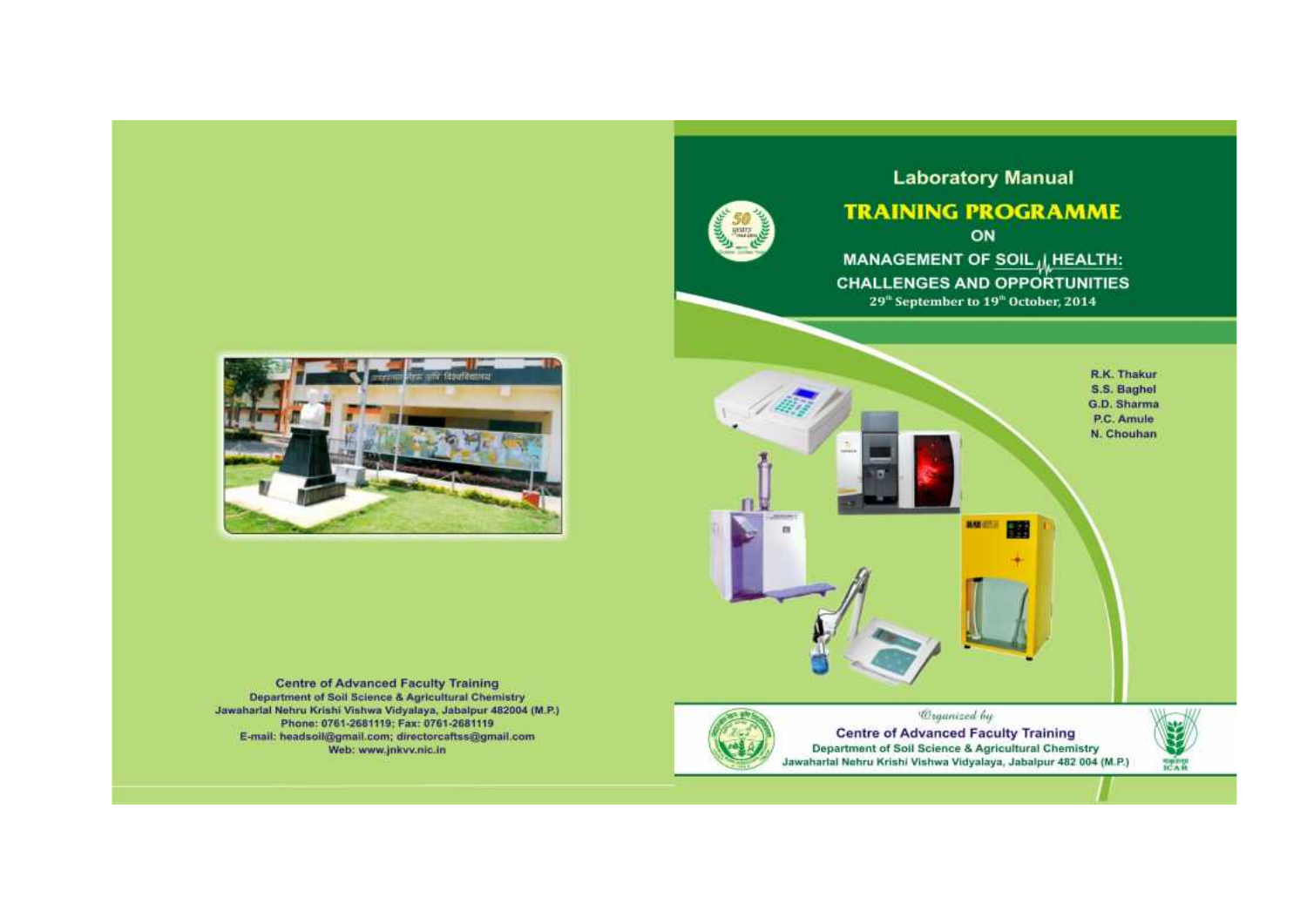# **CENTRE OF ADVANCED FACULTY TRAINING**

# **Laboratory Manual**

# **Course Programme on**

# **Management of Soil Health: Challenges and Opportunities**

**(29th September to 19th October, 2014)**

**R.K. Thakur S.S. Baghel G.D. Sharma P.C. Amule N. Chouhan**

**Sponsored by**

**Indian Council of Agricultural Research**

**Organized by**

**Department of Soil Science and Agril. Chemistry Jawaharlal Nehru Krishi Vishwavidyalaya Jabalpur – 482 004 (M.P.)**



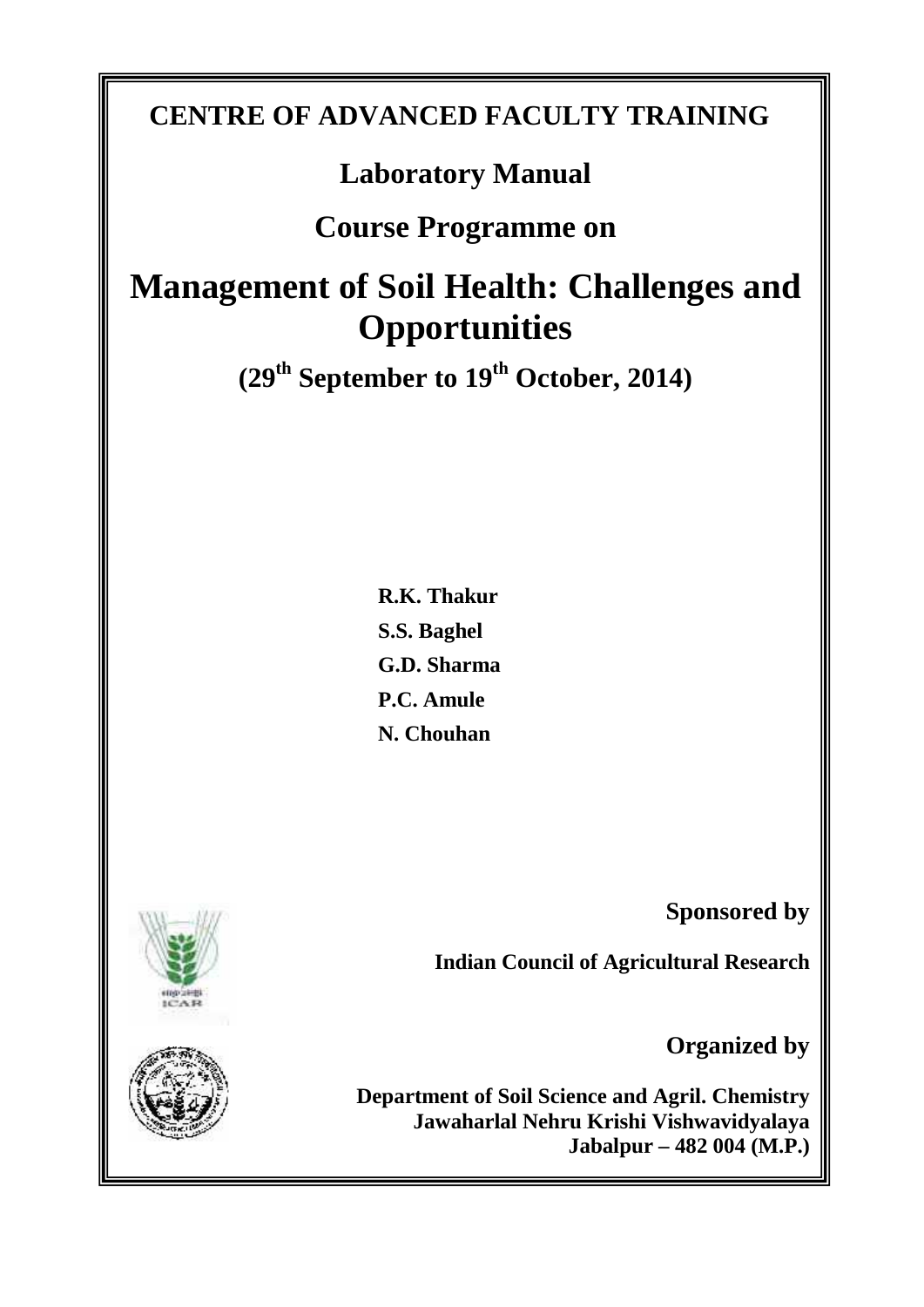| S. No. | <b>Title</b>                                                                                               | Page No.  |
|--------|------------------------------------------------------------------------------------------------------------|-----------|
| 01     | Importance of Soil Testing, Collection of Soil Samples, its<br>Processing and Handling in Laboratory       | $1-4$     |
| 02     | Sampling, Processing and Storage of Plant Samples for Analysis                                             | $5 - 7$   |
| 03     | Profile Studies of Deep Black Soils (Vertisols)                                                            | $8 - 11$  |
| 04     | Simultaneous Measurement of Bulk Density and Water Content<br>in Soil by Nuclear Methods                   | $12 - 13$ |
| 05     | Estimation of Soil Moisture Content by Different Methods                                                   | $14 - 16$ |
| 06     | Determination of pH and Electrical Conductivity in Soil Samples                                            | $17 - 18$ |
| 07     | Determination of Organic Carbon Content in Soil                                                            | 19        |
| 08     | Determination of Available Nitrogen in Soil by Alkaline<br>Permanganate Method                             | $20 - 21$ |
| 09     | Determination of Total Nitrogen in Soil and Plant Samples                                                  | $22 - 24$ |
| 10     | Determination of Phosphorous in Soil and Plant Samples                                                     | $25 - 27$ |
| 11     | Determination of Potassium in Soil and Plant Samples                                                       | 28-29     |
| 12     | Determination of Sulphur Content in Soil and Plant                                                         | $30 - 31$ |
| 13     | Determination of Micronutrients in Soil and Plant Samples by<br><b>Atomic Absorption Spectrophotometer</b> | $32 - 35$ |
| 14     | Estimation of Boron in Soils, Plants and Water                                                             | 36-37     |
| 15     | Estimation of Microbial Biomass Carbon in Soil                                                             | 38        |
| 16     | Preparation of thematic maps of land use/land cover through GIS<br>techniques                              | 39-40     |
| 17     | Gamma Irradiation and its Importance for Food Preservation                                                 | $41 - 46$ |
| 18     | Plant Tissue Culture Techniques for Mass Propagation of Banana                                             | 47-51     |
|        | Appendix - I to VI                                                                                         | 52-59     |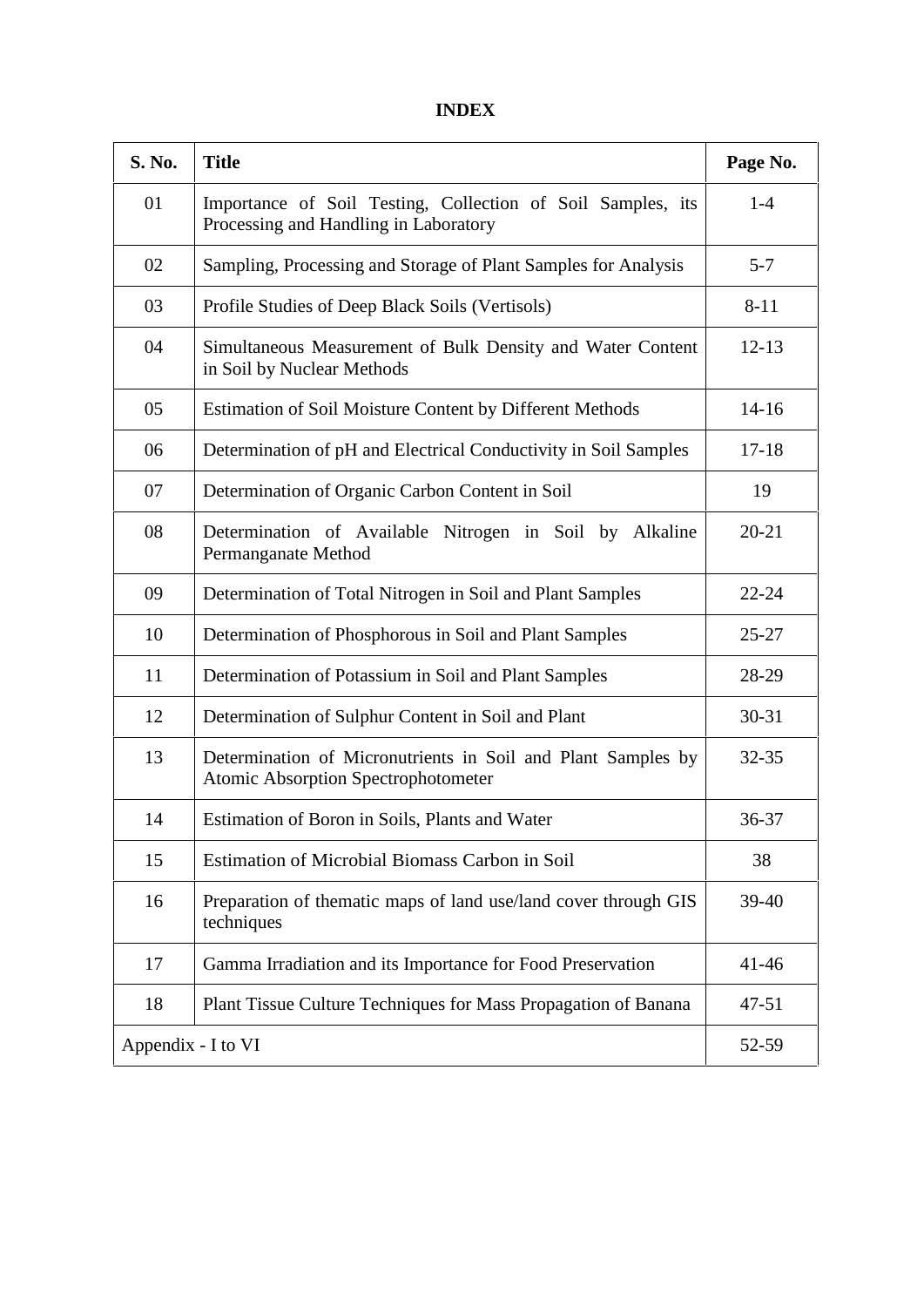# **Importance of Soil Testing, Collection of Soil Sample, its Processing and Handling in Laboratory**

#### **P.S. Kulhare**

**A**ssessment of a soils fertility status involves an estimation of its available nutrient status i.e. the portion or amount of nutrient directly available in soil for subsequent uptake by crop plant. This exercise commonly referred to as soil testing and is used to arrive at optimum fertilizer application ratio. The need for estimation of available nutrient arises because only a small fraction of what the soil contains is the total nutrient content of the soil. Soil test are calibrated by correlating them with crop response and the result from the basis for making fertilizer recommendations.

Estimation of nutrient contents and forms in materials that are involved in nutrient supply and dynamics is a conical step towards planning scientific nutrient management. In this content, both soil and plant testing information comes out of the interpretation of analysis assumes a greater value when their concentrations and amounts can relate to soil fertility, nutrient availability, plant growth, yield and quality of the crop produce.

#### **Why soil testing ?**

- Soil fertility status assessment involves an estimation of its available nutrient status. It gives the amount of nutrient directly available in soil for subsequent uptake by crop plant.
- Guides to arrive at optimum fertilizer application.
- It is a method of evaluating nutrient status (physico-chemical properties) of the soil i.e. the assessment of the fertility of the soil to determine nutrient deficiencies.

• It is also concerned with environmental quality for the community hazards.

## **Objectives**

To evaluate soil fertility and its productivity by the estimation of level of nutrient (Low, Medium, High).

(i) Grouping of soil for their classification

Department of Soil Science and Agricultural Chemistry College of Agriculture, J.N.K.V.V., Jabalpur

- (ii) To determine the specific soil problem such as an acidity, alkalinity and sodicity if exist. Subsequently giving recommendation for their correction (Lime/Gypsum requirement etc.)
- (iii) To predict the probability of getting maximum response of crops to fertilizers.

#### **Procedure for soil testing**

The procedure for testing the soil to meet these objectives is divided into the following phases:

- (i) Collection of soil samples and its preparation
- (ii) Extraction and determination of nutrients and physico-chemical properties of the soil.
- (iii) Interpretation of analytical results.
- (iv) Recommendation and follow up of results and evaluation of recommendations.

Soil testing is a chemical method for estimation of nutrient supplying power of a soil/ soil fertility evaluation.

Soil fertility may be defined as the capacity of soil to furnish available plant nutrients to the plants in proper amount and appropriate balance, under ideal condition of plant growth. Whereas, Soil productivity is the capacity of soil to produce under specific condition of crop production.

#### **Advantages of soil testing :**

- More rapid method as compare to biological or deficiency symptoms/ plant analysis.
- One may determine the need of the soil before the planting of crop.
- To determine the suitability of the soil for laying gardens.
- Lime problems.
- Soil survey.

The error in soil sampling in a field is generally greater than the error in laboratory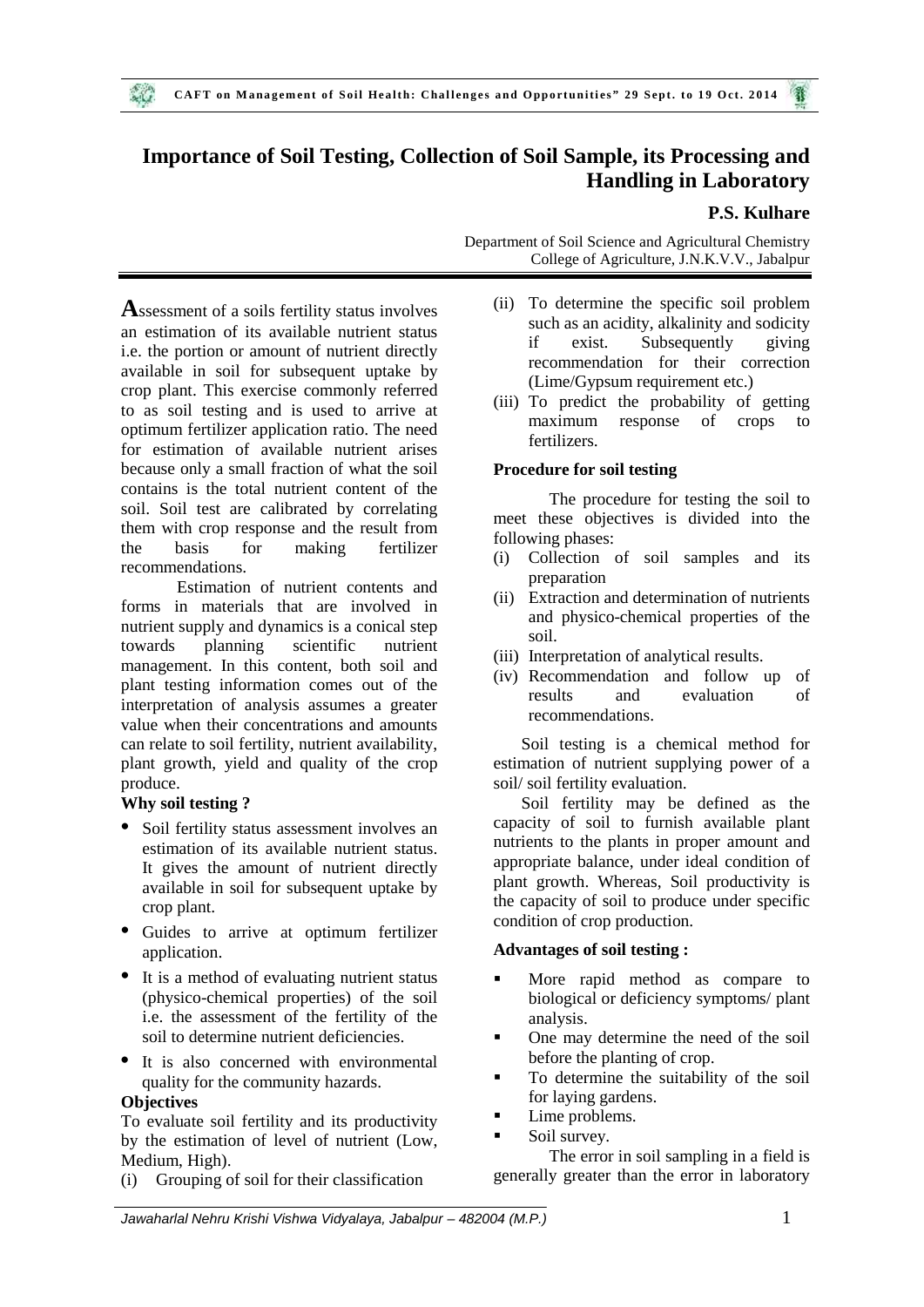

analysis. The most recommendation call for soil testing of each field is about every three years with more frequent testing on lighter soils. Therefore, it is necessary that the soil sample should be representative of the area. Further, the subsequent handling operation in the laboratory should be carefully performed because a minute quantity  $(1 - 10g)$  of the large soil mass of the field is actually used for the analysis in the laboratory. Unless one is sure of representative and proper sampling, the results obtained in the laboratory analysis will be of no use under the field conditions.

#### **Apparatus and materials :**

- *Khurpi*
- $\oslash$  Spade
- $\varnothing$  Augers
- Plastic bowl
- $\varnothing$  Scale
- $\varnothing$  Rack
- Wooden roller
- $\oslash$  Mortar and pestle  $\varnothing$  Sieve
- 
- $\emptyset$  Polythene/paper/cloth bags
- $\varnothing$  Labels
- $\oslash$  Card board cartons
- $\emptyset$  Aluminium boxes



- **•** Depending on field conditions and the objective of sampling, select proper sampling tool (s).
- Based on difference in soil type, colour, crop growth or slope, divide the area in different homogenous units.



 In the uniform field, demarket the sampling points in a zig zag fashion or randomly in such a way that the whole field should be covered i.e. about 30-35 sample per ha.



- At the sampling site, remove the surface litter with *Khurpi* or spade. With the help of the sampling tool (Auger) collect a sample in a plastic bowl.
- If the soils is hard, make a 'V' shape cut upto 15 cm depth. Remove the soil of the pit. Now scrap or remove  $1 \text{ cm} / 1$ " soil from the surface upto 15 cm depth from both the side with the help of khurpi. This scraped soil is collected in a plastic bowl. This sample is known as 'primary' sample. Such primary samples should be approximately the same weight.

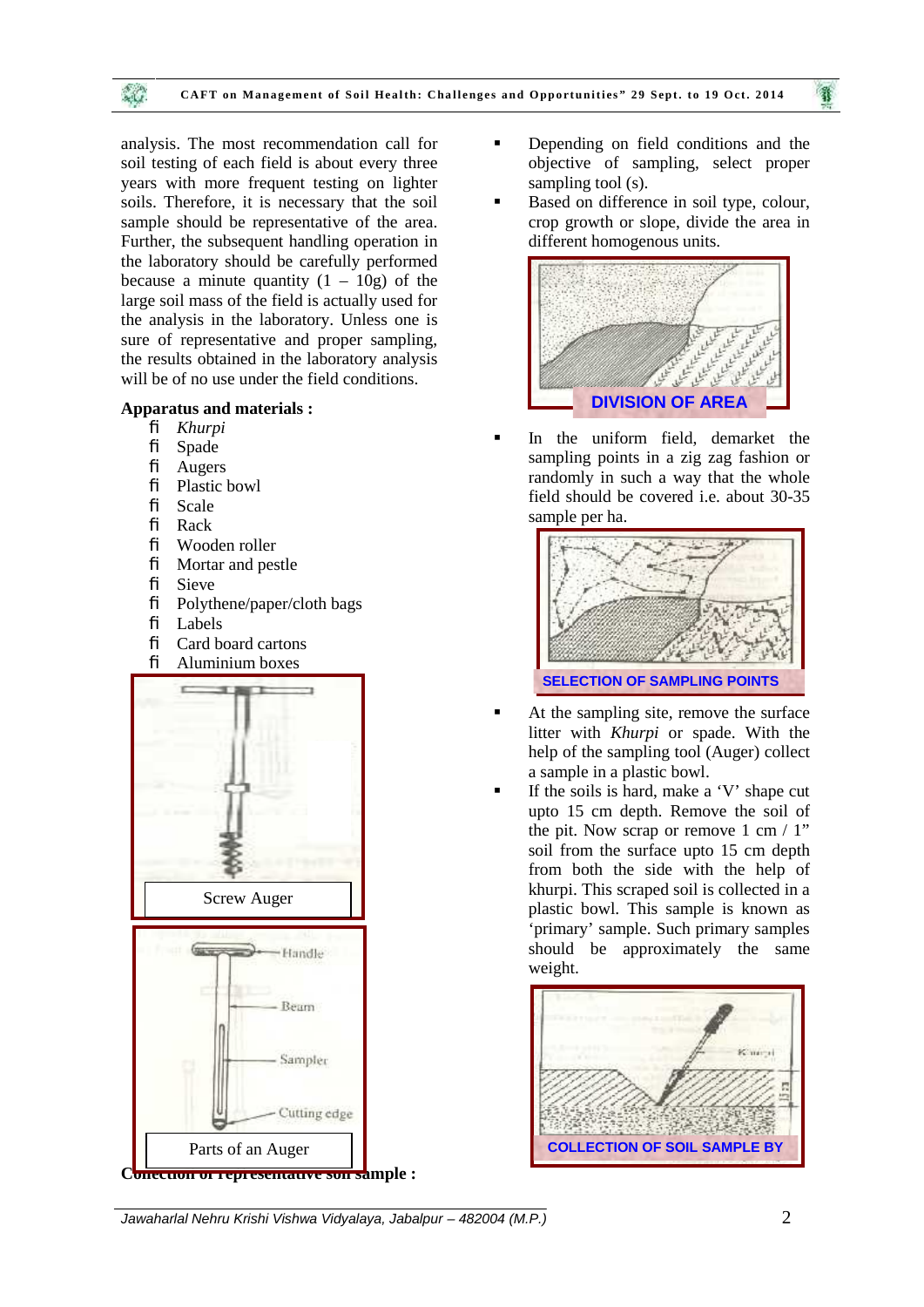After collecting at least 30 – 35 primary samples, mix all the samples in plastic bowl thoroughly and draw about  $\frac{1}{2}$  to 1 kg composite sample by quartering method. Label the sample in the bowl and divide the sample approximately 4 equal part. Discard the 2 opposite portions of the samples and remaining 2 portions are again thoroughly mixed and again divided in to 4 equal parts and 2 opposite parts again discarded. This procedure is continue until  $\frac{1}{2}$  to 1 kg sample remain in the bowl. This is known as composite sample which is true representative of the area.

 $\mathcal{L}$ 

- The most suitable containers for soil samples are polythene bags  $6x9$ " made of film about 0.13 mm thick, which may be sealed by twisting or tying the neck or by mean of rubber bands or adhesive tape.
- If the soil is to be kept in moist condition for moisture determination, bacterial count and nitrate estimation etc. air tight containers are preferred.

If the soil to be used for the estimation of micronutrients like Zn, Cu, Fe, Mn. Use of metallic tools should be avoided. Use sharp stick or stainless steel. Brass sieve should be avoided. Nylon net or aluminum sieve should be used.

In majority of cases, large stones and pieces of gravel (7.6 – 2mm) can be discarded. Soil is broken up and spread out in a thin layer on strong paper or polythene film, preferably on a rack of wire mesh to allow air to circulate. The drying area protected from direct sun and wind.

Soil samples should be labelled/ numbered by field staff with water proof ink or paint. These bag numbers being entered in the sampler's record books, as each sample is taken together with other information. He needs to identify and describe the samples.

If labels are used, they should either printed numbers on them already or water proof ink should be used to write information on them (this excludes pencil, washable ink pens and ball point pens). Duplicate labels should be placed between the two bags, never in the bag with the soil. The information on a label should be kept to a minimum preferably a number which may be either a 'bag number' or 'sample number'. Depth may be given usefully for soil profile samples.

When labels are hand written special care should be taken to prevent ambiguity. For arabic numbers "6" and "9" and combination like "69" and "96" should be under line, and '1' and '7' should be clearly distinguished. Where letters & numbers are used '5' may be easily confused with 'S'. This is why printed labels are always better.

Field samplers have their own numbering system and may have record book containing printed forms for entry of information serially numbered. These 'sample number' are main identification of soil for most purposes but the relevant form should also have a record of the 'bag number' and subsequent 'laboratory number'.

When a box of samples is dispatched to the laboratory, it should contain a packing note giving the total number of sample, 'sample number' of each sample and its corresponding 'bag number', the depth of soil sample from profile pit and other information needed by the laboratory staff for registration purposes, particularly on the analysis required. A duplicate packing note should be sent separately so that missing boxes can be investigated.

On arrival of the soil samples at the laboratory, the content of a box should be checked against the packing note if any discrepancies should be reported to the sampler. The samples are register in laboratory giving each sample a 'laboratory number' for particular analysis.

Small laboratory simply the numbered serially as they arrive. Larger laboratory may have 2 or more numbering system, using a prefixed letter (group of letter) to distinguish them. This procedure helping to channel samples into various analytical stream. Larger laboratory may need to 'punched card system' or other means of storing complete information on all samples. So that can be recovered quickly.

It is essential to keep a record of the date of arrival and the source of all samples. A table can be drawn up for each month.

**Information sheet:** The soil sample thus collected must be furnished important information like –

- 1. Sample number
- 2. Name and address of the farmers.
- 3. Details of the field and site. Local name of field, Khasra no etc.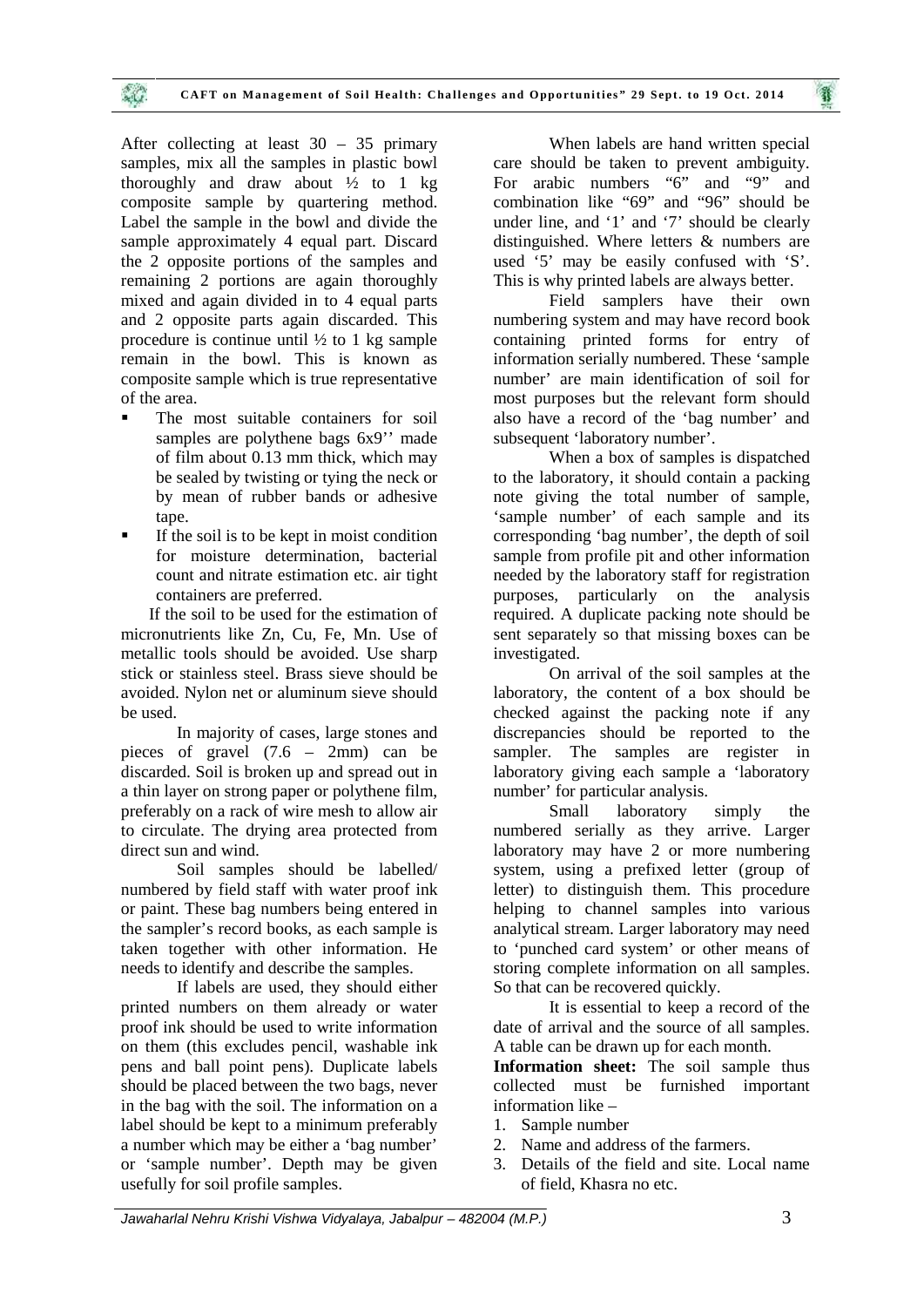

- 4. Date of sampling
- 5. Name of crop and variety to be sown
- 6. Source of irrigation
- 7. Whether the crop in the subsequent season will be irrigated or un-irrigated.
- 8. Name of crops and fertilizer used in previous years.
- 9. Date of harvest of the previous crop.
- 10. Any other problem observed in the field.

#### **Preparation of soil sample for testing**

- 1. Spread sample for drying on clean cloth, plastic or brown paper sheet.
- 2. Remove the stone pieces, roots, leaves & other un-decomposed organic residues from the samples.
- 3. Large lumps of moist soils should be broken.
- 4. After air drying the samples should be crushed gently and sieved through a 2 mm sieve.
- 5. About 250 g of sieved sample should be kept in properly labeled sample bag for testing.

#### **Appropriate time for soil sampling**

An ideal time for soil sampling is just after harvest of the Rabi crops,

#### **Precautions to be taken during collection**

#### **of soil sampling**

- 1. Remove all debris from surface before collection of soil sample.
- 2. Avoid taking sample from upland and low land areas in the same field.
- 3. Take separate sample from the areas of different appearances.
- 4. In row crop take sample in between rows.
- 5. Keep the sample in a clean bag.
- 6. A sample should not be taken from large area (more than 1-2 ha).
- 7. Sample for micronutrient analysis must be collected by steel or rust free khurpi/auger and kept in clean polythene bag.
- 8. Avoid sampling from low lying spots, manure dumping sites, near trees and from fertilizer placed zones.
- 9. Use clean bags for sample collection. Do not use bags which had earlier contained fertilizer, manure or plant protection chemicals etc.

#### **STORAGE :-**

- The registered and labelled samples in laboratory are finally placed in a cardboard carton. Label the carton properly with the details of soil sample and store in a separate room. The room should be away from direct sunlight/wind or dampness.
- The room exposed to heat or cold or dampness in not advisable.

#### **REFERENCES:-**

- Physical and chemical methods of soil and water analysis FAO soils bulletin 10. Food and Agricultural Organisation of United Nations.
- Soil Fertility and Fertilizers: Samuel Tisdale and Warner Nelson, Machmillan Pub. Newyork.
- Analytical Agricultural Chemistry: S.L. Chopra and J.S. Kanwar.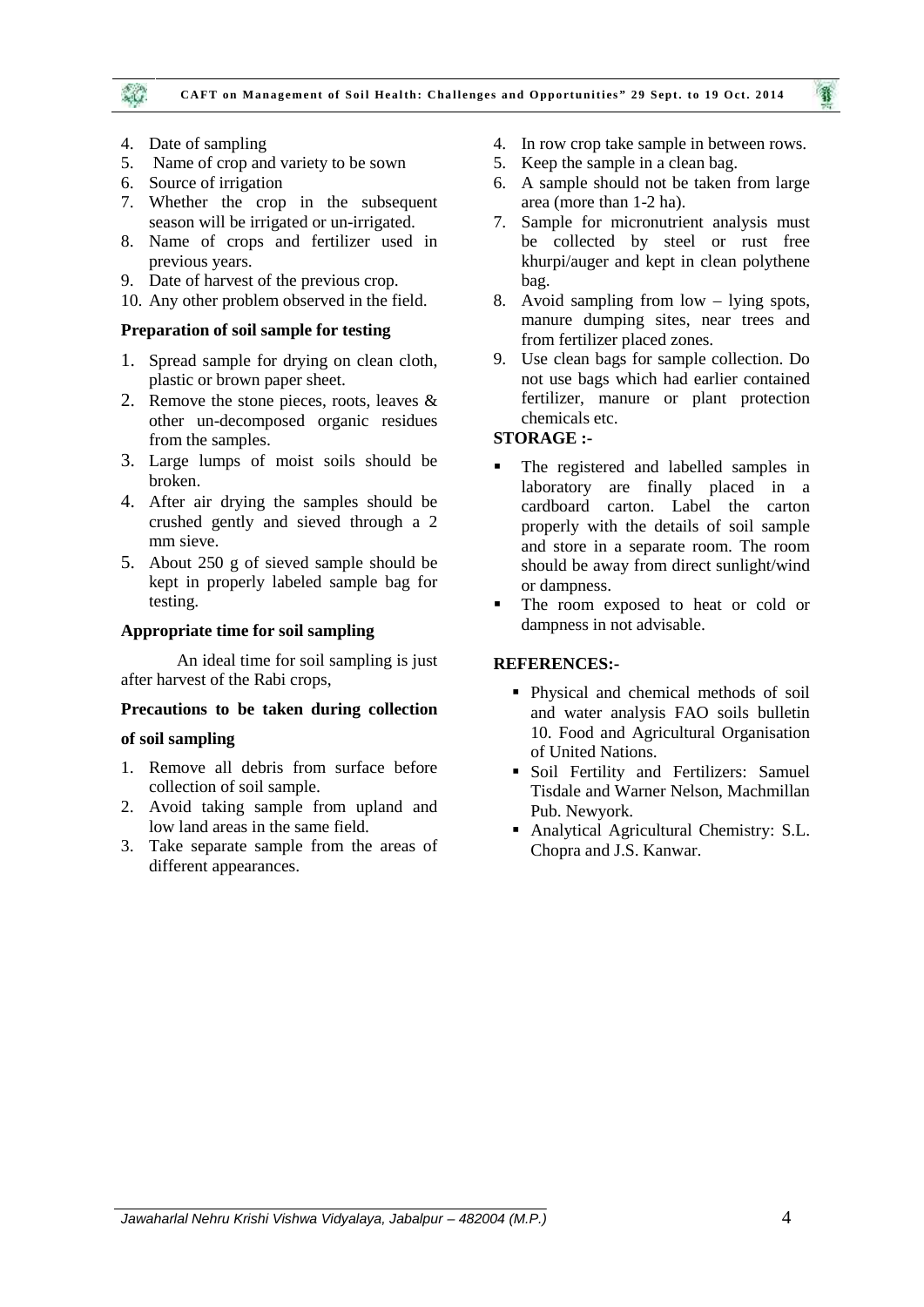

## **Sampling, Processing and Storage of Plant Samples for Analysis**

## **P.S. Kulhare**

Department of Soil Science and Agricultural Chemistry College of Agriculture, J.N.K.V.V., Jabalpur

## **Sampling**

A sample must be a true representative of the crop under field conditions. The best way to collect a representative plant sample is to traverse the field diagonally and collect the samples from the deficient and normal plants. These samples should be composited separately representing poor growth and normal growth. Plants which are infected with disease or attack of insects, which are under stress due to excess water or drought and those which are heavily coated with dust should not form a part of the sample. Extraordinary care must be taken to avoid contamination resulting from dust, soil, fertilizer and spray residues etc.

The samples so collected should be transferred to paper bags indicating the sample number and/or the field number or other details. In case the sampling site is far away from laboratory and requires longer travel period, the sample may be placed in polyethylene bag and transported in an ice chest. Low temperature will minimize the physiological activity and also check the spoilage of sample due to higher temperature and high humidity.

## **Processing and storage of plant samples**

#### **Washing**

The fresh plant samples brought to for plan<br>poratory should be immediately stringer the laboratory should be immediately washed in order to make them free from dust or any other adhering substance. Samples should first be washed under the running tap water and if necessary. Subsequently, these samples should be washed with acidified distilled water (1 ml concentrated HCl/litre) followed by

thorough rinsing twice with deionized water or distilled water.

## **Drying**

After washing, the excess water in the sample may be soaked by placing them between the folds of filter paper sheets. All the samples should dry as rapidly as possible so as to reduce chemical and biological degradation if any. Sample should be dried in a hot air oven at  $70^{\circ}$ C. The material to be dried should be loosely packed so as to allow the free movement of moisture laiden air. Oven made of stainless steel shelves should be used. Plant samples have been dried generally for 24 to 36 hours. Care should be taken to insure that the plant sample is not bunched together in isolated area of the oven, as large losses of N any occur. Plant samples may also be dried in a microwave oven. This procedure is rapid and can dry individual samples to a brittle state in as little as 5 minutes.

## **Grinding and storage**

The oven dried samples should be group in a grinder, fitted with stainless steel blades so as to pass the samples through a 40- mesh sieve. After grinding, the plant sample should be mixed thoroughly and transferred to polyethylene or paper bags, labeled clearly and then stored in the room meant for plant samples. Avoid regular type of as it normally provided contamination. The sample grinder consisting of hard plastic can be used for grinding (such type of grinder is developed by tecator).

#### **Precautions**

1. Avoid sampling the plants which are infected with disease and/or insects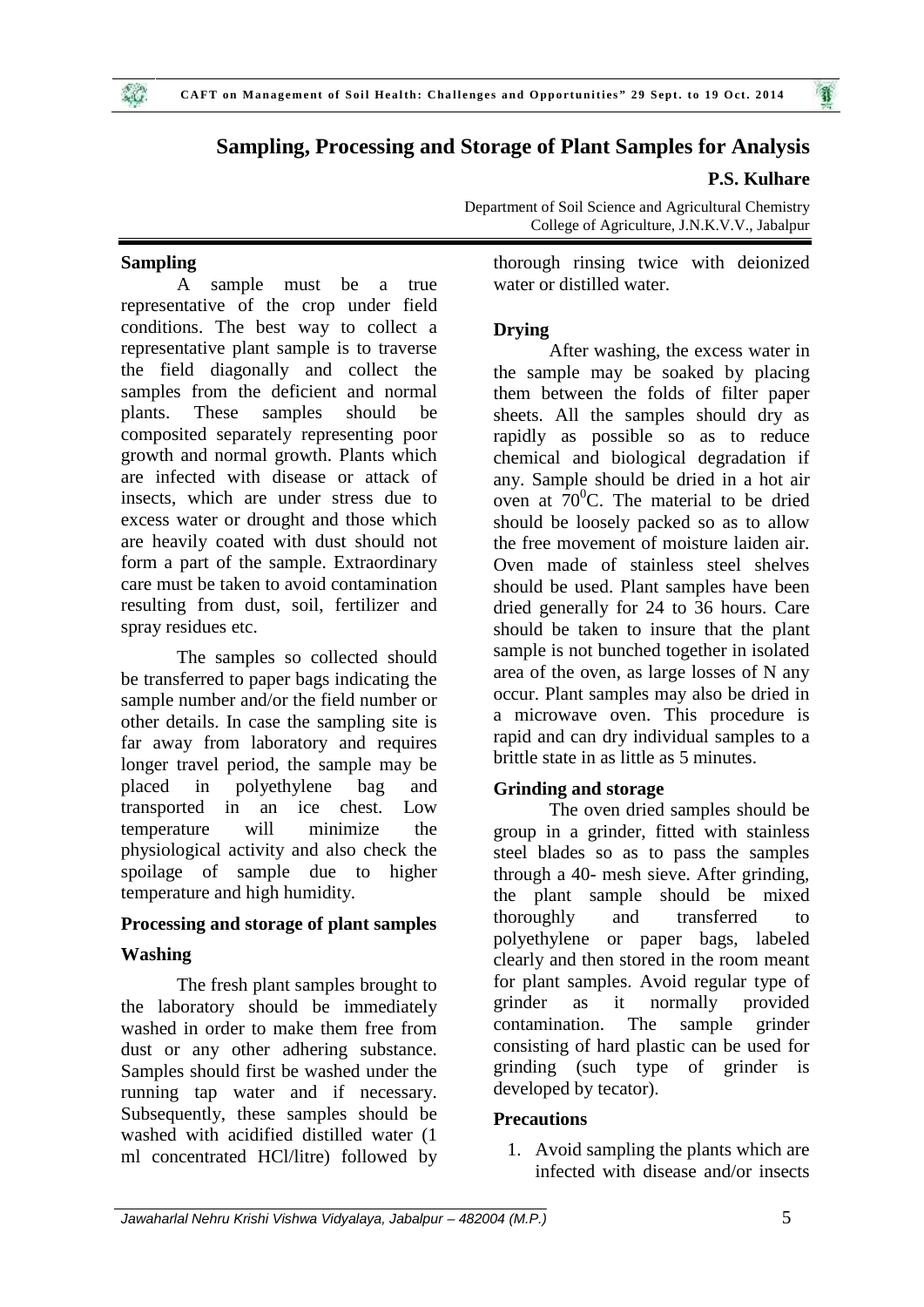or those suffering from effects of excess or scarcity of water.

- 2. Before subjecting the samples for testing, decontaminate the collected samples by thorough washing, and rinsing.
- 3. Washed samples should be dried as rapidly as possible. The samples should not be packed tightly during drying in an oven and the temperature should not exceed  $70^0$ C.
- 4. The grinder to be used for grinding the samples should have stainless steel blades or hard plastic to avoid contamination and the ground samples must be passed through a 40- mesh sieve to ensure uniform fineness. For iron determination, It is advisable to grind the sample by hand in an agate or porcelain mortar or in a mill made of non ferrous alloy if hard plastic grinder is not available.
- 5. The processed samples should be kept in polyethylene or paper bags and stored in room free of dust soil and smoke etc.
- 6. Care should be taken not to rub the plant tissue acid mixture like any of the washing the samples.

## **Methods of ashing of plant tissues**

Wet ashing is accomplished by digestion with  $HNO<sub>3</sub>$ ,  $HClO<sub>4</sub>$  and  $H<sub>2</sub>SO<sub>4</sub>$ or else with  $HNO<sub>3</sub>$  and  $HClO<sub>4</sub>$  especially for S determination. The method is unsuited for B determination as the element is volatilized during wet ashing.

Dry ashing is done in muffle furnace at temperature varying from 400 to  $500^{\circ}$ C for 2-8 hours. The plant sample taken in platinum or vitreous silica crucible is treated with Mg  $(NO<sub>3</sub>)<sub>2</sub>$  or  $Na<sub>2</sub>CO<sub>3</sub>$  prior to placing in a muffle furnace. Dry ashing at  $500^{\circ}$ C is considered satisfactory for the determination of Fe, Mn, Cu in biological materials. The use of stainless steel lined muffle furnaces eliminate contamination from Al and Zn if any during ashing.

## **Wet digestion of plant sample with diacid mixture**

The plant sample is diacid with mineral acid mixture (conc.  $HNO<sub>3</sub>$ , & HClO4) and heated for more rapid decomposition. The volatile constituents disappear and non-volatile mineral elements enter into solution.

The heating is continued until digest is reduced to few ml of clear white residue. The residue is dissolved in HCl. The test solution is prepared by dilution and filtration.

## **Reagents**

 $\tilde{N}$  Diacid mixture. Mix 100 ml of conc.  $HNO<sub>3</sub>$  and 40 ml of 60% HClO<sub>4</sub> or else 30 ml of 72% HClO<sub>4</sub>.

## **Procedure**

**Digestion with diacid mixture:** Add 5 ml of diacid mixture into the beaker in which 1.0 g plant sample has been transferred in the beaker and place on a hot plate for brisk heating. Keep a portion of the beaker mouth open to permit the gases to escape. Continue heating until evolution of copious dense white fumes subsides leaving about 3 ml of colourless solution in the beaker which on cooling gives a whitish residue. If the residue is not white and signs of beginning of charring are seen, remove the beaker from the hot plate and let it cool. Then add 2 ml of diacid mixture and place the beaker again on hot plate. Continue heating until the contents is reduced to about 2-3 ml of colourless clear solution. In order to avoid excessive heating, a layer of sand may be spread over the hot plate. If white residue is not obtained, the residue is treated again with 2ml of the diacid mixture and the heating be continued till the contents is reduced to about 2-3ml. thereafter, the beaker be removed from the hot plate or sand bath. Allow the beaker to cool.

**Preparation of plant test solution:** Add 5ml of glass distilled water into the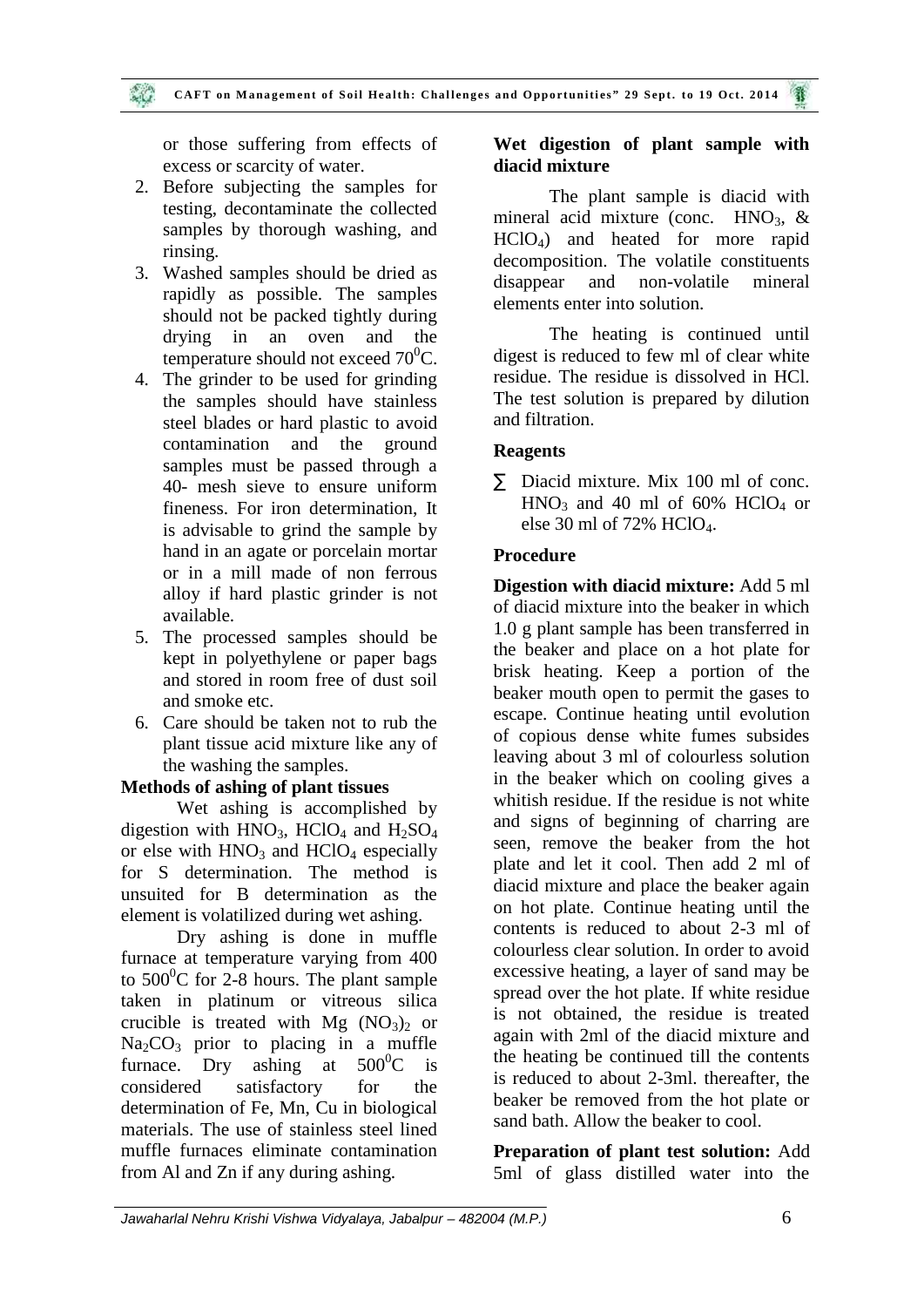beaker containing digested residue. Heat the contents gently on a hot plate until white fumes appear. Remove the beaker and let it cool. Then, add 10ml of glass distilled water and heat the contents to dissolve the residue.

Take a 100ml clean volumetric flask fitted with a funnel lined with Whatman No. 1 paper. Transfer the contents of the beaker into the funnel using a glass rod collecting the filtrate in the volumetric flask. Rinse the beaker with about 15ml portions of glass distilled water and transfer each rinsing into the funnel in order to transfer the digested residue quantitatively. Collect the filtrate from each washing into the same volumetric flask. Then wash the residue on filter paper with small portions of glass distilled water and collect the washing until the volume of filtrate reaches 100ml mark. Stopper the flask, label it and then preserve it for the elemental analysis other than Ca, Mg and S. similarly run a blank digestion and subsequently prepare the blank test solution following the above mentioned procedure.

If Ca and Mg is to be determined, add 5ml of conc. HCl instead of glass distilled water into the beaker containing the plant digested residue. Swirl the contents and

heat it to warm. Take a clean 100 ml volumetric flask fitted with a funnel lined with Whatman No. 1 filter paper. Transfer the contents of the beaker into the funnel and collect the filtrate in the volumetric flask. Then, add another 5ml of conc. HCl into the beaker to dissolve the remaining residue in the beaker. Transfer the solution into the same funnel, collecting the filtrate in the same volumetric flask. Repeat subsequent washing of the contents of the beaker with small portions of 6N HCl and transfer the washing into the same funnel until the filtrate reaches 100ml mark. Similarly run a blank digestion and then prepare test solution using conc. And 6N HCl instead of glass distilled water as described above.

## **Reference :**

- Amma, M.K. 1990. Plant and Soil Analysis. Rubber Research Institute, Rubber Board, Kottayam-686009 (Keral).
- Jones (Jr) J. Benton. 1972. Plant Tissue Analysis for Micronutrients pp. 319-348. In j.J. Mortvedt *et. al.* (ed.) Micronutrients in Agriculture. Soil Sci. Soc. Am., Madison, Wisconsin, USA.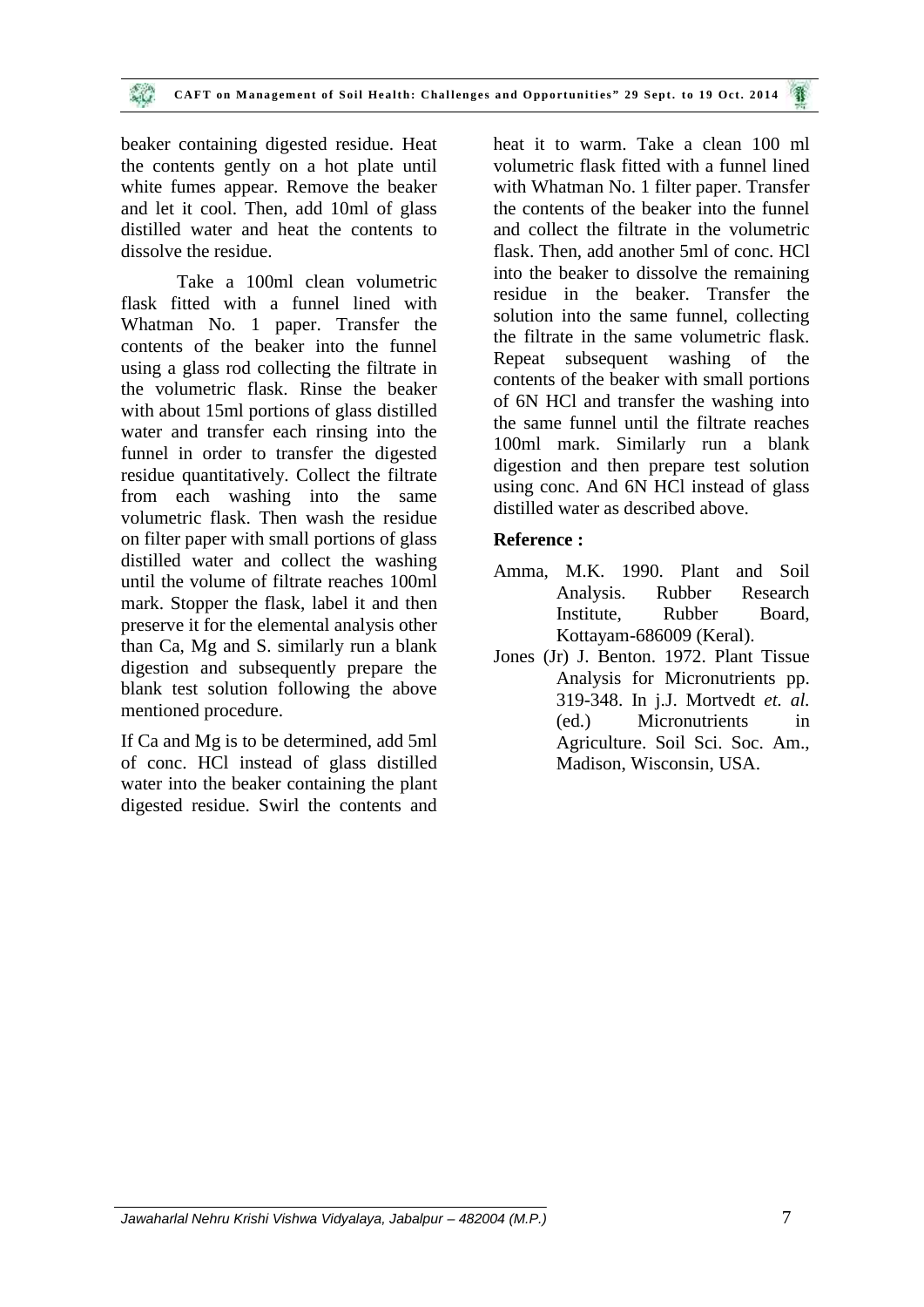# **Profile Studies of Deep Black Soils (Vertisols)**

## **G.P. Gupta**

**V**ertisoils or deep black soils occur globally under various parent materials and environmental conditions (Table 1).

|                  | Table 1. Distribution of Vertisols and |  | d |
|------------------|----------------------------------------|--|---|
| associated soils |                                        |  |   |

| Juris-    | Location            | Area   | $\%$<br>οf   |
|-----------|---------------------|--------|--------------|
| Diction   |                     | (m ha) | Gross        |
|           |                     |        | <b>Black</b> |
|           |                     |        | soils        |
| Continent | Africa              | 105.0  | 38.7         |
|           | Asia<br>$\&$<br>far | 70.3   | 25.9         |
|           | East (Mainly        |        |              |
|           | India)              |        |              |
|           | Australia           | 48.8   | 17.7         |
|           | Latin               | 27.0   | 9.9          |
|           | America             |        |              |
|           | North               | 10.0   | 3.7          |
|           | America             |        |              |
|           | Near<br>&           | 5.7    | 2.1          |
|           | Middle East         |        |              |
|           | Europe              | 5.4    | 2.0          |
|           | <b>TOTAL</b>        | 271.4  | 100          |
| Country   | India               | 70.3   | 25.9         |
|           | Australia           | 48.8   | 17.7         |
|           | Sudan               | 43.4   | 16.6         |
|           | <b>USA</b>          | 18.1   | 6.7          |
|           | <b>CHAD</b>         | 15.5   | 5.7          |
|           | China               | 11.6   | 4.3          |
|           | Others              | 64.5   | 23.7         |
|           | (in parts)          |        |              |
|           | <b>TOTAL</b>        | 271.4  | 100          |
| India     | <b>MS</b>           | 24.2   | 34.4         |
|           | <b>MP</b>           | 21.2   | 30.1         |
|           | GUJ.                | 4.9    | 7.0          |
|           | AP                  | 9.4    | 13.4         |
|           | KTK.                | 5.8    | 8.2          |
|           | <b>TN</b>           | 2.6    | 3.7          |
|           | RAJ.                | 1.1    | 1.6          |
|           | UP                  | 1.1    | 1.6          |
|           | <b>TOTAL</b>        | 70.3   | 100          |
| MP        | Vertisols           | 8.0    | 37.7         |
|           | Inceptisols         | 8.6    | 40.6         |
|           | Entisols            | 4.2    | 19.8         |
|           | Alfisols            | 0.4    | 1.9          |
|           | <b>TOTAL</b>        | 21.2   | 100          |
|           |                     |        |              |

They clayey soils that shrink and swell extensively upon changing soil moisture conditions. Vertisols exhibit Department of Soil Science and Agricultural Chemistry College of Agriculture, J.N.K.V.V., Jabalpur

unique morphological properties such as the presence of slickensides, wedge shaped aggregates, diapir (mukara), and gilgai. Shrink-swell phenomena are the dominant pedogenic processes in Vertisols and are attributed to changes in interparticle and intraparticle porosity with changes in moisture content.

## **Definition of Vertisols :**

Taxonomically for defining Vertisols, there must be

- 1. A layer 25 cm or more thick with an upper boundary within 100 cm of the mineral soil surface, that has either SLICKENSIDES or WEDGE SHAPED PEDS that have their long axes tilted  $10$  to  $60^\circ$  from the horizontal; and
- 2. A weighted average of 30 % or more clay in fine earth fraction either between the mineral soil surface and a depth of 18 cm or in Ap horizon, whichever is thicker and
- 3. 30 % or more clay in fine earth fraction of all horizons between a depth of 18 cm and either a depth of 50 cm or a densic, lithic or paralithic contact, a duripan, or a petrocalcic horizon if shallower and
- 4. Cracks that open and close periodically.

Vertisols are significant global resources that serve as the lifeline in subsistence agriculture due to their high productivity.

Efforts towards comprehension and successful utilization are imperative for continued productivity and long term sustainability of these resources for current and future civilizations.

*Jawaharlal Nehru Krishi Vishwa Vidyalaya, Jabalpur – 482004 (M.P.)* 8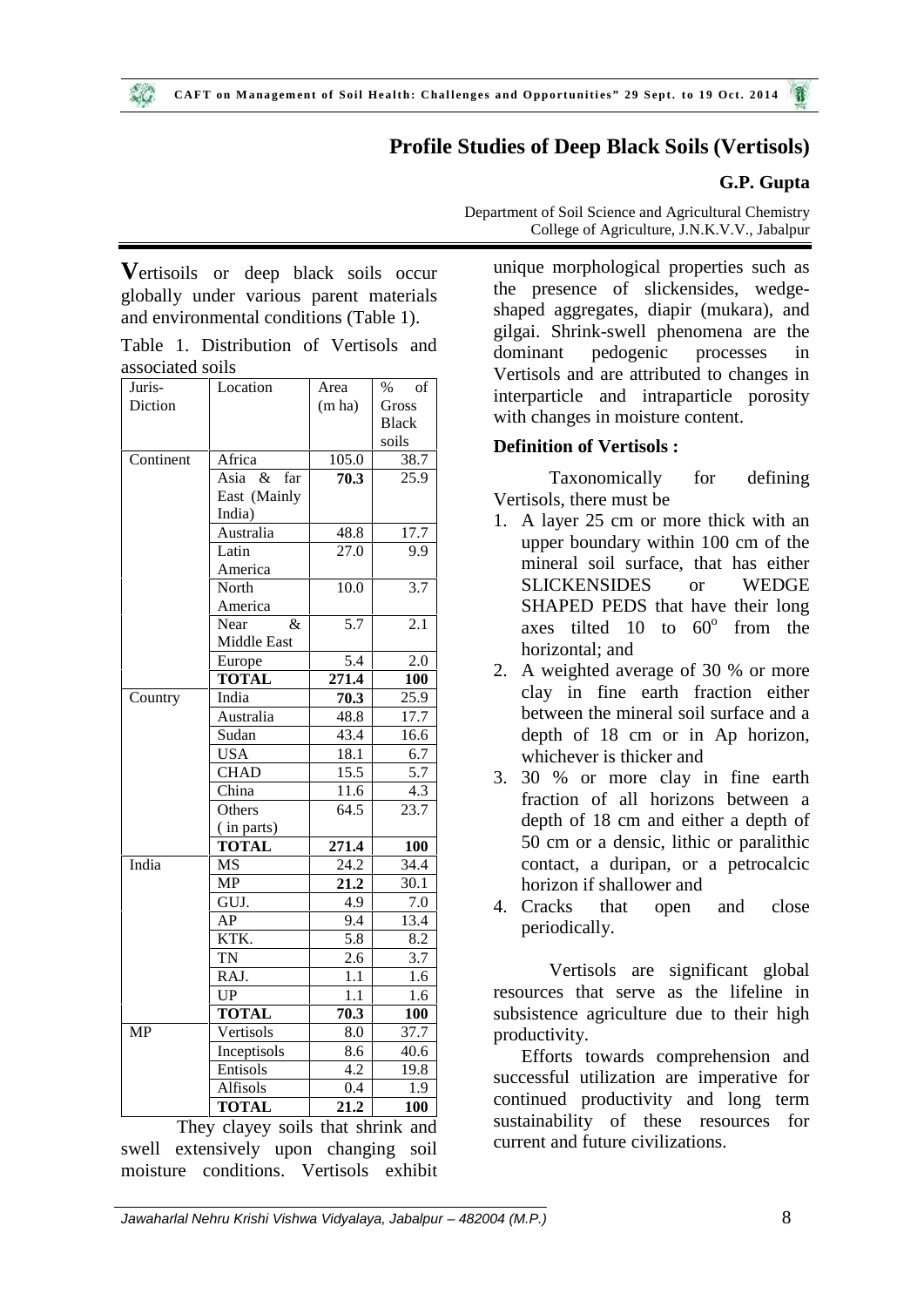Morphology of a soil is best evaluated from the *in situ* examination of the soil profile. A recently dug pit large enough for observation of a pedon is desirable. Old exposures such as road banks and ditches are acceptable only for preliminary studies because morphological features often become altered after prolong exposure.

Normally the size of profile pit is kept 1.8 m long, 1.2 m wide and 1.8 m deep but for the study of black soils, the width of pit varies from place to place depending on its cyclic wave length of puffs and shelves. It should be kept in mind that atleast half wave length covering both, puff and shelve is considered while exposing profile pit in order to study the pattern of cracks and slickensides perfectly.

The profile examination begins with a first approximation and marking of soil horizon boundaries on the profile. Each horizon is then carefully observed and described. Horizon boundaries are relocated as required by the detailed study (Buol *et al*. 1998). Th description sheet containing the columns of site and soil characteristics is filled up by the profile study group during pedon studies.

Vertisols are relatively homogneous in their morphology. Although horizonation is not distinct yet a few horizons above the parent material may be identified as self mulching surface (Ap), blocky subsurface (A12), slickensided horizon and wedge shaped subsoil (Bss).

The depth of these soils may vary from shallow to very deep. Previously the black soils were grouped as shallow  $\langle$  <30 cm) medium (30-100 cm) and deep  $(>100$ cm) but later on Sehgal (2008) modified the depth of shallow soil as less than 50 cm.

## **Requirement of Vertisols :**

Main requirements of Vertisols are the presence of high content of clay  $( > 30)$  %) and predominance of montmorillonite (2:1 expanding clay). Other important parameters for the development of Vertisols are:

- (i) **Parent material** having basalt, argillaceous limestone, marine clays and shale
- (ii) **Weathering period** must be extensive for the development of solum with 2:1 expanding clays
- (iii)**Weathering environment** should be such that no further weathering of 2:1 expanding clays takes place. Even no inter-layering exists to the extent the properties are destroyed
- (iv)**Sequence of events** should continue like churning/mixing, development of argilli-pedoturbation, development of slickensides and formation of wedge shaped structures

## **Pedogenesis of Vertisols :**

- 1. **Separation** of blocks Deep wide cracks separate the soil into strong and massive prism like blocks in the upper part of the pedon that break into angular blocky peds of hard and firm consistence.
- **(a)** *Cracking of soil* : During dry season, the soil cracks to the surface due to shrinkage of 2:1 expanding clays that may extend to a depth of 1 metre or more.
- **(b)** *Falling of surface soil material* : While cracks are open, surface soil material falls into them by several mechanisms such as animal activity, wind or at the onset of rainy season by water.

**2. Hydration of clays** : The clay hydrate and due to their high coefficient of expansion and contraction, expand 3 dimensionally on wetting.

**(a)** *Expansion of clays* : Cracks close on the surface but because of the extra material now present in the lower part of the profile, a greater volume is attained and the expanding material presses and slides the aggregates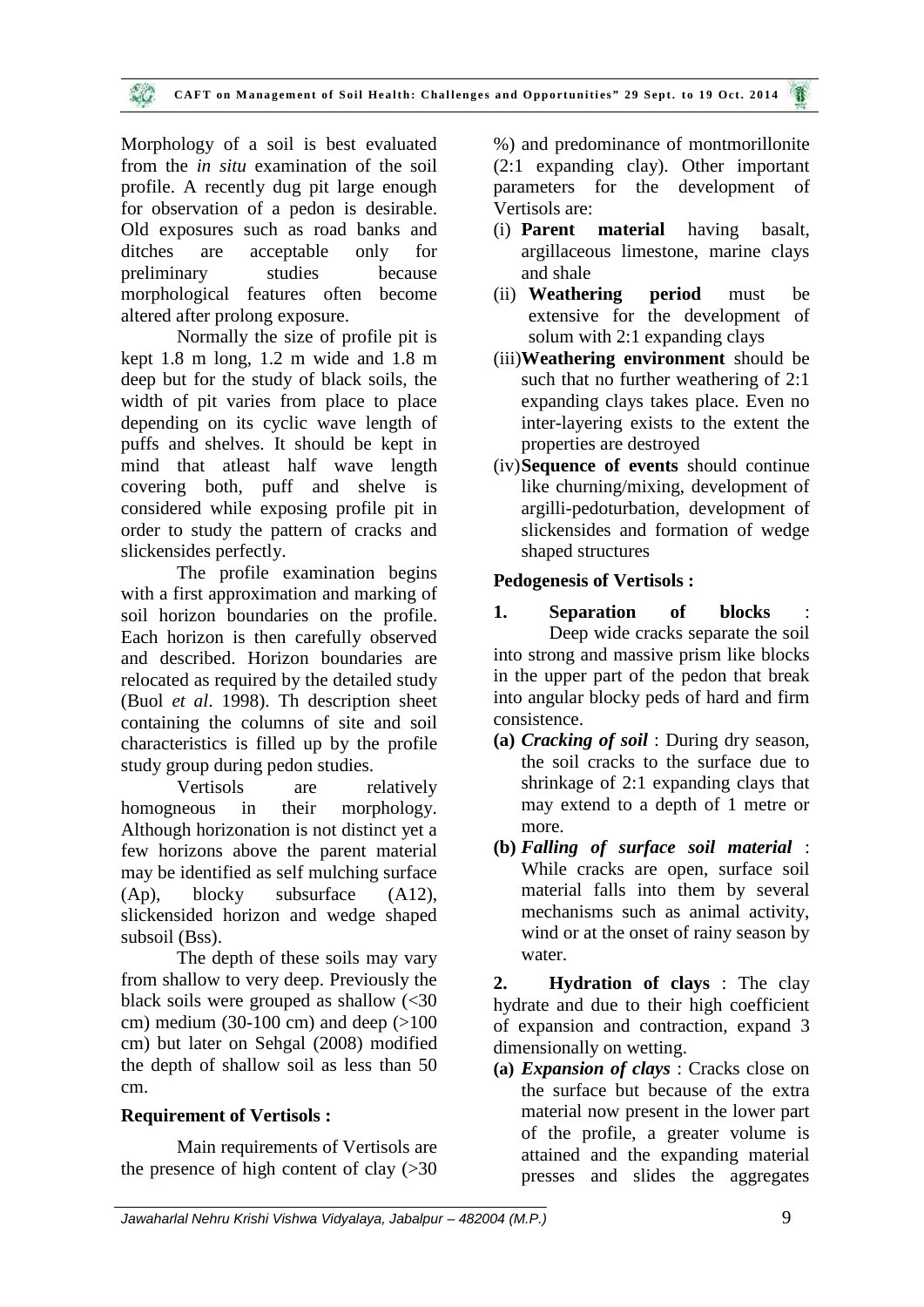against each other, developing a "lentil" angular blocky structure with slickenside features on the pad surfaces.

- **(b)** *Shear stress development* : The slipping occurs where shear strength is surpassed by shear stress acting upon a soil mass. The shear stress is a major force caused by swelling and develops when volume expansion results during the wet cycle.
- **(c)** *Formation of slickensides :* The slickensides, intersecting or close enough to intersect, also result in wedge shaped structural aggregates, the most characteristics feature of Vertisols which develop with their longitudinal axes inclined at 30 to 60° from horizontal (Sehgal and Bhattacharjee, 1988).
- **(d)** *Buckeling of land space* : This expansion buckles the land scape, forming the micro relief called gilgai. The micro basins contain more organic matter than the micro ridges and 3. probably it results from admixtures of subsurface material into micro ridge area and slight erosion of organic rich fines from the ridges to the basins.

**3. Incomplete leaching** : In most shrink swell soils, the temperature being high, the potential evapotranspiration suggesting incomplete leaching and 5. inducing the process of calcification in these soils.

#### **Cyclic movement of soil material :**

Amongst several processes acting in the formation of Vertisols, the predominant process seems to be haploidization i.e. mixing by argilli pedoturbation. The specific features of such soils are :

**1. Gilgai micro relief** : The term gilgai is an Australian aboriginal term meaning small water hole.

Pedogenic micro topographical features like puffs (microknolls) and shelves (micro basins) develop that remain intimately associated with one another (Bhattacharjee *et al*. 1977), Columbe *et al*. (1996) introduced a term "diapir" meaning a protusion of subjacent soil material which penetrates to the overlying horizons and

approaches or reaches the surface. If diapir and gilgai occur, the mound in gilgai is always developed over the diapir.

Hallsworth and Beckman (1969) classified gilgai into 6 types i.e. normal or round, melon hole, Lattice, Linear or wavy, tank or stony but later on Paton (1974) suggested only two types of gilgai i.e. linear and circular (Nuram or Pockmarked) each of which were grouped into 4 types.

- $\Gamma$  type Mound and depression equally developed (No shelf present)
- type Mound of much greater extent than depression (No shelf present)
- type Depression of much greater extent than mound (No shelf present)
- type Mound, shelf and depression all present

**2. Size of cyclic pedons** : Half cycle linear distance (HCLD) measures the lateral dimension of a cyclic pedon. It may be small, medium or large i.e. below 1, 1 to 2 or above 2 to 3.5 meter, respectively.

**3. Horizon sequence** : In Vertisols, the horizon sequence has been suggested to be A1-Bss-BC-C where "ss" indicates about the presence of slickensides.

**4. Thickness of horizon** : Thickness of A1 in Vertisols varies with the linear frequencies of puffs and shelves of gilgai micro relief.

**5. Horizon boundary (Amplitude)**: It is the difference between vertical distance from the surface of pedon to the lower boundary of crest of cycle and the lowest point of trough of cycle in same pedon. The amplitudes are grouped as low, medium of high according to the vertical distance as below 25, 25 to  $75$  or above  $75$  cm, respectively. Shape of apparent topography of the intermittent horizon is also graded as tongued (vertical extent > horizontal distance), wavy (vertical extent approximating the horizontal distance) and smooth (vertical extent < horizontal distances) as suggested by Bartelli (1971).

# **Age of Vertisols :**

It is difficult to assign the Vertisols a place in the genetic scheme of soil classification as there are greater differences of opinion whether they are old,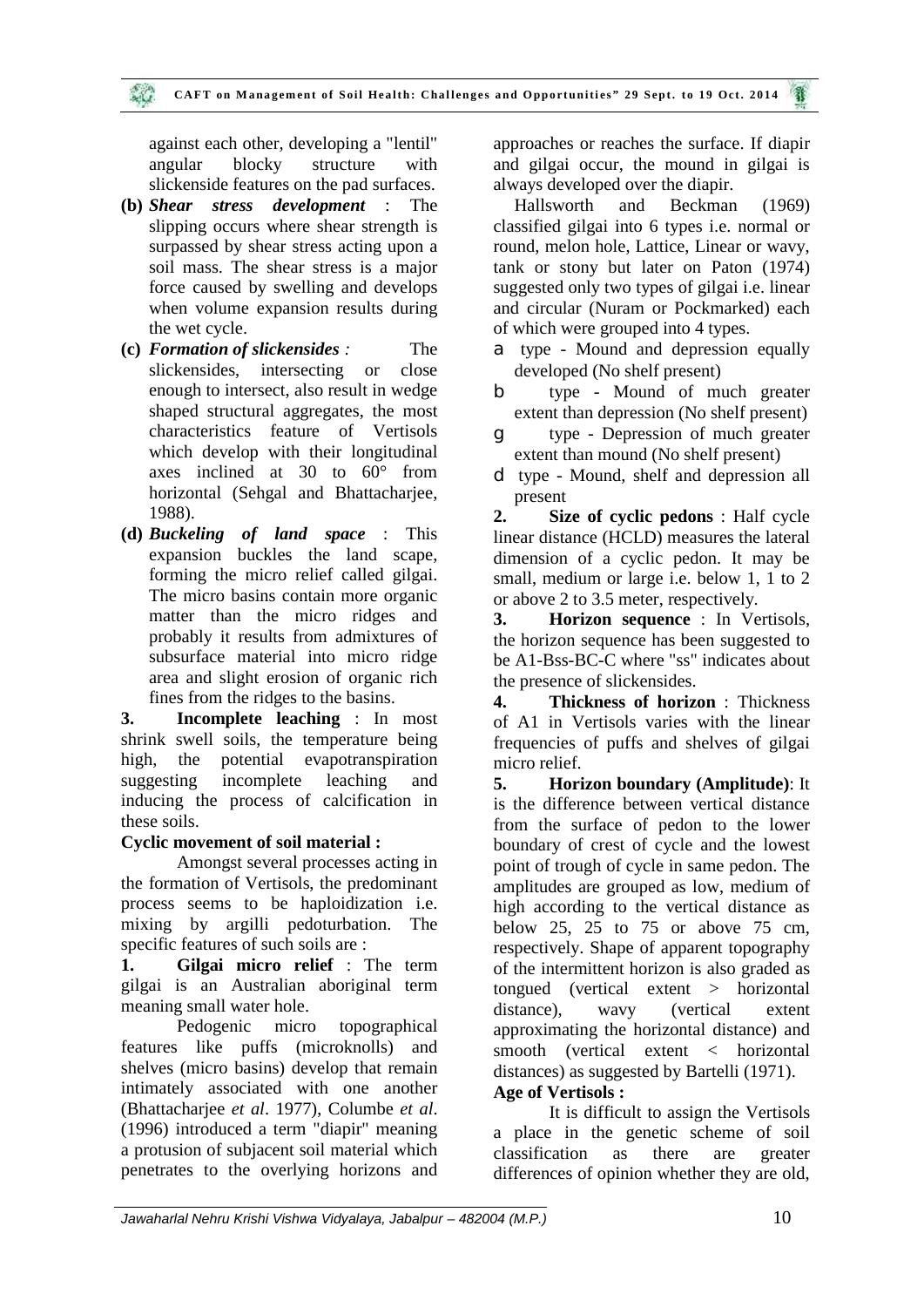young or remain in equilibrium with the environment.

**1. Views as Vertisols are old** : The end product of a development sequence 3. involves the soils whose B horizon has become so clayey that shrink-swell cycles developed and eventually "swallowed" the A horizon. It is possible because high content of fine clay and high fc/cc ratio may be produced by lessivage on a large scale.

**2. Views as Vertisols are young** : The fate of Vertisol may be to undergo alteration of 2:1 clays to non expanding type of clay. The profile would then cease to churn and eluviation process

dominate. This interpretation suggests that Vertisols are relatively young soils.

**3. View as Vertisols are in equilibrium** : Vertisols remain in equilibrium with their environment and that the 2:1 expanding lattice clays are stable and will persist, barring a climate change. Vertisols then can be considered diagnostic of environments in which the parent material is basic and gives rise to the formation of 2:1 expanding lattice silicates under the influence of wet dry climate.

| Horizon                               | Soil colour                   | Texture        | Structure                            | Special features          | Width of                 |
|---------------------------------------|-------------------------------|----------------|--------------------------------------|---------------------------|--------------------------|
|                                       | $(10 \text{ YR})$             |                |                                      |                           | cracks (cm)              |
|                                       |                               |                | A. Typic Haplustert (10 YR - 2.5 YR) |                           |                          |
| Ap/A11                                | 4/2, 3/3, 3/2, 3/1            | $\mathcal{C}$  | $1f/1m$ sbk                          | $1c/2c$ pr-3c pr          | $2 - 5$                  |
| A12                                   | 3/3, 3/2, 3/1                 | C              | $2m/2c$ abk                          | $2c$ pr - $3c$ pr         | $2 - 5$                  |
| <b>Bss</b>                            | 3/3, 3, 2, 3/1, 2/1           | C              | $2m/3c$ abk                          | Intersecting lickensides* | $1 - 2$                  |
| <b>BC</b>                             | 4/4, 3/4                      | C              | $2m/2c$ abk                          | $---do---$                | $0.5 - 1$                |
| $\mathcal{C}$                         | 5/4, 4/4, 4/3                 | $c-gc$         | 2msbk/massive                        |                           | $\overline{\phantom{a}}$ |
| B. Vertic Haplustept (10 YR - 7.5 YR) |                               |                |                                      |                           |                          |
| Ap/A                                  | 5/2, 4/3, 4/2, 3/2            | C <sub>1</sub> | $gr/1m$ sbk                          | 1c pr-2c pr               | $2 - 2.5$                |
| AB                                    | 4/3, 3/3                      | $cl-c$         | $1m/2m$ sbk                          | $---do---$                | $2 - 2.5$                |
| <b>B21</b>                            | 4/3, 3/3, 3/2                 | $cl-c$         | $2m$ sbk- $3m/3c$                    | 2c pr - 3c pr or pressure | 1.5                      |
|                                       |                               |                |                                      | faces/abk slickensides    |                          |
| <b>B22</b>                            | $6/3$ , $5/3$ , $4/4$ , $4/3$ | gscl-cl        | ----do----                           |                           |                          |
| C                                     | 7/6, 6/3, 5/3, 4/4            | gsl-gscl       | 1f sbk/ massive                      | $\overline{\phantom{a}}$  | -                        |

#### **Table 2 : Range in characteristics of Vertisols and Vertic Inceptisols**

\*or parallelepipeds with long axes tilted from 35° to 55° from horizontal **References :**

- Bartelli, L.J. (1971). *Soil taxonomy, correlation and Interpretation*. Proceedings of Workshop organized by All India Soil and Land Use Survey, New Delhi.
- Bhattacharjee, J.C., Landey, R.J. and Kalbande, A.R. (1977). A new approach in the study of Vertisol morphology. J. Indian Soc. Soil Sci. 25 : 221-232.
- Buol, S.W., Hole, F.D. , McCracken, R.J. and Southard R.J. (1998). *Soil Genesis and classification*. Panima Publication Corporation, New Delhi.
- Coulombe, C.E., Wilding, L.P. and Dixon, J.B. (1996). An Overview of Vertisols: Characteristics and Impact on Society. Adv. Agron. 57 : 289-375.
- Paton, T.R. (1974). Origin and terminology for gilgai in Australia. Geoderma. 11 : 221-242.
- Sehgal, J. (2008) Pedology concepts and application, 2<sup>nd</sup> edition Kalyani Publication, Ludhiana P. 416.
- Sehgal, J., and Bhattacharjee, J.C. (1988). Typical Vertisol of India and Iraq-their characterization and classification. Pedologie. 38 : 67-95.
- Sehgal, J., Saxena, R.K. and Vadivelu, S. (1987). *Field Manual for Soil Resource Mapping of different states*. NBSS & LUP, Nagpur, pp. 73.
- Soil Survey Staff (1999). *Keys to Soil Taxonomy*. 9th Ed. CSC, SMSS, United States Department of Agriculture (USDA) Washington, D.C.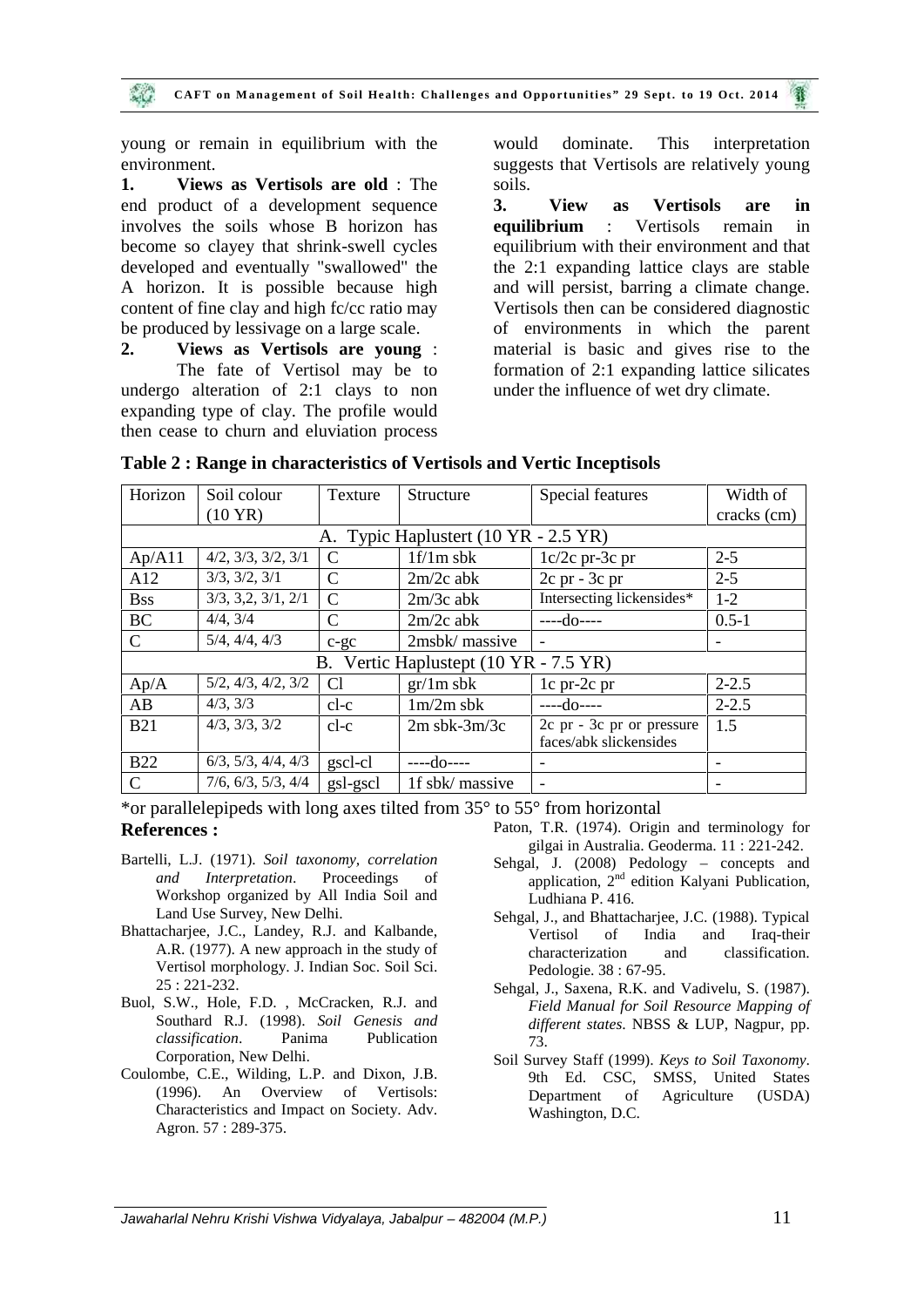# **Simultaneous Measurement of Bulk Density and Water Content in Soil by Nuclear Methods**

## **G.P. Tembe**

**A** recent advance is nuclear technology which has evolved methods for the non destructive determination of the soil water content. Two methods have been used with success. One the neutron scattering method and the other is the y-radiation method.

**Neutron method** : In this method measurement is made of the number of hydrogen nuclear that are present per unit volume of soil and therefore, water content by volume, is measured. Neutrons are uncharged particles having almost the same mass as that of protons or that of hydrogen nuclei. A radium beryllium mixture in form of pellets is used as source of fast neutrons. The measurement of soil water by the neutron<br>mathod is assembly a measure of the columns method is essentially a measure of the density of the slowed neutron cloud developing when Ra-Ba source is inserted in the soil, the density of the slowed neutrons being a measure of the soil water content by volume .

## **Simultaneous determination of bulk density and water content :**

With the increased interest in the behavior of water in swelling soils and resulting theoretical studies (Smile and Rosenthal, 1968; Philip, 1969) on the subject, a method was required for measuring changes in both the water content and soil density in order to experimentally evaluate these theoretical analyses. Numerous authors have proposed measuring the attenuation of gamma rays of two different energies to non destructively determine both water content and soil density in the same sample. Soane (1967) illustrated the effectiveness of the dual gamma method for measuring bulk density and water Department of Soil Science and Agricultural Chemistry College of Agriculture, J.N.K.V.V., Jabalpur

content of three soils. The samples were placed between a cesium source and detector and then between americium to using a combined source but neither Soanenor other workers (Gardner and Calissendoff, 1967; Gardner, Campbell and Calissendaff, 1969) have attempted to combine the sources in a single collimator because the higher energy gamma photons produce Compton scatter through interaction with the sample and some of this Compton scatter will be counted as gamma rays from the lower energy source. The error can be eliminated by with equipment and method evolved by Corey, Peterson and Wakat, 1971). This method is feasible for measuring the water content and soil density of soil simultaneously when two sources are combined in a single collimator. Measurement of attenuation of  $137$ cesium and  $241$ americium is done in this method. Radiation intensity (counts/min) after passage through the soil, container and container alone is calculated by the equation (Corey *et al*.) given in method. To obtain values of intensity the equipment is required as shown in Fig. 1.

 $241$ Am emits a large number of gamma rays of various energies but the major energy is  $59.6 \text{ KeV}^{241} \text{Am}$  has a half life of 458 years eliminating the need for decay corrections  $137CS$  decays with a gamma ray of 662 KeV and has a half life of 30 years.

Detector and pulse height analyzers are used in this system.

Two methods were compared and dual source method evaluated. Known water content and soil densities were measured. The two soils were Houston black, a soil containing montmorillonitic clay and cecil a soil containing kaolinitic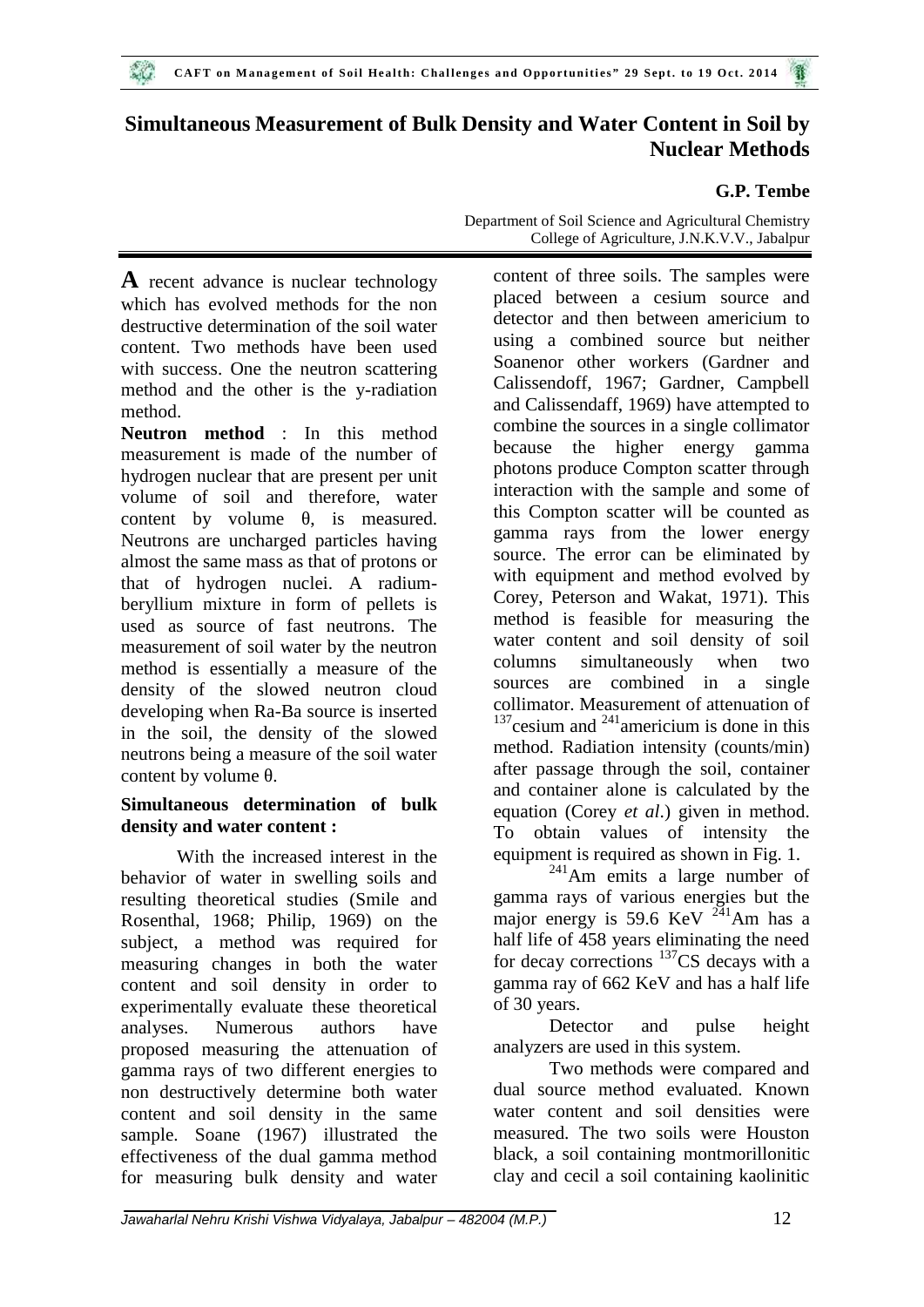clay. The soil containing different amount of water was packed to varying densities into plastic boxes 7.5 x 4.46 x 4.95 cm. These boxes were placed between sources and detector with long axis parallel to beam. Comparisons between the known, soil density.

Water content and values determined by two methods for four cecil soil samples and five Hoston Black soil samples are given in table 1.

**Table 1: Water content and values determined by twi methods.**

| Water content $g/cm3$     |                |       | Soil density $g/cm3$ |       |            |
|---------------------------|----------------|-------|----------------------|-------|------------|
| Known                     | Calculated     |       | Known                |       | Calculated |
|                           |                |       | Cecil soil           |       |            |
| 0.001                     | 0.000          | 0.00  | 1.831                | 1.830 | 1.830      |
| 0.044                     | 0.081          | 0.073 | 1.712                | 1.711 | 1.720      |
| 0.120                     | 0.124          | 0.143 | 1.999                | 2.001 | 1.980      |
| 0.175                     | 0.118<br>0.151 |       | 2.050                | 2.067 | 2.081      |
| <b>Houston Black Soil</b> |                |       |                      |       |            |
| 0.010                     | 0.000          | 0.000 | 1.504                | 1.504 | 1.504      |
| 0.141                     | 0.147          | 0.139 | 1.297                | 1.281 | 1.290      |
| 0.270                     | 0.284          | 0.281 | 1.343                | 1.367 | 1.371      |
| 0.438                     | 0.472          | 0.446 | 1.369                | 1.349 | 1.378      |
| 0.495                     | 0.532          | 0.514 | 1.297                | 1.234 | 1.255      |

There is little difference between the results obtained by the two correction techniques and method best suited will be determined by the instrumentation available.

Following satisfactory evaluation of the dual source method for determining the known water content and soil density of soils, the method was used to determine water content and soil densities of Houstan Black and Cecil soil columns following infiltration. More water was added to Houston soil because its greater water holding capacity. Twenty four hours following the addition of water the transmission measurements were repeated and the water content and density was calculated water remained ponded on

Houston Black soil at the end of 24 hour period but had infiltrated completely with the Cecil soil. The two soils responded quite differently to the addition of water. Neither the soil density nor lengths of Cecil soil column changed. The column of Hoston black soil increased 2 cm in length and the soil density decreased in top 4 cm.

The combined source method is applicable to the study of swelling soils, the phenomena of freezing and thawing and measurement of water content and density of the soil inside core barrels.

## **References :**

- Cerey, J.C., Peterson, S.F. and Wakat, M.A. (1971). Measurement of attenuation of <sup>137</sup>CS and <sup>241</sup>Am gamma rays for soil density and water content determinations. Soil Sci. Soc. Am. Proc. Vol. 35 : 215-19.
- Gardner, W.H. and Callissendortt, C. (1967). Gamma rays and neutron attenuation in measurement of soil bulk density and water content. Pp 101-113. In Isotope and radiation techniques in soil physics and irrigation studies. International atomic agency, Vienna.
- Gaedner, W.H., Campbell, G.S. and Calissendorff, C. (1969). Water content and soil bulk density measured concurrent using two gamma photon energies US AEC Report, RLO 1543-6 Washington State University. Pullman Wash 42 p.
- Philip, J.R. (1969). Moisture equilibrium in the vertical in swelling soil. I Basic theory. Anst. J. Soil Res. 7 : 99-120.
- Smiles, D.E. and Rosenthal, M.J. (1968). The movement of water in swelling material. Aust. J. Soil Res. 6 : 237- 248.
- Soane, B.D. (1967). Dual energy gamma ray transmission for coincident measurement of water content and dry bulk density of soil. Nature 214 : 1273-1274.

*Jawaharlal Nehru Krishi Vishwa Vidyalaya, Jabalpur – 482004 (M.P.)* 13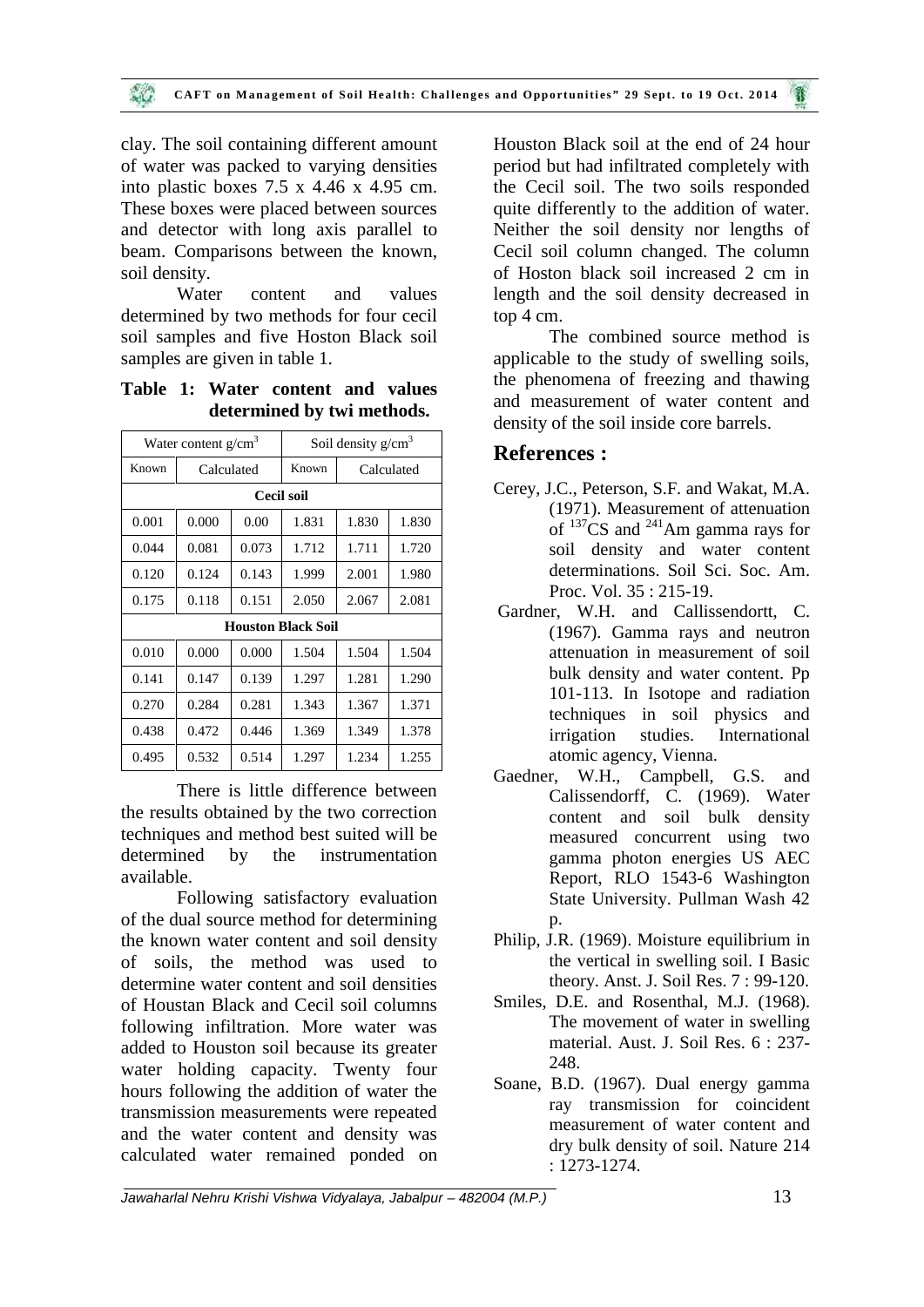# **Estimation of Soil Moisture Content by Different Methods**

## **G.P. Tembe**

Department of Soil Science and Agricultural Chemistry College of Agriculture, J.N.K.V.V., Jabalpur

### **Direct method (Gravimetric method) :**

This is the simplest and most widely used method for measuring soil moisture.

## **Equipments :**

 $\mathcal{L}$ 

Sampling tube/auger Moisture cans (numbered) Balance with weights/automatic Drying oven Desiccator

## **Procedure :**

Collect soil samples by tube or auger from a number of points within the experimental site and mix thoroughly. Place composite sub samples of about 50 gm to 100 gm in soil moisture cans with tight fitting lids. Take at least three sub samples. The moist samples are weighed immediately, dried to constant weight in an oven at 105°C (for about 24 hrs) and reweighed after cooling in a desiccator. Determine the tare weight of moisture cans. Calculate the soil moisture content by determining the loss in weight on drying and the weight of the oven dry soil as follows :

(wt. of wet soil  $+$  tare)  $=$   $-$  (wt. of dry soil + tare) Soil moisture content by  $=$   $\frac{-(\text{wt. of})}{(\text{wt. of})}$ <br>weight (%) - (tare) (wt. of dry soil  $+$  tare) - (tare) Loss of wt. on drying Mw  $(\%) = \frac{\ }{\ }$  Wt. of oven dry soil  $- X 100$ 

Percentage of moisture on volume basis = Percentage of moisture on weight basis x bulk density.

## **Gravimetry with drying by burning Alcohol or spirit (Bouyoucos, 1937) :**

In this method, the soil moisture is evaporated by igniting the soil mass with alcohol or spirit. The process is repeated to get constant weight of ignited soil.

#### **Equipments and reagents :**

- (1) Moisture cans
- (2) Glass rod
- (3) Ethyl, methyl or propyl alcohol
- (4) Match box
- (5) Balance with weights
- (6) Measuring cylinder
- (7) Desiccator.

#### **Procedure :**

Weigh about 20-25 gm of wet soil in moisture can add about 5ml alcohol or spirit drop to fully saturate the soil and ignite. Cool the cans in a desiccator and record the weight. Repeat the process several times till a constant weight of the ignited soil is recorded. Compute the percentage moisture on the basis of the constant dry weight of the burnt soil.

This method is rapid, reproducible and more suited for field soil moisture determinations where laboratory facilities are not adequate.

Burning of the soil results in loss of organic matter. This method needs to be calibrated against oven dry method for each soil type.

## **In direct method (By use of neutron moisture probe) :**

Rather than taking a sample of soil, it is often desired to measure the soil moisture status in situ without disturbing the system. The neutron moisture meter is such a device which is much used in the field for measuring water content (Belcher, 1952, Gardner and Kirkhana, 1952, Holmes, 1956 and Van Bavel *et al*., 1956). The neutron method is a measure of the number of hydrogen nuclei that are present per unit volume of soil. Therefore,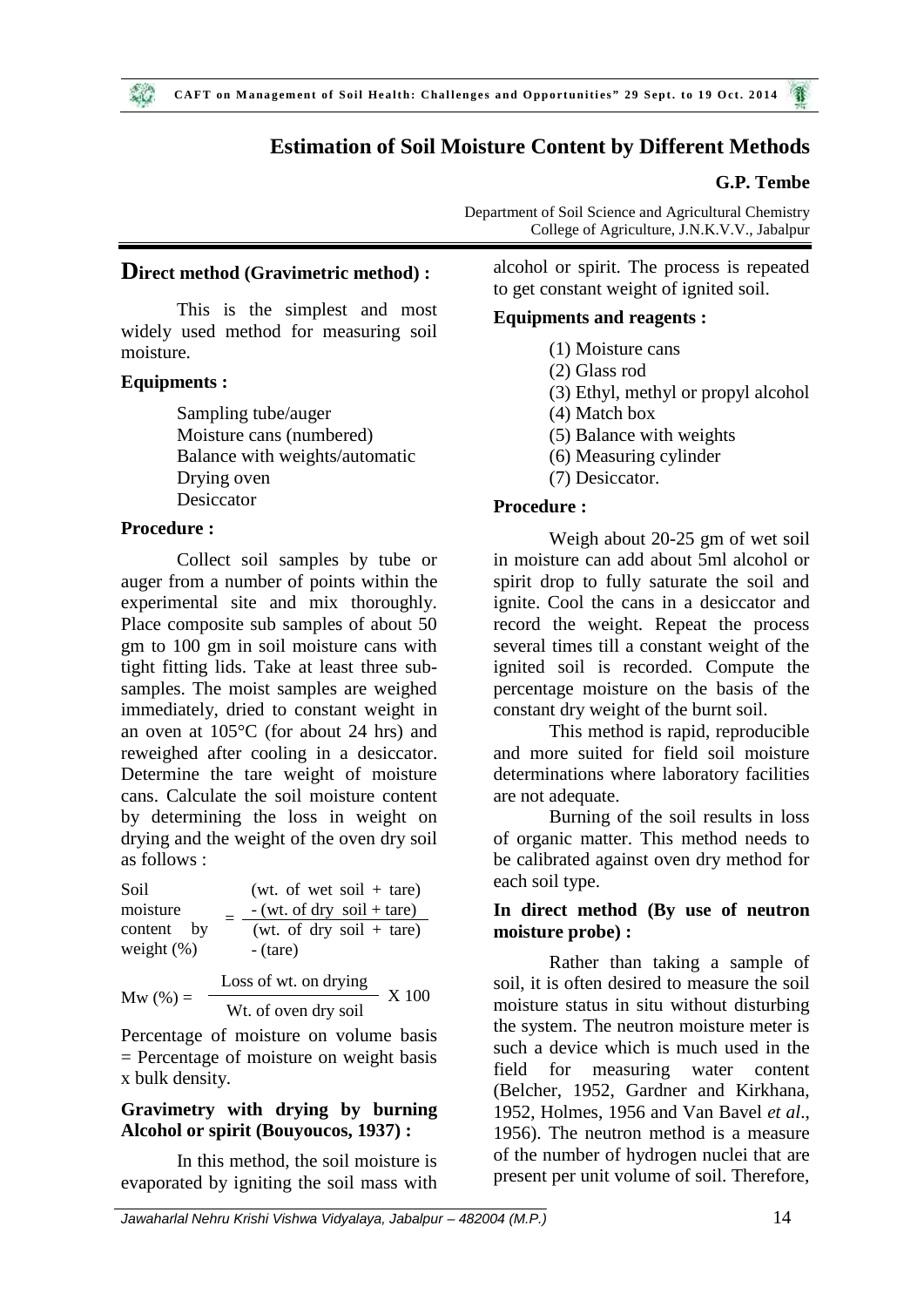it is a means of directly observing the moisture content by volume.

## **Principle :**

Hydrogen nuclei have a marked property for scattering and slowing neutrons. This property is exploited in the or neutron method for measuring soil water content. High energy neutrons (0.1 to 10 MeV) emitted from a radioactive substance such as radium beryllium (5Mc) or americium-beryllium (30Mc) neutron source are called fast neutrons and travel with high speed of the order of 100 miles per second.

When such a fast neutron source is placed in a moist soil, the emitted neutrons interact with the surrounding medium. They collide with the nuclei of the soil in a billiard ball fashion, changing direction as a result and loosing energy. With the energy loses, the speed diminishes until it approaches the speed characteristics for molecules at the prevailing temperature. Such neutrons are called thermal or slow neutrons. The slow neutrons are finally absorbed by other nuclei + and thus their existence ends. In a material containing appreciable hydrogen a neutron after the first the collision with a hydrogen nucleus is not likely to travel much farther consequently if the neutron source is enclosed in a material that is rich in hydrogen, it will be enveloped in a dense spherical cloud of slow neutrons. The density of this cloud represents equilibrium between the rates of thermalization and absorbed by the medium and the rate of production by the source. This equilibrium is reached in a fraction of micro second after the insertion of source. If the medium surrounding the source contains less hydrogen, the cloud of slow neutrons will be less dense and extend farther from the source. This is so because a fast neutron has to travel further, on an average, to in counter a hydrogen nucleus and start becoming thermalized. Most of the

nitrogen in soil is associated with water and lesser amounts with organic matter. Thus, the measurement of soil water by neutron method is essentially a measurement of the density of the slow neutron cloud developing when the Ra-Be Americium-Beryllium source is inserted into the soil.

## **Equipments and material :**

- 1. Small fast neutron source such as radium-beryllium (Mc) or americium beryllium (30 MC)
- 2. Shield for storage of the neutron source. Shielding commonly used consists of lead, paraffin or polyethylene in a cylindrical shaped unit with a cylindrical hole through the axis to accommodate the probe.
- 3. Detector of slow neutron most commonly used for soil moisture measurement is a  $Bf_3$ -enriched proportional counter mounted in a cylindrical arrangement with transistorized preamplifier mounted in the cable end.
- 4. Counting device (scalar) the density of slow neutrons in the soil and in the counting tube is evident in the form of a given counting rate. This counting rate may be determined by a rate meter or by a scalar. The first indicates the count rate directly and the second register the total number of counts over a given time period. In either case identical results are obtained.
- 5. Access tubing and soil auger sted or aluminum tubing is most commonly used, but other materials such as plastic have been used. Two sizes of access tubes are in common use. 20 gauge steel or aluminum tubings 1.625 inches (4.13) or 2 inches (5cm) outer diameter or 1.9 inches (4.83 cm) of inner diameter of aluminum irrigation tubing. Aluminum is practically transparent for fast and slow neutrons and does not corrode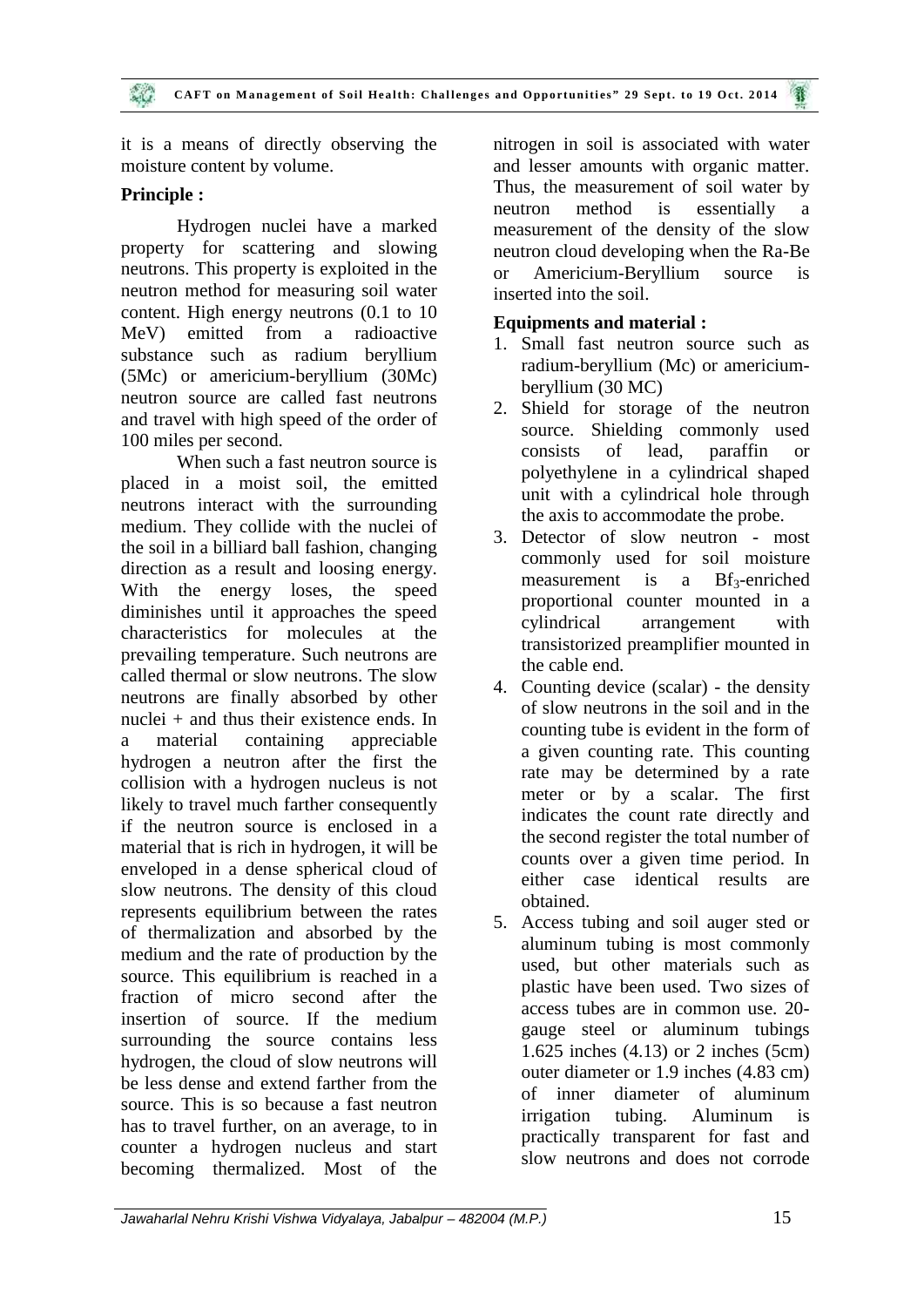seriously. Tube once installed may give years of service.

A soil auger slightly smaller the tubing should be available for drilling the access holes. Moisture probe should be calibrated for particular material and size of access tubing to be used.

6. Cable - A 10 meter electric cable connects detector and scalar. All possible care should be taken to keep the connections and firm and the connectors free of dirt and moisture.

## **Procedure :**

The access tube is first inserted into the soil after drilling a hole with the help of auger taking care that no bend in the access tube is created. The access tube is kept few inches above the soil and covered with an inverted can to prevent entrance of trash.

The neutron probe must be inserted in the access tube and held at the desired depth. Holding the probe may be done by various means, but a simple and effective method is to use an ordinary marking tape, coloured cloth adhesive tape or surgical tape. While making a measurement turn on the scalar a few minutes earlier to warm up (transistorized units require no warm up). Make several standardization counts with the probe each time. The normal counting time is minute. The background "thus obtained should not be much more than 100 counts per minute. As measurements are being taken, the standard count is determined again from time to time. The frequency can depend on convenience, plolayout and experience. It is often convenient to make a standard count at the start and end a series of readings in each access tube. Keep a record of standard count to provide an index of equipment condition. After determining the standard count, take the reading at successive depth intervals starting at least 18 to 25 cm from the soil surface. Approximately, 9-15 cm soil layer is characterized by a single measurement.

Divide readings by standard to obtain a count ratio (referred to as relative count ratio to standard or per cent of standard etc.) and refer to instrument calibration curve to obtain water content by volume at various depths. The calibration curve supplied with instrument usually may be used. But, since wide differences of soils are known to exist, the calibration checks, should be made to each soil type as guided by experience in area. It is very important to realize that the potential precision of the neutron method is greater than that of any other method under field condition. Therefore, calibration should be carried out with large homogeneous masses of soil of which the bulk density and moisture content (by gravimetric method) are accurately known.

#### **References :**

- Belchev, D.J. (1952). The measurement of soil moisture and density by neutron and gammaray scattering. Highway Res. Board Spl. Rpt. 2 : 98-110.
- Bouyoucos, G.J. (1937). Evaporation water with burning alcohol as a rapid means of determining moisture content of soils. Soil Sci. 44 : 337-383.
- VanBavel, C.H.M. (1958). Measurement of soil moisture content by the neutron method. Agr. Res. Serv. ARS. 41-24.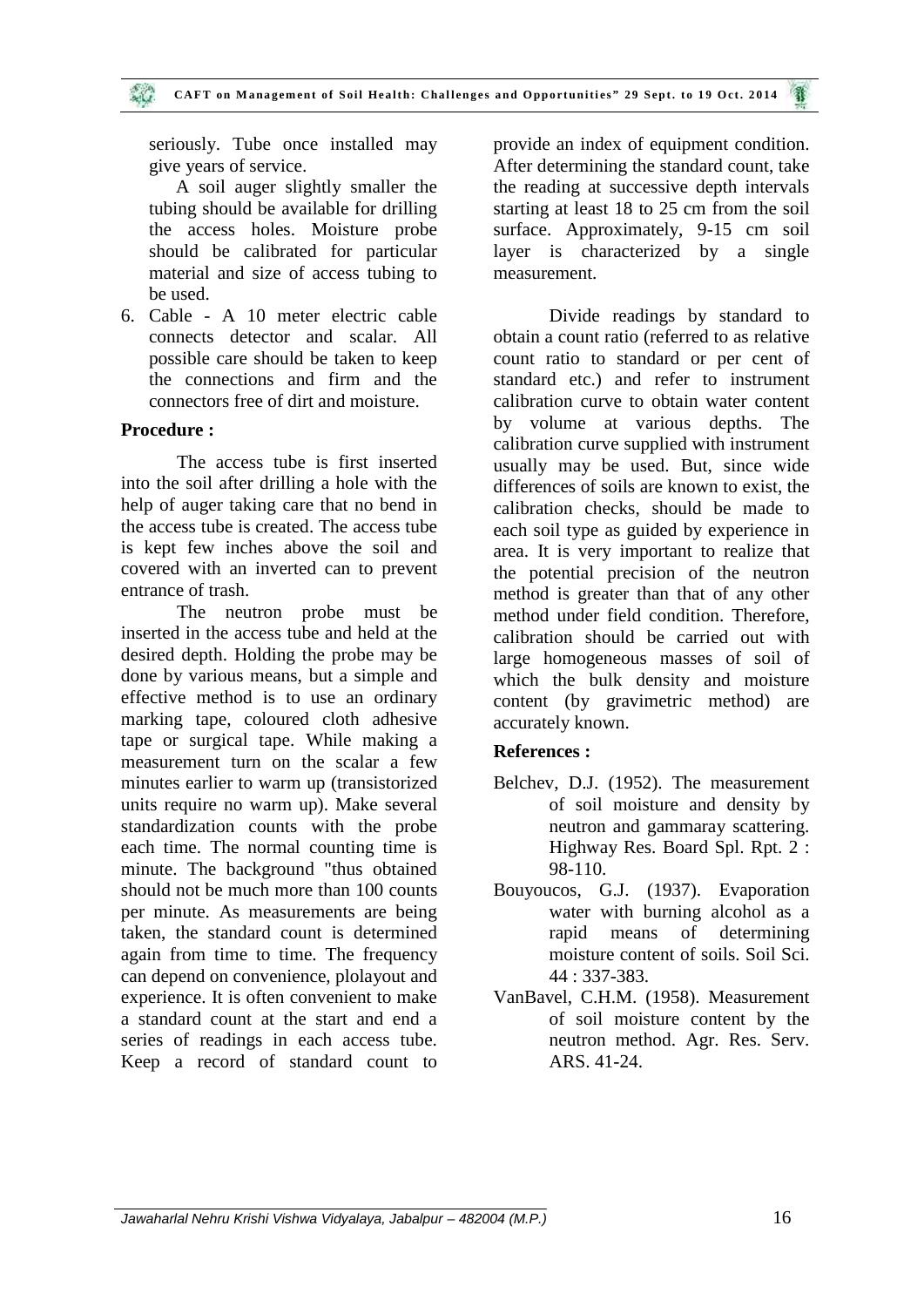## **Determination of pH and Electrical Conductivity in Soil Samples**

#### **Narendra Chouhan**

**D**etermination of pH is actually a measurement of hydrogen ions activity in soil – water system. It is defined as negative logarithm of the hydrogen ion activity. Mathematically, it is expressed as:

$$
pH = -\log a H^+
$$

The pH value of a soil is an indication of soil reaction i.e. acidic, neutral or alkaline. The nutrient availability is governed by soil reaction. It is maximum at neutral pH and decreases with increase in acidity or alkalinity. Thus, pH value gives an idea about the availability of nutrients to plants.

#### **Principle :**

The pH is usually measured by pH meter, in which the potential of hydrogen ion indicating electrode (glass electrode) is measured potentiometrically against calomel saturated reference electrode which also serves as salt bridge. Now a day, most of the pH meters have single combined electrode. Before measuring the pH of the soil, the instrument has to be calibrated with standard buffer solution of known pH. Since, the pH is also affected by the temperature, hence, the pH meter should be adjusted to the temperature of the solution by temperature correction knob.

#### **Reagents :**

Standard buffer solutions: These may be of pH 4.0, 7.0 or 9.2 and are prepared by dissolving one standard buffer tablet in 100 ml distilled water, It is necessary to prepare fresh buffer solution after few days. In absence of buffer tablet, a 0.05 M potassium hydrogen phthalate solution can be used which gives a pH of

Department of Soil Science and Agricultural Chemistry College of Agriculture, J.N.K.V.V., Jabalpur

4.0 (Dissolve 10.21 g. of A.R. grade potassium hydrogen phthalate in distilled water and dilute to 1 litre. Add 1 ml of chloroform or a crystal of thymol per litre as a preservative).

#### **Procedure :**

#### (a) Soil to water ratio of  $1:2 \text{ (pH}_2)$

Take 20 g soil in 100 ml beaker and add 40 ml. of distilled water to it. The suspension is stirred at a regular interval for 30 minutes. Determine the pH by immersing electrodes in suspension. For soils containing high salts, the pH should be determined by using 0.01M calcium chloride solution. (Dissolve 0.110 g of  $CaCl<sub>2</sub>$  in water and dilute to 1 litre).

#### **(b) Saturates soil paste (pHs)**

Add small amount of distilled water to 250g of air dried soil. Stir the mixture with a spatula. At saturation, the soil paste glistens and flows slightly when the container is tapped it slides freely and ensures cleanly off the spatula. After mixing, allow the sample to stand for an hour. If the paste has stiffened markedly or lost its glistening, add more water or if free water has collected on the surface of the paste, add an additional weighed quantity of dry soil and mix it again. Then insert the electrode carefully in the paste and measure the pH.

#### **(c) Saturation extract (pHe)**

The soil is extracted using vacuum extractor and the pH is measured in the saturation extract.

#### *Categories of soil pH values :*

| Soil pH     | : Interpretaion     |
|-------------|---------------------|
| < 5.0       | : Strongly Acidic   |
| $5.1 - 6.5$ | : Slightly Acidic   |
| $6.6 - 7.5$ | : Neutral           |
| $7.6 - 8.0$ | : Mild Alkaline     |
| > 8.0       | : Strongly Alkaline |
|             |                     |

*Jawaharlal Nehru Krishi Vishwa Vidyalaya, Jabalpur – 482004 (M.P.)* 17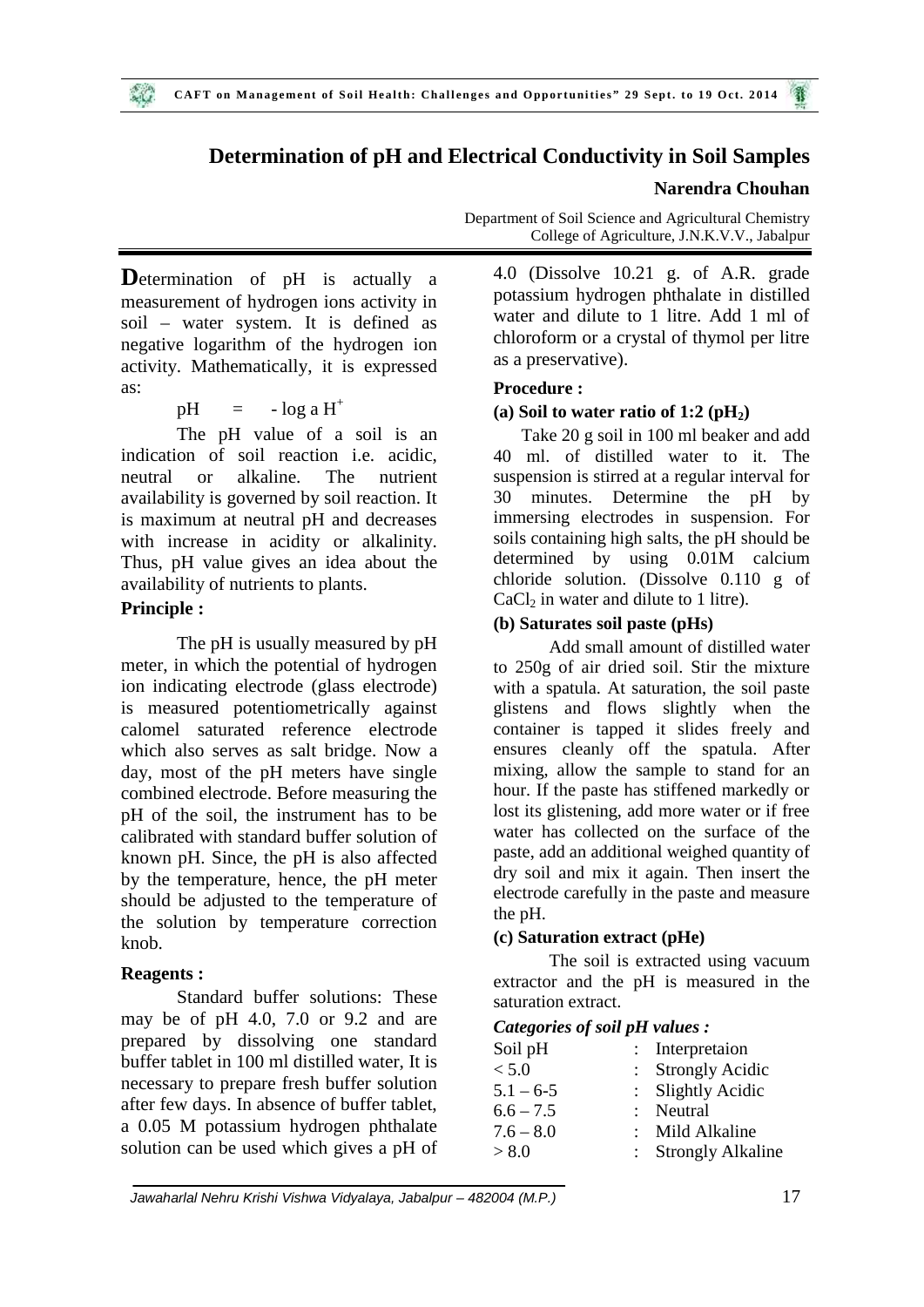#### **Electrical Conductivity :**

Amount of soluble salts in a sample is expressed in terms of the electrical conductivity (EC) and measured by a conductivity meter. The instrument consists of an AC solubridge or electrical resistance bridge and conductivity cell having electrodes coated with platinum black. The Instrument is also available as an already calibrated assembly (Solubridge) for representing the conductivity of solutions in  $dSm^{-1}$  (deci Siemen per meter) at  $25^{\circ}$ C.

## **Principle**

A simple wheatstone bride circuit is used to measure EC by null method. The bridge consists of two known and fixed resistance  $r_1$ ,  $r_2$ , one variablestandard resistance  $r_4$  and the unknown  $r_3$ . The variable resistance  $r_4$  is adjusted until a minimum or zero current flows through  $>3$ the AC galvanometer. At equilibrium.

$$
\frac{r_1}{r_2} = \frac{r_3}{r_4} \text{ or } = r_3 \frac{r_1}{r_2} X r_4
$$

Since conductivity is reciprocal of receptivity, it is measured with the help of r<sub>3</sub>.

**Electrical Conductivity Meter :-**



#### **Reagents** :

Potassium chloride: Dissolve 0.7456g dry potassium chloride (AR) in distilled water and make up the volume to one litre.

## **Procedure :**

Take 20 g of soil in 100 ml beaker, add 40 ml of distilled water and shake intermittently for 30 minutes. Determine the conductivity of the supernatant liquid with the help of conductivity meter. The electrical conductivity of saturation extract (E.C.) is also determined for salinity ratings.

## **EC Effect**

 $(dS \, m^{-1})$ 

- <1 No deleterious effect on crop
- 1-2 Critical for salt sensitive crops
- 2-3 Critical for salt tolerant crops
- >3 Injurious to most crops

#### **pH Meter :-**



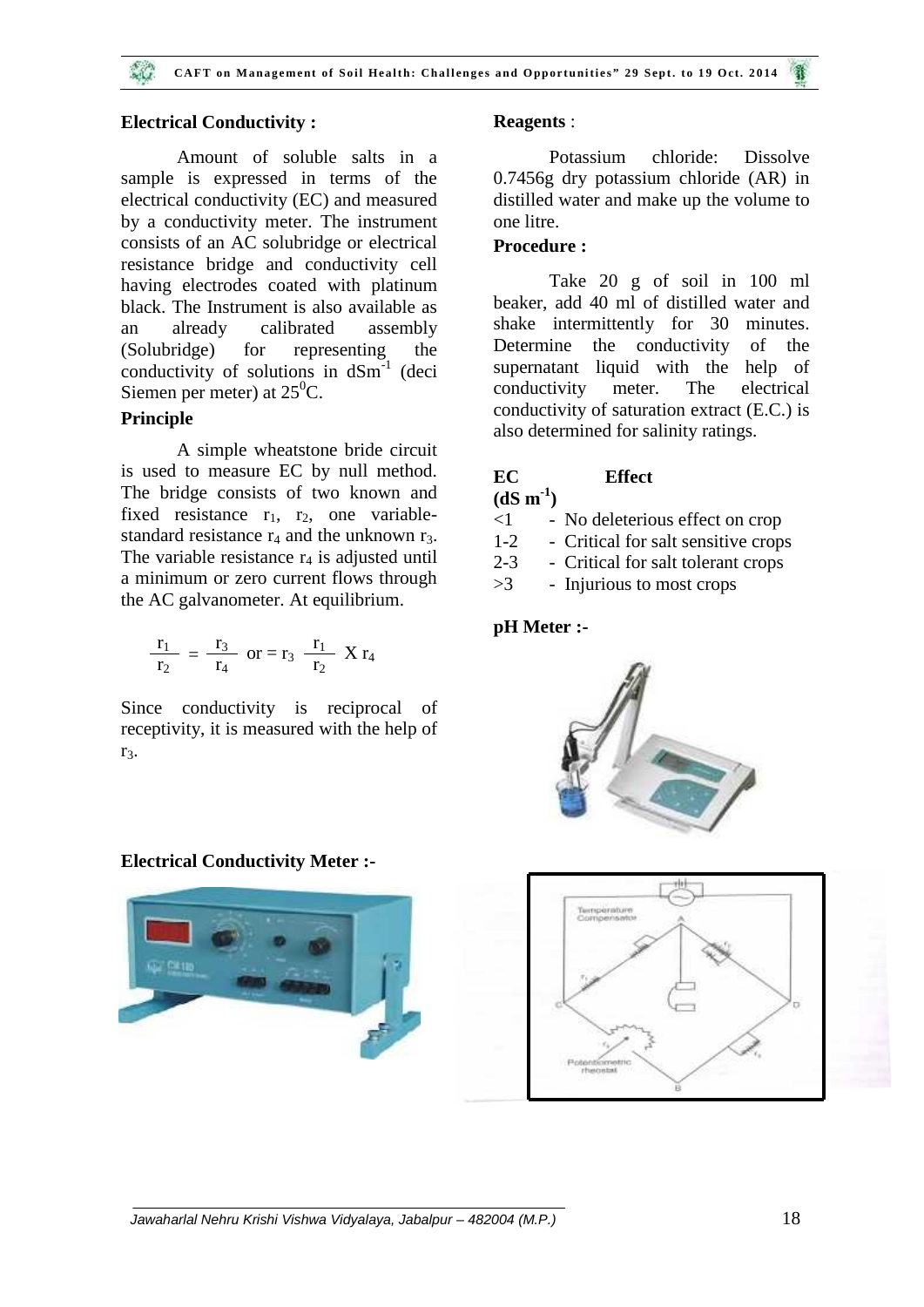## **Determination of Organic Carbon Content in Soil**

#### **F.C. Amule and N. Chouhan**

Department of Soil Science and Agricultural Chemistry College of Agriculture, J.N.K.V.V., Jabalpur

**T**he majority of mineral surface soils range from 1.2 to 3.5% organic carbon. Since soil organic matter averages about 58% carbon, it follows that soils generally range from about 2 to 6 % organic matter (% O.M. = %C x 1,724. The factor 1.724  $= 100/58$ . There is also a close relationship between carbon and nitrogen in soils. Most organic matter average about 5% nitrogen so that the  $N : C$  ratio is 1:11.6. Therefore by multiplying the soil organic matter percentage by 0.05 an approximate value for the soil nitrogen, percentage is obtained.

In soil the chief source of some of the nutrients essential for plant growth is organic matter, such nutrients are N, S and boron is also largely derived from organic matter.

#### **Principle :**

A suitable quantity of the soil is digested with chromic acid and Sulphuric acid making the use of heat of dilution of Sulphuric acid soil is digested and organic matter of the soil is oxidized. Excess of chromic acid left over unreduced by the organic matter of the soil is determined by a titration with standard Ferrous Ammonium sulphate solution using diphenylamine as indicator.

In this exercise, chromic acid in the presence of excess  $H_2SO_4$  is to be used as an oxidizing agent for oxidizable organic matter of the soil. The heat of dilution of  $H_2SO_4$  works as a standardized ferrous sulphate solution.

| $4Cr^{6+} + 3C$                                   | $\implies$ 4Cr <sup>+++</sup> + 3C <sup>4+</sup>                                                    |     |
|---------------------------------------------------|-----------------------------------------------------------------------------------------------------|-----|
| $2H_2Cr_2O_7$ +3C+6H <sub>2</sub> SO <sub>4</sub> | $\Rightarrow$ 2Cr <sub>2</sub> (SO <sub>4</sub> ) <sub>3</sub> +3CO <sub>2</sub> +8H <sub>2</sub> O | Lim |
| $K_2Cr_2O_7 + 4 H_2SO_4$                          | $\Rightarrow K_2SO_4+2Cr_2(SO_4)_3+H_2O+3O$                                                         | Low |
| $2FeSO_4 + H_2SO_4 + O$                           | $\Rightarrow$ Fe <sub>2</sub> (SO <sub>4</sub> ) <sub>3</sub> + H <sub>2</sub> O                    | Med |

#### **Apparatus and Reagents :**

- 1. 500 ml conical flasks.
- 2. Pipette
- 3. Burette
- 4. Phosphoric acid 85%.
- 5. Sodium fluoride 2%.
- 6. Sulphuric acid 96 % containing 1.25 % Ag2SO4.
- 7. Standard 1N  $K_2Cr_2O_7 49.04$  g/liter.
- 8. Standard 0.5 N Fe  $(NH_4)$ <sup>2</sup>  $(SO_4)$ <sup>2</sup>. 6H2O 196 g in 800 ml water containing 20 cc  $H_2SO_4$  and diluted to1 litre.
- 9. Diphenylamine 0.5g in 20cc water and add 100 ml conc.  $H<sub>2</sub>SO<sub>4</sub>$ .

#### **Procedure :**

- 1. Weigh 1g soil sample in 500 ml conical flask. Add 10 ml of 1 N  $K_2Cr_2O_7$  and 20 ml conc.  $H_2SO_4$ (containing  $Ag_2SO_4$ ). Mix thoroughly and allow reaction to proceed for 30 minutes.
- 2. Dilute the reaction mixture with 200 ml water and 10  $H_3PO_4$  add 10 ml of NaF solution and 2 ml of diphenylamine.
- 3. Titrate the solution with standard FAS to a brilliant green colour. A blank without soil should be run simultaneously.

#### **Observations & Results :**

| Weight of sample               |                | $-1$ g                                                                                               |
|--------------------------------|----------------|------------------------------------------------------------------------------------------------------|
| Normality of $K_2Cr_2O_7$ used |                | - 1 N                                                                                                |
| Vol. of $K_2Cr_2O_7$           |                | $-10$ ml                                                                                             |
| Normality of FAS               |                | $-0.5 N$                                                                                             |
|                                |                | OC (%) = $\frac{10}{\text{Blank}}$ (Blank - Reading) X $\frac{0.003 \times 100}{\text{Wt. of soil}}$ |
| Limits :                       |                |                                                                                                      |
| Low                            | $\ddot{\cdot}$ | $<$ 5.0 g OC kg <sup>-1</sup><br>5.0 to 7.5 g OC kg <sup>-1</sup>                                    |
| Medium                         | $\ddot{\cdot}$ |                                                                                                      |

High :  $> 7.5 \text{ g } O\text{C kg}^{-1}$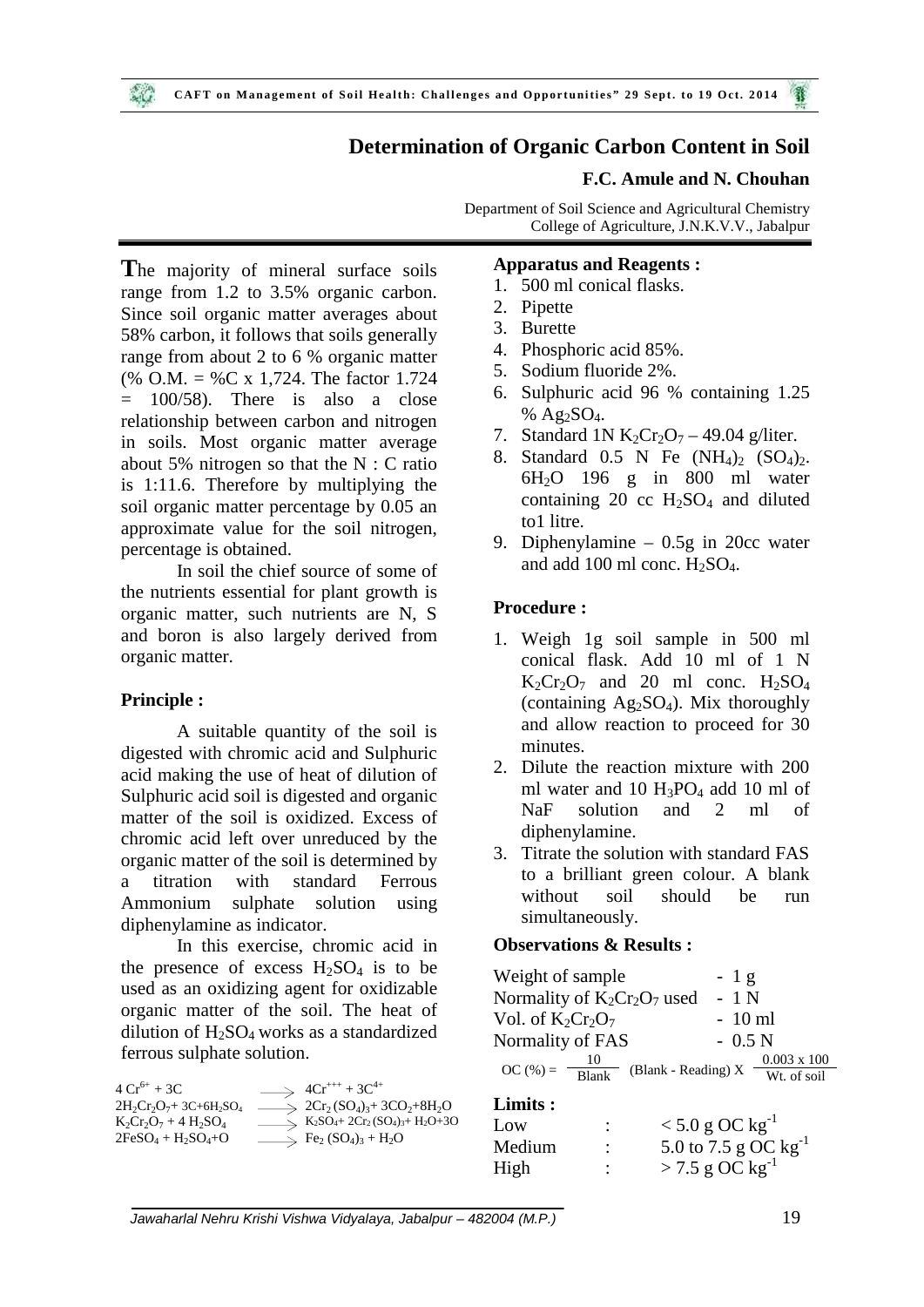## **Determination of Available Nitrogen in Soil by Alkaline Permanganate Method**

#### **F.C. Amule**

Department of Soil Science and Agricultural Chemistry College of Agriculture, J.N.K.V.V., Jabalpur

a standard sulphuric acid.

liberated by potassium permanganate, in the presence of sodium hydroxide and the released ammonia is condensed and absorbed in known volume of a boric acid with mix indicator to form ammonium borate, the excess of which is titrated with

## **Available Nitrogen in Soil (Alkaline Permanganate Method) :**

#### **Principle :**

 $20$ 

A known weight of the soil is mixed with alkaline potassium permanganate (KMnO4) solution and distilled. The organic matter present in soil is oxidized by the nascent oxygen,

#### **Reactions involved:**

#### **I. Distillation :**

Alkaline 2 KMnO<sub>4</sub> + H<sub>2</sub>O  $\longrightarrow$  2 MnO<sub>4</sub> + 2KOH + 3O<sup>-</sup> medium (Nascent oxygen) **Oxidation**  $R.CHNH<sub>2</sub>COOH + O \longrightarrow R.CO.COOH + NH<sub>3</sub>$ Organic- N fraction **(**Ammonia) Distillation  $NH<sub>3</sub> + H<sub>2</sub>O$   $\longrightarrow NH<sub>4</sub>OH$ Absorption  $3NH_4OH + H_3BO_3$   $\longrightarrow$   $(NH_4)_3BO_3 + 3H_2O$ (Green colour)

#### **II. Titration**

 $2(NH_4)_3BO_3 + 3H_2SO_4$  2(NH<sub>4</sub>)<sub>3</sub>SO<sub>4</sub> + 2 H<sub>3</sub>BO<sub>3</sub>

#### **Equipment and apparatus :**

#### **1. KEL PLUS Automatic Nitrogen Estimation System**

 The said instrument is used for determination of available nitrogen in soil. It consists of the following:

 **Automatic Distillation System (Model Classic DX):** It is fully automatic distillation system with programmable auto run digital features, (Pink colour and original)

with automatic dilution and addition of boric acid, NaOH and KMnO<sub>4</sub>. Both modes (auto and manual) are available for distillation reagents addition.

 **Refrigerated Water Cooling System for Condenser (Model Kel Freeze):** It is refrigerated water cooling system for distillation and condensing system with inbuilt compressor and recirculate pump.

*Jawaharlal Nehru Krishi Vishwa Vidyalaya, Jabalpur – 482004 (M.P.)* 20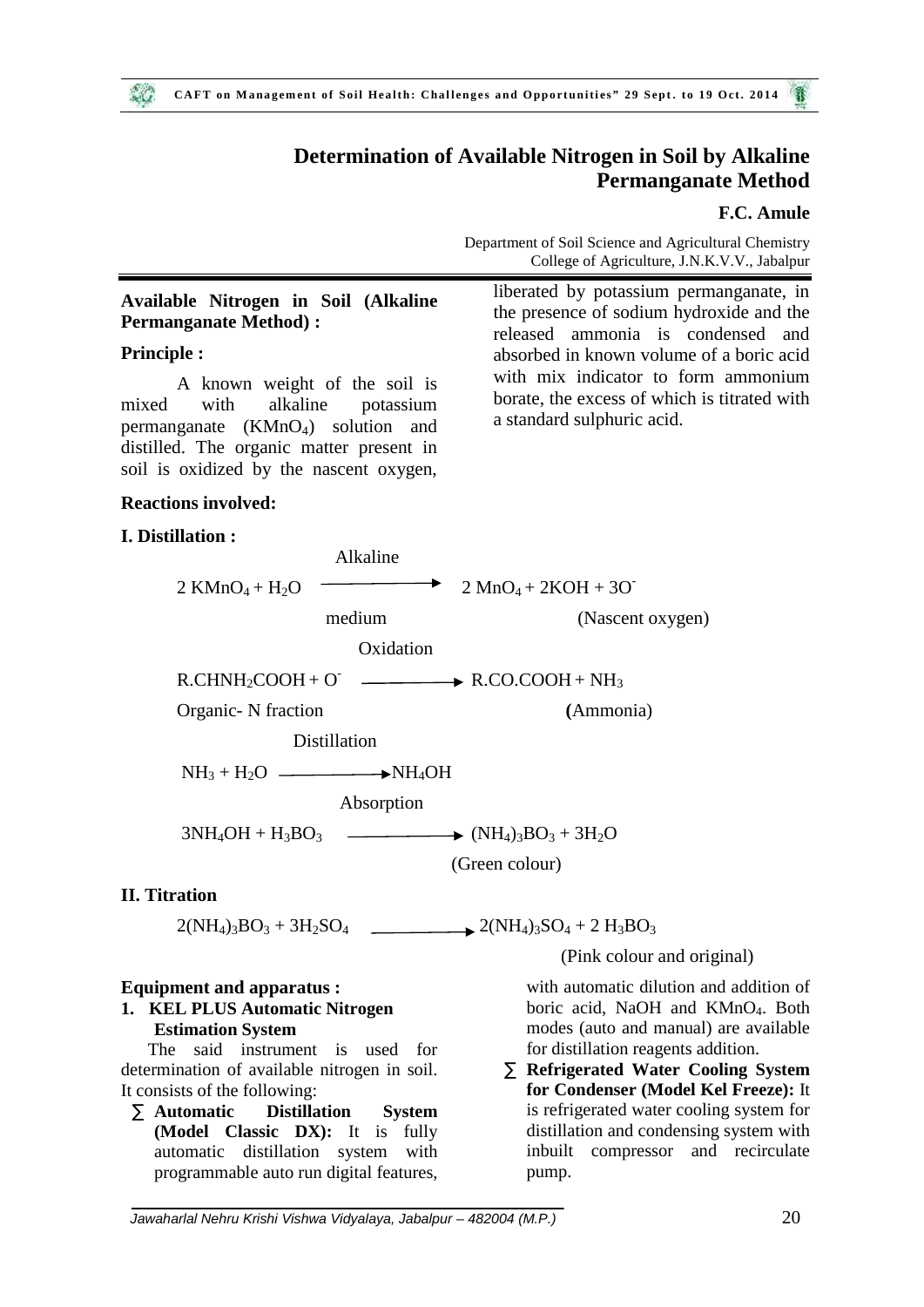- **2.** Electronic balance
- **3.** Burette
- **4.** Conical flask
- **5.** Distilled water

#### **Reagents :**

- **1.** 0.32 % potassium permanganate  $(KMnO<sub>4</sub>)$  solution.
- **2.** 2.5 % sodium hydroxide (NaOH).
- **3.** 2 % boric acid solution containing 20 - 25 ml of mixed indicator / liter.
- **4.** Mixed indicator: 0.066g methyl red + 0.099g bromocresol green dissolve in 100 ml of 95 % alcohol.
- 5. 0.02 N sulphuric acid  $(H_2SO_4)$ .

#### **Procedure :**

- $\tilde{N}$  Weigh 5 g of prepared soil sample and transfer it to the digestion tube.
- $\tilde{N}$  Load the tube in distillation unit and  $\tilde{N}$ other sides of hose keep 20 ml of 2 % boric acid with mixed indicator in  $\tilde{N}$ 250 ml conical flask.
- 25 ml each of potassium permanganate (0.32 %) and sodium hydroxide (2.5 %) solution is automatically added by distillation unit programme.
- $\tilde{N}$  The sample is heated by passing steam at a steady rate and the liberated ammonia absorbed in 20 ml of 2 % boric acid containing mixed indicator solution kept in a 250 ml conical flask.
- With the absorption of ammonia, the pinkish colour turns to green.
- Nearly 150 ml of distillate is collected in about 10 minutes.
- $\tilde{N}$  The green colour distillate is titrating with 0.02N sulphuric acid and the colour changes to original shade (pinkish color).
- Simultaneously, blank sample (without soil) is to be run.
- Note the blank & sample titer reading (ml) and calculate the available nitrogen in soil.

#### **Calculations :**

| Available N $(\text{kg ha}^{-1})$ = | R (Titer reading - Blank reading) $\times$ Normality of acid<br>$\times$ Atomic weight of nitrogen $\times$ Weight of one hectare of soil |  |
|-------------------------------------|-------------------------------------------------------------------------------------------------------------------------------------------|--|
|                                     | Sample weight $(g)$ x 1000                                                                                                                |  |
|                                     | $R \times 0.02 \times 14 \times 2.24 \times 10^6$                                                                                         |  |
|                                     | 5 x 1000                                                                                                                                  |  |
|                                     | <b>Factor</b> = $R \times 125.44$                                                                                                         |  |

#### **Interpretation of results :**

| Available N $(kg ha^{-1})$ | Soil rating |  |
|----------------------------|-------------|--|
| < 280                      | Low         |  |
| 280-560                    | Medium      |  |
| > 560                      | High        |  |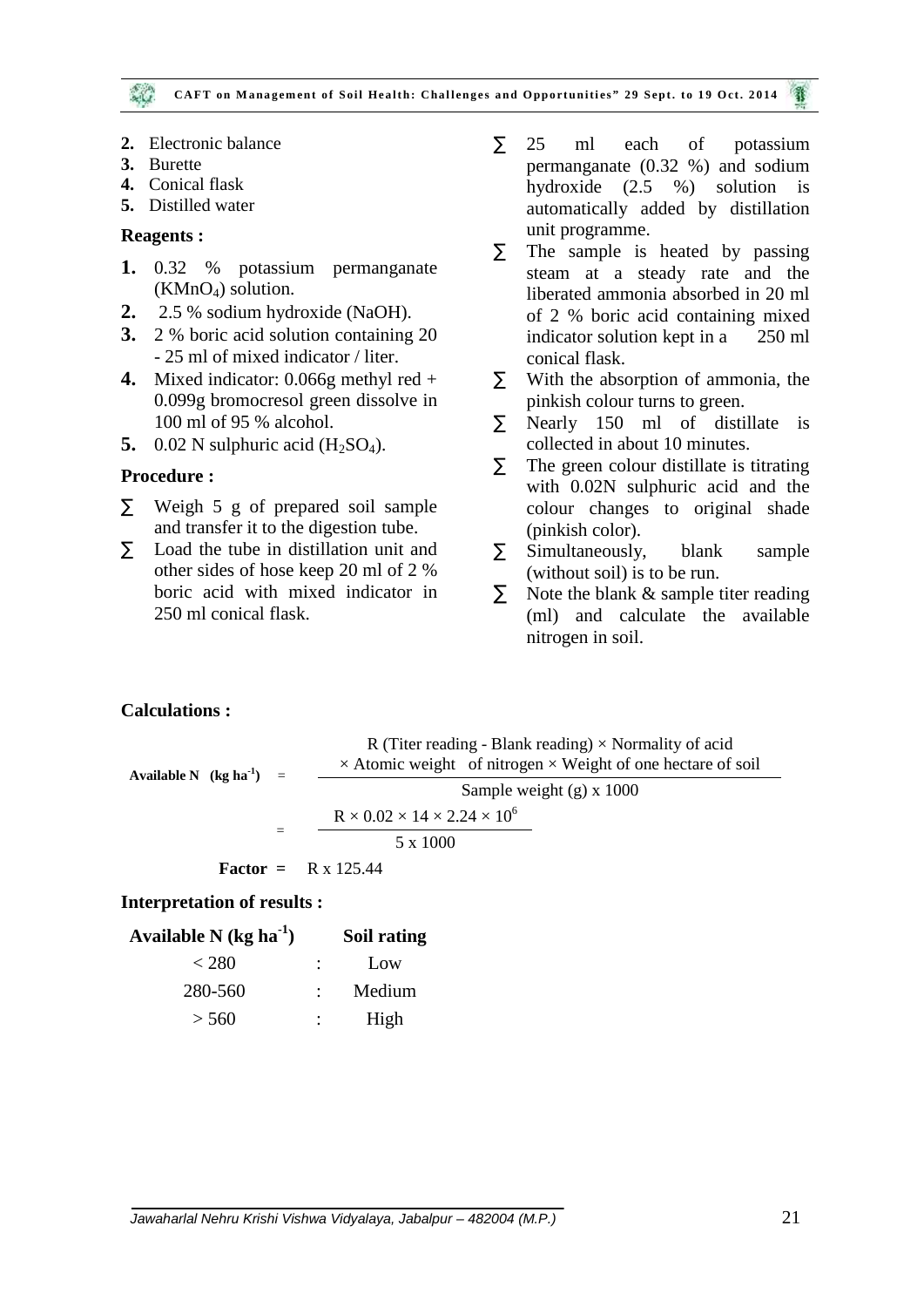# **Determination of Total Nitrogen in Soil and Plant Samples**

## **F.C. Amule**

Department of Soil Science and Agricultural Chemistry College of Agriculture, J.N.K.V.V., Jabalpur

Total nitrogen is estimated by the micro-Kjeldahl method as per procedure suggested by AOAC (1995).

## **Preparation of plant and soil samples :**

The plant analysis has been 2 considered as a superior diagnostic technique for mineral content. Whole plant is dried in open air for few days after that it was further dried in hot air oven at about 60  $\pm$  2<sup>o</sup> C for eight to ten hours per day to achieve complete drying. After drying, whole plant is powdered with the help of a grinder, passed through  $\overrightarrow{N}$ 2 mm stainless steel sieve and used for chemical assay. The soil sample from  $\frac{dN}{ds}$ definite depth was randomly collected from the field with the help of screw auger. All the possible technical precautions as prescribed for standard soil sampling were also taken. Samples were digestion brought to the laboratory, air-dried in the shade and grounded by wooden roller, thereafter sieved through 2 mm stainless steel sieve and stored in polythene bags and used for chemical assay.

## **Principle :**

Nitrogen in samples like plant and soil exists in a very complicated bonding structure. During digestion, a known weight of the plant/soil samples in the presence of sulphuric acid with catalyst mixture under high temperature is digested where complicated structures are broken to simple structure, thereby releasing nitrogen in the form of ammonium radical  $(NH_4^+)$ . ). During distillation in presence of sodium hydroxide, the released ammonia is condensed and absorbed in known  $\tilde{N}$ volume of a boric acid with mix indicator to form ammonium borate, the excess

of which is titrated with a standard sulphuric acid.

The micro-Kjeldahl method consists of the three steps;

- 1. Digestion
- Distillation and
- Titration.

## **Equipment and apparatus :**

## **1. KEL PLUS Automatic Nitrogen Estimation System :**

The said instrument is used for determination of nitrogen. It consists of the following :

 **Macro Block Digestion System (Model KES 12L):** This digestion system suitable for soil, plant, water, pesticides, fertilizers, food and feed samples. It is microprocessor based automatic twelve place macro block system with temperature controller fitted with sensor break protection (Microprocessor based) feature and temperature range from  $50-450$  °C.

 **Acid Neutralizer Scrubber (Model KEL VAC):** It is used to neutralize the acid fumes, which are absorbed in 15% sodium hydroxide and dissolved in water stored in the system tank. After every 2 cycles of digestion, the 15% sodium hydroxide solution is replaced and after 3 cycles of digestion, acid fumes dissolved in water tank is drained off and refilled with fresh water in the system tank.

 **Automatic Distillation System (Model Classic DX):** It is fully automatic distillation system with programmable auto run digital features, with automatic dilution and addition of boric acid and NaOH. Both modes (auto and manual) are available for distillation reagents addition. **Refrigerated Water Cooling System for Condenser (Model Kel**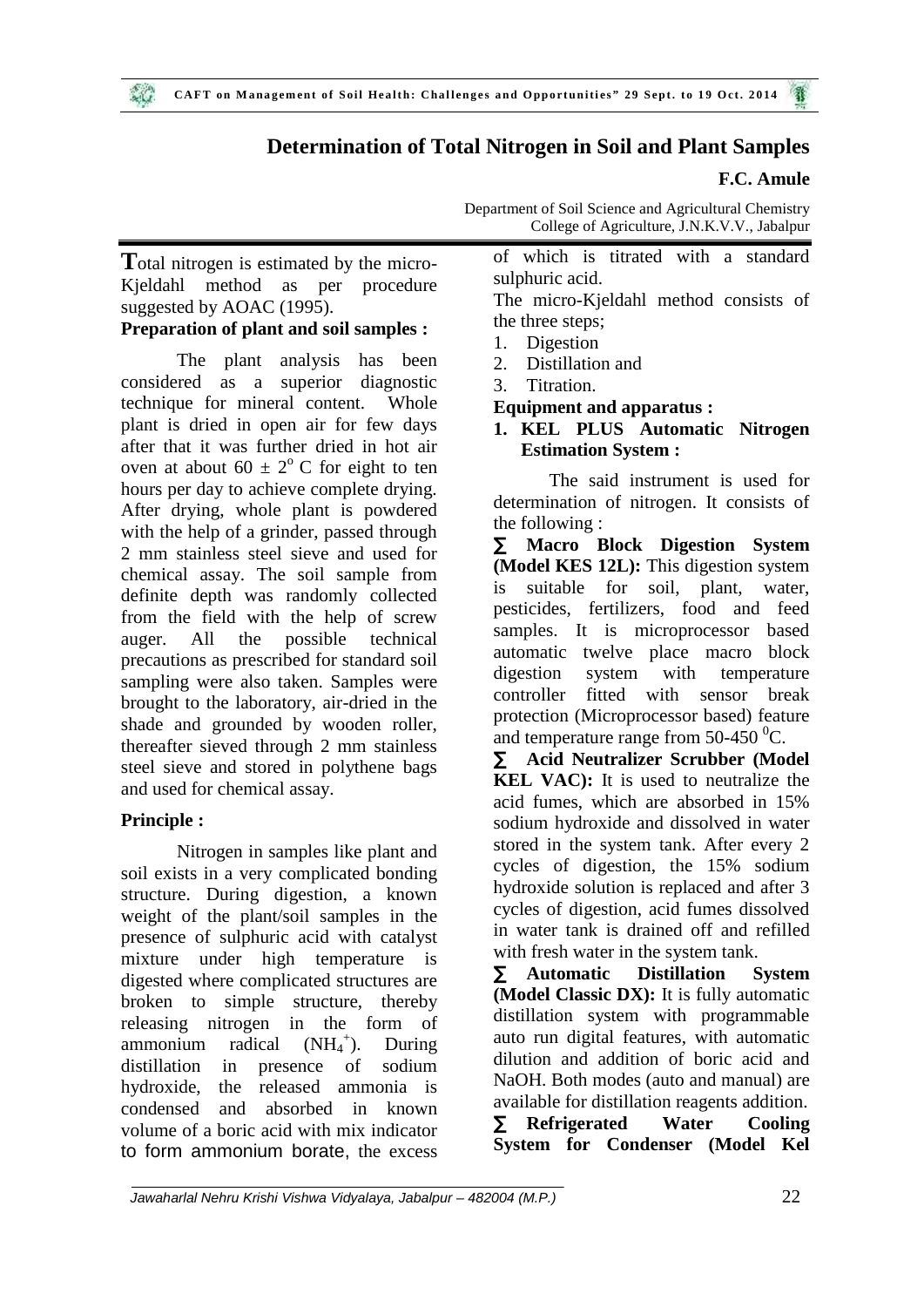Freeze): It is refrigerated water cooling system for distillation and condensing system with inbuilt compressor and re circulator pump.

- **2.** Electronic balance
- **3.** Burette
- **4.** Pipette
- **5.** Conical flask
- **6.** Measuring cylinder
- **7.** Distilled water

## **Reagents :**

- **1.** Concentrated sulphuric acid  $(H_2SO_4)$ .
- **2.** Catalyst mixture: Mix with 250 g potassium sulphate  $(K_2SO_4)$ , 50 g cupric sulphate ( $CuSO<sub>4</sub>$ . 5 H<sub>2</sub>O) and 5 g metallic selenium powder in the ratio of 50:10:1.
- **3.** 40 % sodium hydroxide (NaOH).
- **4.** 4 % boric acid containing 20 25 ml mixed indicator /liter.
- **5.** Mixed indicator: 0.066 g methyl red + 0.099 g bromocresol green dissolve in 100 ml of 95 % alcohol.
- **6.** 0.02N sulphuric acid  $(H_2SO_4)$ .

## **Procedure :**

#### **I. Digestion :**

- N Weigh 0.5 g of prepared plant sample or 1 g of soil sample and transfer it to the digestion tube.
- $\tilde{N}$  Add 10 ml of concentrated sulphuric acid and 5 g of catalyst mixture to the sample.
- $\tilde{N}$  Load the digestion tubes in to the digester and heat the digestion block.
- $\tilde{N}$  Switch on the digestion unit and set the initial temperature  $100 \degree$ C till frothing is over.

### **Calculations :**

- $\tilde{N}$  Then block temperature is raised to 400 $\mathrm{^{0}C}$ . The effective digestion starts only at 360 $\mathrm{^{0}C}$  and beyond 410 $\mathrm{^{0}C}$ .
- $\tilde{N}$  The sample turns light green colour or colorless at the end of the digestion process.

## **II. Distillation :**

- $\tilde{N}$  After cooling the digestion tube, load the tube in distillation unit and other side of hose keep 20 ml of 4 % boric acid with mixed indicator in 250 ml conical flask.
- $\tilde{N}$  40 ml NaOH (40 %) is automatically added by distillation unit programme.
- $\tilde{N}$  The digested sample is heated by passing steam at a steady rate and the liberated ammonia absorbed in 20 ml of 4 % boric acid containing mixed indicator solution kept in a 250 ml conical flask.
- $\tilde{N}$  With the absorption of ammonia, the pinkish colour turns to green.
- Nearly 150 ml of distillate is collected in about 8 minutes.
- $\tilde{N}$  Simultaneously, blank sample (without plant/soil) is to be run.

## **III. Titration :**

- $\tilde{N}$  The green colour distillate is titrating with 0.02N sulphuric acid and the colour changes to original shade (pinkish color).
- $\tilde{N}$  Note the blank  $\&$  sample titer reading (ml) and calculate the total nitrogen content present in plant/soil samples.

|                                     | <b>R</b> (sample titer-blank titer) x Normality of acid x |
|-------------------------------------|-----------------------------------------------------------|
| Nitrogen content in plant $(\% )$ = | Atomic weight of nitrogen x 100                           |
|                                     | Sample weight $(g)$ x 1000                                |
|                                     | R x 0.1 x 14 x 100                                        |
|                                     | $0.5 \times 1000$                                         |
| $Factor =$                          | $R \times 0.28$                                           |
|                                     | $\bf{R}$ (sample titer-blank titer) x Normality of acid x |
|                                     | Atomic weight of nitrogen x 100                           |
| Nitrogen content in soil $(\% )$    | Sample weight $(g)$ x 1000                                |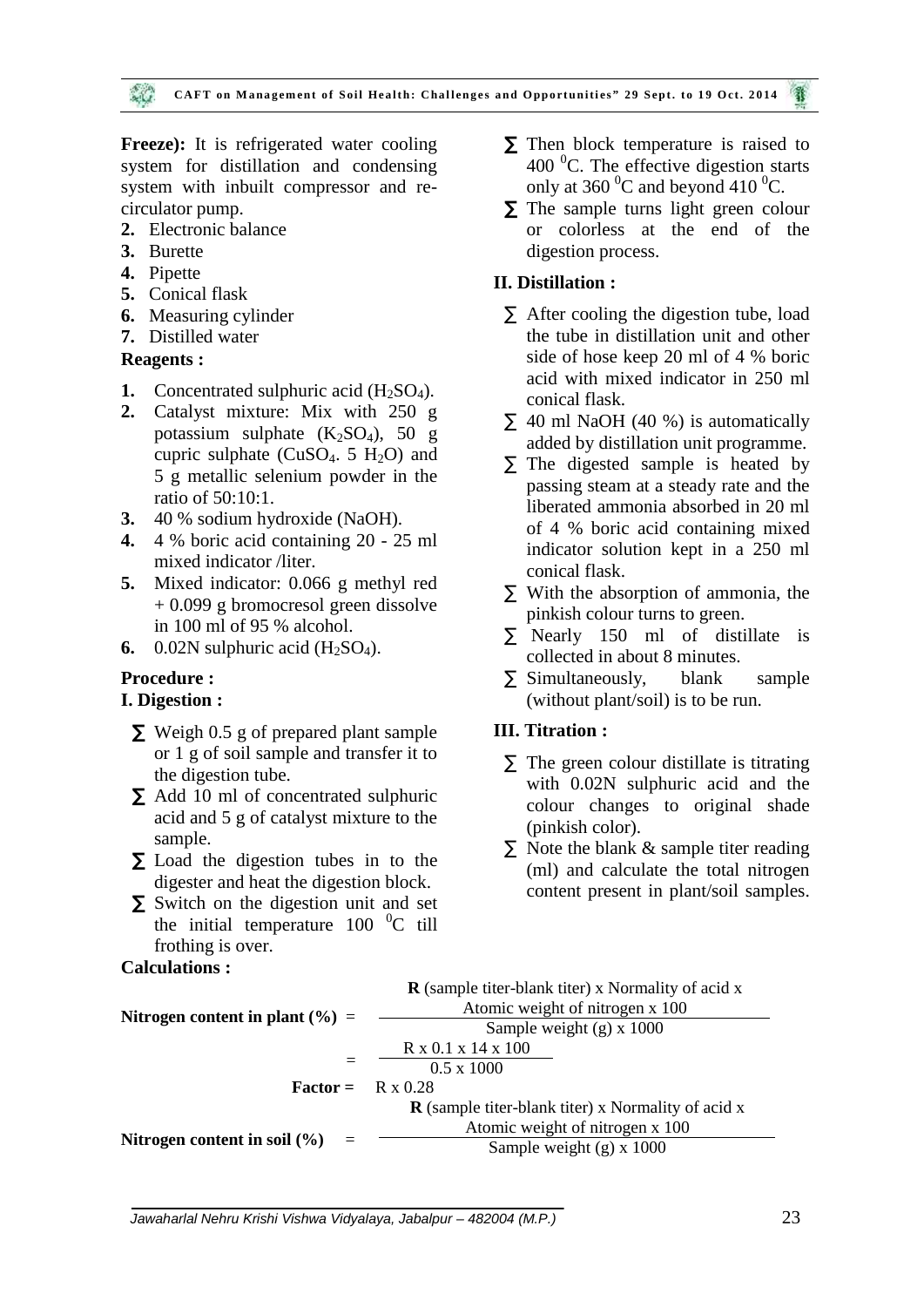# $\frac{R \times 0.1 \times 14 \times 100}{1 \times 1000}$

#### **Factor =** R x 0.14

#### **Crude protein content :**

 $\sim 1.1$ 

The total nitrogen is estimated by micro-Kjeldahl method as per procedure suggested by AOAC (1995) and the crude protein is calculated by the following formula:

Crude protein content (%) = micro- Kjeldahl nitrogen content (%) x 6.25 (based on the assumptions that nitrogen constitutes 16 % of protein).



### **References :**

- Subbiah, B.V. and Asija, G. L. (1956). A rapid procedure for the estimation of nitrogen in soils. *Curr. Sci*., **25**: 259-260.
- AOAC, (1995). *Official Methods of Analysis*. 16<sup>th</sup> edn. Association of Official Analytical Chemists, Washington, DC.

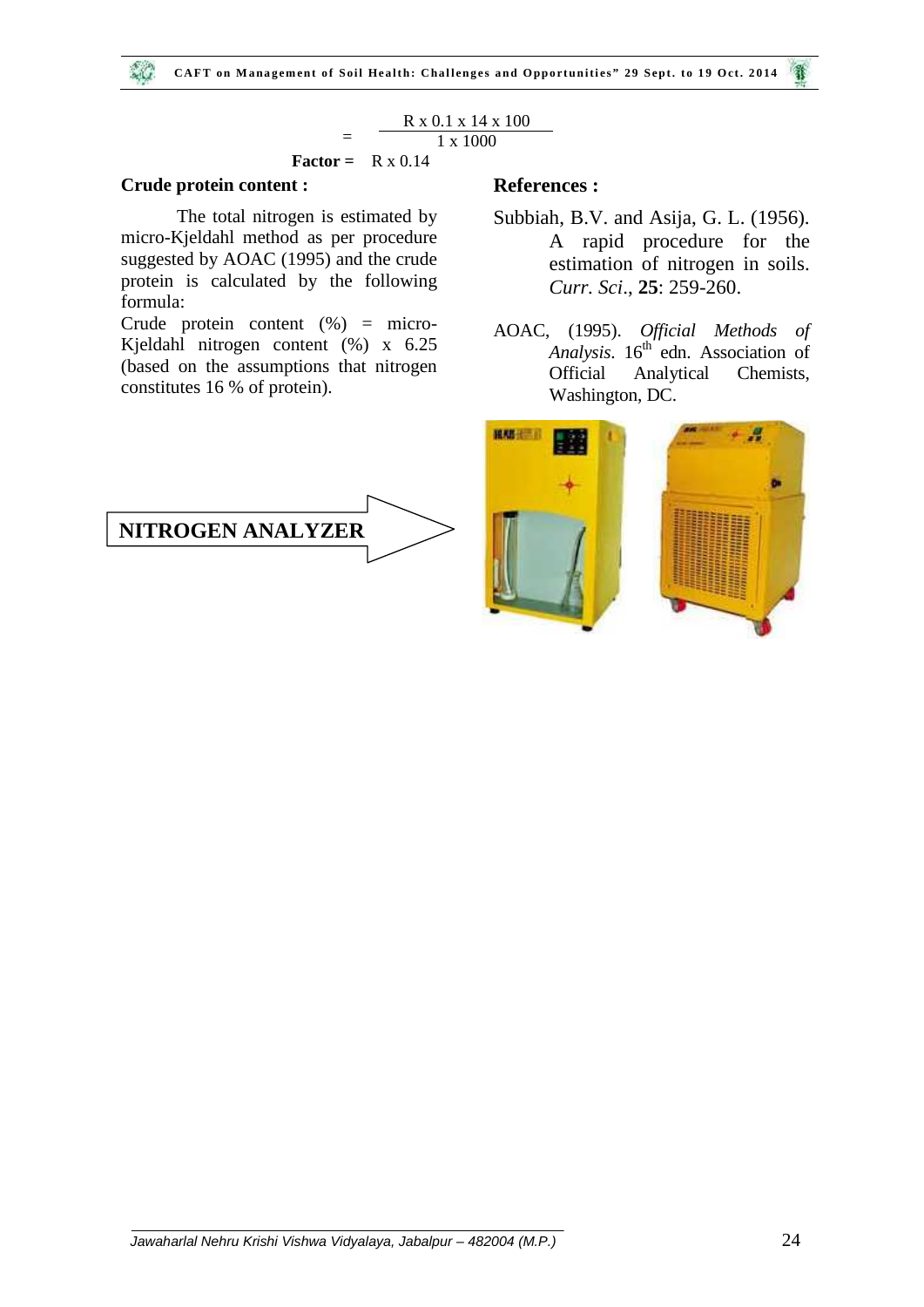# **Determination of Phosphorous in Soil and Plant Samples**

## **R.K. Thakur**

**T**he phosphorus is an essential plant nutrient and it occurs in many different forms. Therefore, a reliable procedure for measuring the amount both in soil as well as in plant is needed. There are many methods available for the determination, however, colorimetric measurement is presented here:

## **Principle :**

Phosphorus is extracted from the soil with  $0.5$  m NaHCO<sub>3</sub> at a nearly constant pH of 8.5. The phosphate ion in solution treated with ascorbic acid in an acidic medium provides a blue colour complex. Measurement of the quantitative determination of phosphorous in soil (Olsen's *et al*., 1954)

## **Reagents :**

- 1. **0.5 M Sodium bicarbonate (NaHCO3) solution:** Dissolve 42 g of NaHCO<sub>3</sub> in distilled water to get one litre solution and adjust the pH of the solution to 8.5 by small quantity of NaOH.
- 2. **Activated Charcoal:** Darco G-60 (P- Free)
- 3. **5 N Sulphuric acid (H2SO4) Solution:** Add 141 ml of con.  $H_2SO_4$ to 800 ml of distilled water. Cool the solution and dilute to one litre with distilled water.
- 4. **Reagent A:**
	- $\triangleright$  Dissolve 12.00 g of ammonium paramolybdate in 250 ml of distilled water.
	- $\triangleright$  Dissolve 0.2908 g of potassium antimony tartrate  $(KSbO.C<sub>4</sub>H<sub>4</sub>O<sub>6</sub>)$ in 100 ml distilled water.
- Department of Soil Science and Agricultural Chemistry College of Agriculture, J.N.K.V.V., Jabalpur
	- $\triangleright$  Above both solution mix thoroughly and made one litre in volumetric flask with the help of distilled water.
	- $\triangleright$  Add these dissolved reagents to one litre of 5N H2SO4.
	- 5. **Ascorbic acid working solution (Reagent B):** Dissolve 1.056 g of ascorbic acid in 200 ml of **reagent A** and mix. This ascorbic acid (**reagent B**) should be prepared as required because it does not keep more than 24 hours.
	- 6. **Standard phosphate solution**: Weigh 0.4393 g of potassium dihydrogen phosphate  $(KH_2PO_4)$  into one litre volumetric flask. Add 500 ml of distilled water and shake the contents until the salt dissolves. Dilute the solution to one litre with distilled water to get 100 ppm P solution. Dilute 20 ml of 100 ppm P solution to one litre to get form working solution of 2 ppm.

## **Preparation of standard curve :**

- $\triangleright$  Take different concentration of P (0, 1, 2, 3, 4, 5, etc ml of 2 ppm standard P Solution) in 25 ml volumetric flasks.
- $\triangleright$  Add 5 ml of the 0.5M NaHCO<sub>3</sub> extracting solution to each flask, and acidify with 5N  $H_2SO_4$  drop by drop.
- $\triangleright$  Add about 10 ml distilled water and 4 ml of reagent 'B', then shake the solution.
- $\triangleright$  Make the volume 25 ml by distilled water.
- The intensity of blue colour is read on spectrophotometer at 660 nm wavelengths after 10 minutes.

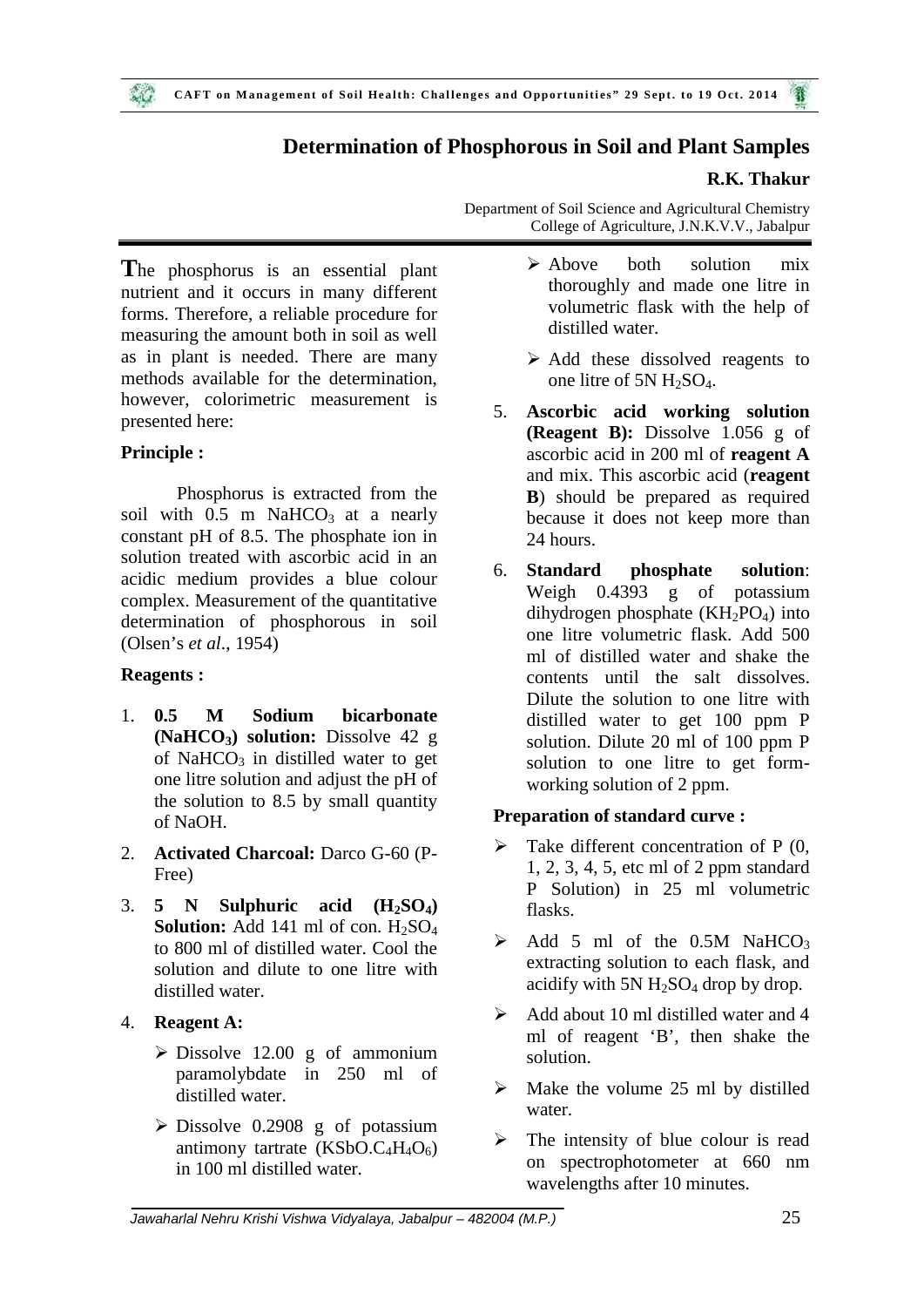#### CAFT on Management of Soil Health: Challenges and Opportunities" 29 Sept. to 19 Oct. 2014

- Plot the curve by taking P concentration on X axis and colorimeter reading on Y axis. Repeat the process till you get straight line relationship.
- $\triangleright$  Calculate the factor i.e. 1 colorimeter reading is equal to how much ppm of phosphorus?

## **Procedure :**

- Take 2.5 g of soil sample in 150 ml conical flask and 0.5 g Darco G-60 activated charcoal.
- $\triangleright$  Then add 50 ml of 0.5 M NaHCO<sub>3</sub> solution and shake the solution for 30 minute in a shaker. Similar processes run for a blank without soil.
- $\triangleright$  Filter the suspension through the Whatman no. 40 paper.
- $\triangleright$  Take 5 ml aliquot of the extract in a 25 ml volumetric flask, and acidify with  $5N H_2SO_4$ .
- $\triangleright$  Add small quantity of distilled water, and then add 4 ml of reagent B.
- $\triangleright$  The intensity of blue colour is read on spectrophotometer at 660 nm wavelengths after 10 minutes.

## **Observations :**

| the control of the control of the control of the control of the control of the control of the control of the control of the control of the control of the control of the control of the control of the control of the control | R x F x 50 x 2.24 |                   |     |
|-------------------------------------------------------------------------------------------------------------------------------------------------------------------------------------------------------------------------------|-------------------|-------------------|-----|
| <b>Calculation:</b>                                                                                                                                                                                                           |                   |                   |     |
| 6. Concentration of P for absorbency $A : B$ ppm                                                                                                                                                                              |                   |                   |     |
| 5. Absorbency from standard curve                                                                                                                                                                                             |                   | : A               |     |
| 4. Absorbency                                                                                                                                                                                                                 |                   | : R               | Pro |
| 3. Volume of filtrate used                                                                                                                                                                                                    |                   | $: 5 \text{ ml}$  | Pro |
| 2. Volume of extractant used                                                                                                                                                                                                  |                   | $: 50 \text{ ml}$ |     |
| 1. Weight of soil sample                                                                                                                                                                                                      |                   | : $2.5 g$         | А   |

| Available P (kg ha <sup>-1</sup> ) = |         |  |
|--------------------------------------|---------|--|
|                                      |         |  |
|                                      | 5 x 2.5 |  |

**Where**,  $F$  (factor) =  $B / A$ 

## *Limits of available P in soil :*

| Very low  | : Less than $5 P kg ha^{-1}$   |
|-----------|--------------------------------|
| Low       | : $5-10$ P kg ha <sup>-1</sup> |
| Medium    | : 10-20 P kg ha <sup>-1</sup>  |
| High      | : 20-40 P kg ha <sup>-1</sup>  |
| Very high | : More than 40 P kg $ha^{-1}$  |

## **Determination of total phosphorus in plant :**

**Principle** : Vanadate molybdate and orthophosphates react to give a yellow colour complex in acidic medium. The intensity of colour provides the basis of quantitative measurement of total P in plant (Koenig and Johnson, 1942).

## **Apparatus and reagents :**

- Colourimeter/spectrophotometer
- 50 ml volumetric flask
- ammonium molybdate ammonium vanadate (in  $NHO<sub>3</sub>$ ) solution Dissolve 2.5 g  $(NH_4)$ <sub>6</sub> Mo<sub>7</sub>O<sub>2</sub>.4 4H<sub>2</sub>O in 400 ml distilled water. Dissolve 1.25 g of ammonium vanadate in 300 ml boiling water. Add the ammonium vanadate solution to the ammonium molybdate solution and cool to room temperature. Add 250 ml conc. NHO<sub>3</sub> and dilute to 1 lit.
- Phosphate standard solution : Dissolve 0.2195 g  $KH_2PO_4$  and dilute to 12%. This solution contains 50µg P/ml.

## **Procedure :**

## **Preparation of standard curve :**

- $\hat{A}$  Transfer 0, 1, 2, 3, 4 and 5 ml of 50 ppm P solution to 50 ml volumetric flasks in order to get 0, 50, 100, 150, 200 and 250 µg P.
- Add 10 ml vanadomolybdate reagent make up the volume and mix the content thoroughly.
- Read the transmittance/absorbance at 420 mµ (blue filter).
- $\overline{A}$  Plot the reading against  $\mu$ g P and calculate the factor (F).

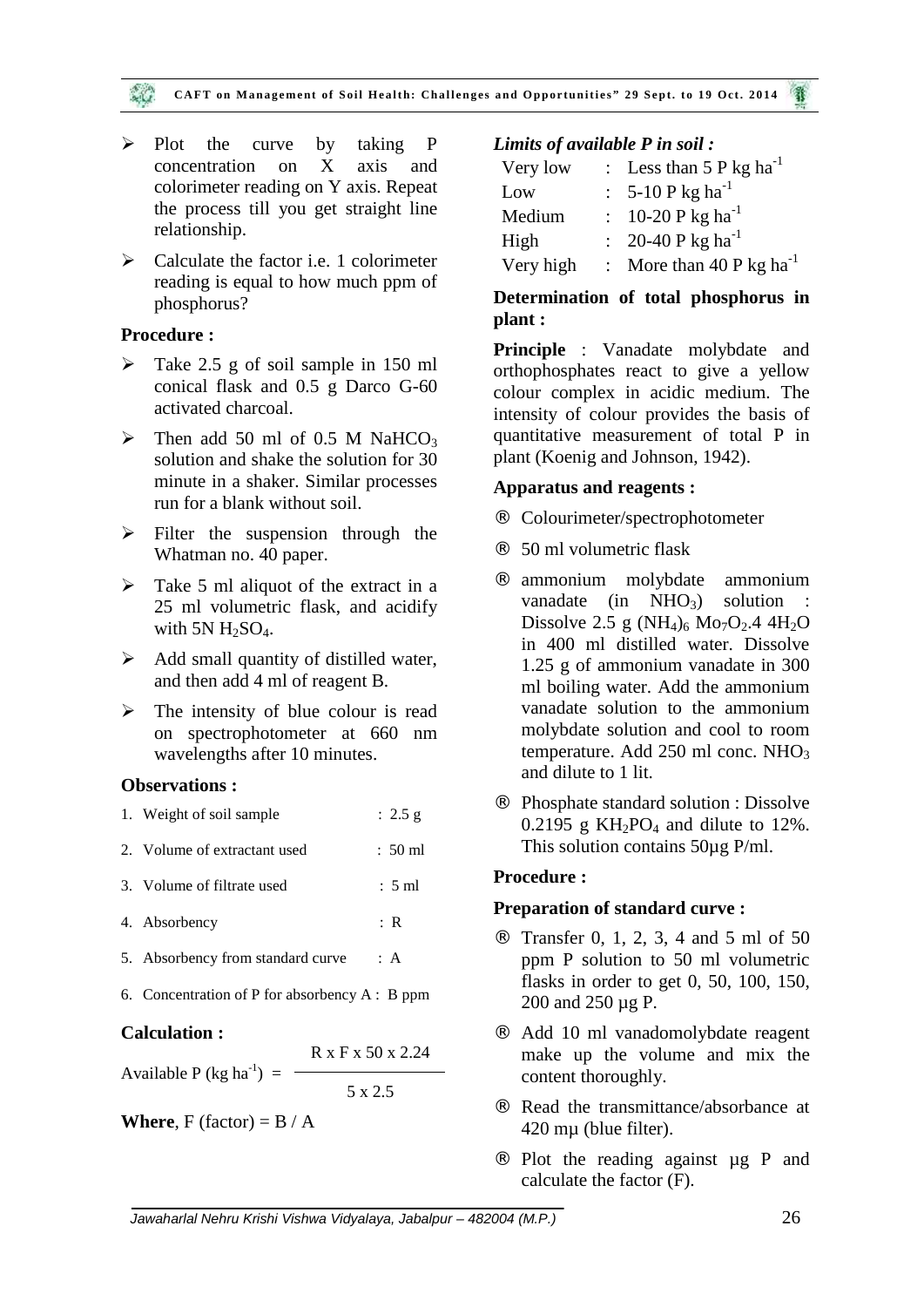#### **Digestion of plant material** :

Take one gram of plant material in digestion flask. Add 10-15 ml of Diacid (3:1: Nitric acid : Perchloric acid) mixture and swirl the content in 150 ml volumetric flask. Place the content on hot plate till the digestion is over. Filter the solution in 100 ml conical flask, wash the residue on filter paper several times with the hot water. Make up the volume with distilled water, store the solution in air tight container.

#### **Estimation :**

- Transfer 10 ml dilute in 50 ml volumetric flask.
- Add 10 ml ammonium molybdate vanadate solution shake the content.
- Make up the volume and record the reading as per the procedure under preparation of standard curve.

## **Calculation :**

$$
50 \mu g = R
$$
  
\n
$$
1 R = 50/R \mu g (Factor)
$$
  
\nFactor (F) x Reading x 100x100  
\nTotal (%)   
\n
$$
P = 10000 \times 1000 \times 10 \times 1
$$

#### **Reference :**

- Koenig, R.A. and Johnson, C.R. (1942). Colorimetric determination of biological materials Ind. Eng. Chem. Analyt. Edn. 14 : 155-156.
- Olsen, S.R., Cole, C.V., Watanabe, F.S. and Dean, L.A. (1954). Estimation of available phosphorus in soils by extraction with sodium bicarbonate. Circ. U.S. Dept. Agric. 939 : 1-19.



**Spectrophotometer**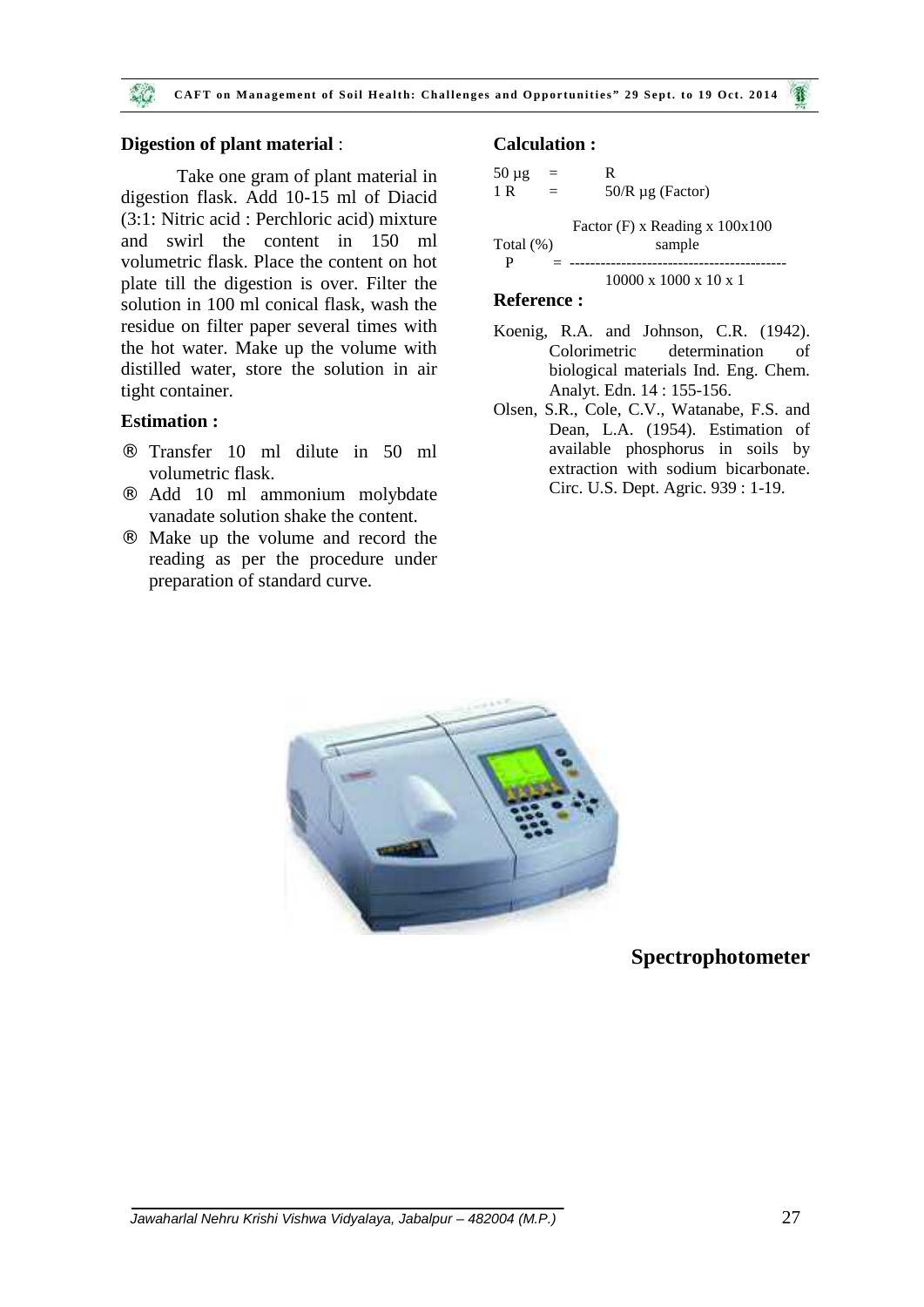## **Determination of Potassium in Soil and Plant Samples**

## **S.S. Baghel**

**T**he available potassium i.e. exchangeable and water soluble potassium is determined by extracting soil with neutral normal ammonium acetate solution. The estimation of potassium is carried out by flame photometer.

## **1. Principle :**

The principle underlying this is that a large number of elements when excited in a flame, emit radiation of characteristic wave length. The excitation cause one of the outer electron of neutral atoms to move to an outer orbit of higher energy level or the atoms may be excited sufficiently to loose an electron completely from the attractive force of the nucleus where excited atom return to lower energy level, light at characteristic wave length is emitted. Excited atoms or ions give line radiation at very definite wave length and thus K gives at 404.4 and 767 mµ. The flame photometer employees a relatively low temperature excitation and measures with a photocell the emission intensity which is proportional and to concentration in selected wave length (767 mµ) and for this red filter is used.

## **2. Apparatus and reagents :**

- a) Flame photometer with red filter,
- b) Pipette, volumetric flasks and conical flask (100 ml).

## **3. Reagents :**

## **(a) Neutral Normal Ammonium Acetate :**

Add 58 ml of glacial acetic acid to about 600 ml H2O and then add 70 ml of concentrated ammonia (sp. gr 0.90) Dilute the solution to one litre. Then adjust pH of solution at 7.0 with the help of ammonia or acetic Acid or this can be prepared by dissolving ammo. Acetate

Department of Soil Science and Agricultural Chemistry College of Agriculture, J.N.K.V.V., Jabalpur

(CH3COONH4) (77.08 eq.wt.) directly in H2O and volume to be made one litre and then adjust the pH 7.0 .

## **(b) Standard Potassium Solution :**

Dissolve 1.9066 g of dried KCl (AR) in distilled water and dilute to one litre. This is 1000 mg kg-1 K solution. 100 ml of this solution diluted to 1 lit. to make 100 ppm K solution.

## **4. Preparation of the standard curve :**

Take 0, 1, 2, 3, 4, 5, 6, 7, 8, 9 and 10 ml of 100 mg kg-1 K solution in different 25 ml volumetric flasks. Make up the volume with 1N NH4OAc Soln. Adjust the flame photometer reading at zero with blank (zero K) solution and at 100 for 40 mg kg-1 K solution. Take the flame photometer readings for every dilution. Plot the standard curve on graph paper by taking K concentration on X axis and flame photometer reading an y axis. This will give a factor (F) of 1 flame photometer reading  $= 0.4$  mg kg-1 K.

## **5. Procedure :**

Take 5g soil in 100 ml conical flask and add 25 ml of 1N NH4OAc Soln. Shake the content for 5 minutes and then filter through Whatman No.1 filter paper. Potassium extract is measured by flame photometer after calibration.

## **6. Calculation :**

|                                      | RxFx25x100x20x1.121 |
|--------------------------------------|---------------------|
| Available K (kg ha <sup>-1</sup> ) = | 5 x 1000            |
|                                      | $=$ R x F x 11.217. |

# **Limits of available K in soil :**

| Very low  | : Less than 200 K kg ha <sup>-1</sup>  |
|-----------|----------------------------------------|
| Low       | : $200 - 250$ K kg ha <sup>-1</sup>    |
| Medium    | : $250 - 400$ K kg ha <sup>-1</sup>    |
| High      | : $400 - 600$ K kg ha <sup>-1</sup>    |
| Very high | : More than $600 \text{ k kg ha}^{-1}$ |

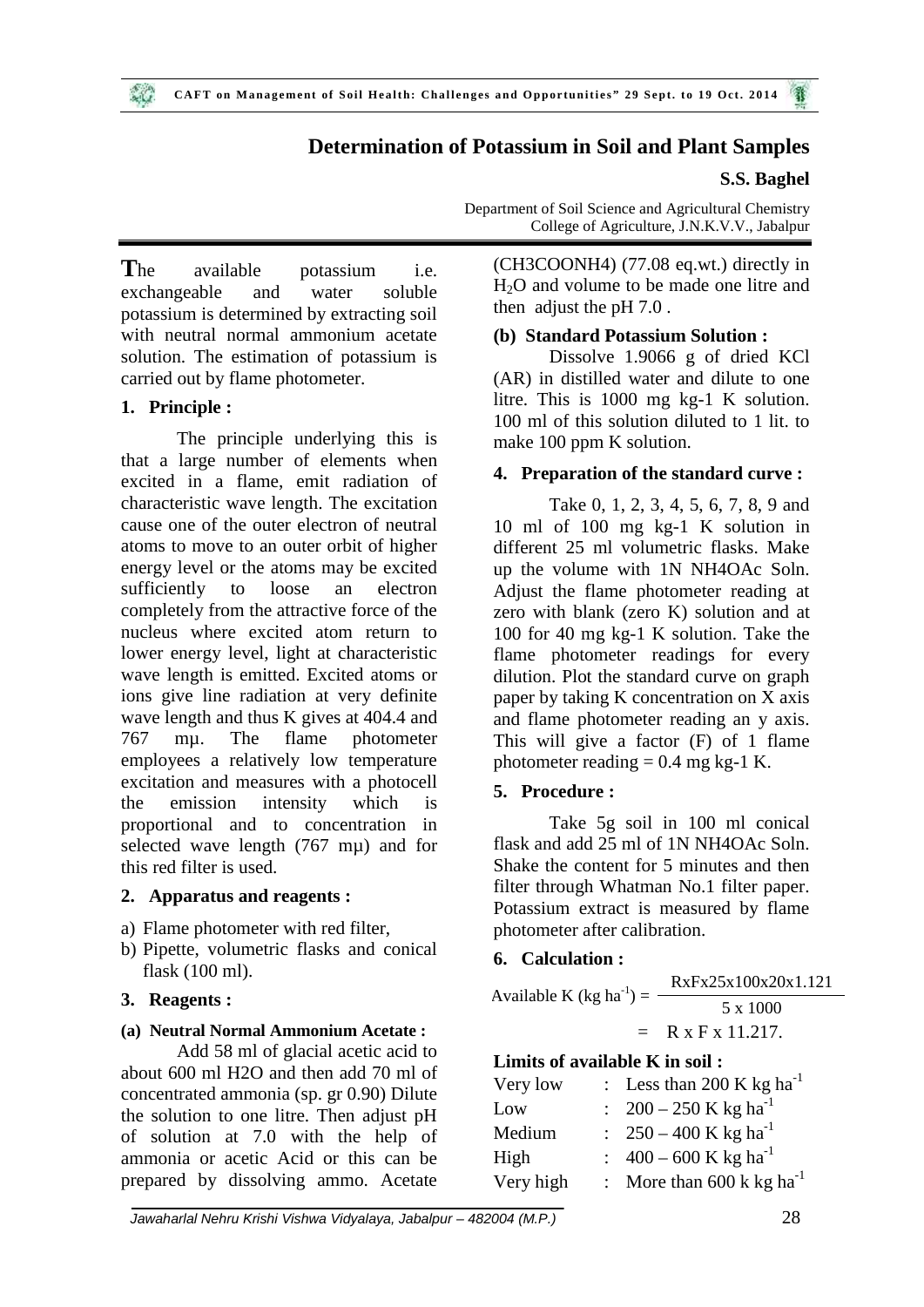## **8. Precaution :**

- a) These should not be any turbidity or suspended particles in extract, it will chock the capillary feeding tube .
- b) The gas and air pressure should be constant.
- c) If sample reading goes beyond 100 then dilute the extract.

### **9. Determination of k in plant sample :**

## **(a) Wet digestion :**

Place 1-2g of ground plant sample in 100ml digestion flask. Add 20-25 ml of acid mixture Acid mixture 750 ml conc. HNO3 + 150 ml conc H2SO4 + 300 ml of HClO4 and mix the contents of the flask by swirling well. Heat the flask at a low temp and then slowly increase the flame or temp. of hot plate. Completion of digestion is confirmed when liquid is colorless. After cooling, add 20-25 ml H2O and filter through whatman No.40 into a 100 ml/250 ml volume flask and make up the volume.

## **(b) Determination of K :**

Take the aliquot and get the reading of K through flame photometer using red filter and calculate the amount of K in the plant sample on the oven dry matter basis.

K (%) in plant sample =  $X \times 4 \times 10^{-3}$ 

## **References :**

Black, C.A. (1965) Methods of soil analysis Part I Am. Soc. Agron. Inc. Publi. Madison Wisconsin USA.

## **Flame Photometer :-**

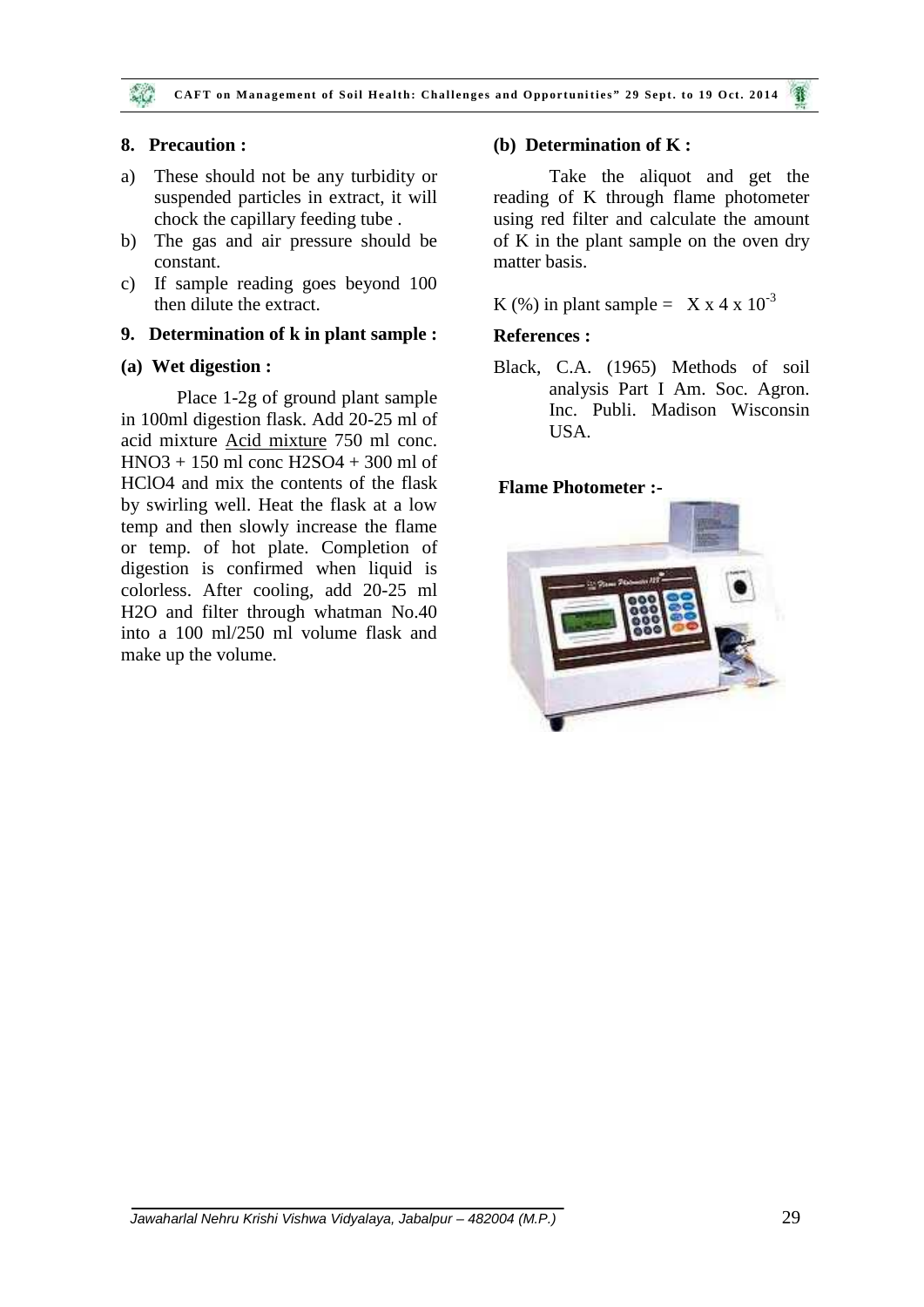## **Determination of Sulphur Content in Soil and Plant**

#### **N. Chouhan**

Department of Soil Science and Agricultural Chemistry College of Agriculture, J.N.K.V.V., Jabalpur

## **Principle :**

Besides some amount in the soil solution, available sulphur in mineral soils occurs mainly as adsorbed  $SO_4$ <sup>=</sup> ions. Phosphate ions (as monocalcium phosphate) are generally preferred for replacement of the adsorbed  $SO_4$ <sup>=</sup> ions. The extraction is also carried out using  $CaCl<sub>2</sub>$  solution. However, the former is considered to be better for more efficient replacement of  $SO_4$ <sup>=</sup> ions. Use of Ca salts have a distinct advantage over and leads to easy filtration  $SO_4$ <sup>=</sup> in the extract can be estimated turbid metrically using a colorimeter/spectrophotometer.

A major problem arises when the amount of extracted sulphur is too low to be measured precisely.; To overcome this problem, addition of seed solution of known S concentration is added to the extract to raise concentration to easily detectable level. Sulphur in the extract can also be estimated by a colorimetric method using barium chromate (Nemeth 1964; Palaskar et al. 1981), but the turbidimetric method (Chesnin and Yien 1950) given below is mainly used in the soil testing laboratories.

## **Instruments :**

- (i) Colorimeter or spectrophotometer or autoanalyzer.
- (ii) Mechanical shaker

## **Reagents**

- 1. **Mono-calcium phosphate extracting solution (500 mg P L<sup>-1</sup>): Dissolve 2.035** g of  $Ca(H_2PO_4)_2.H_2O$  per litre.
- 2. **Gum acacia-acetic acid solution:** Dissolve 5 g of chemically pure gum acacia powder in 500 mL of hot water

and filtered in hot condition through Whatman No. 42 filter paper. Cool

and dilute to one litre with dilute acetic acid.

- 3. **Barium chloride:** Pass AR grade  $BaCl<sub>2</sub>$  salt through 1 mm sieve and store for use.
- 4. **Standard stock solution (2000 mg S**  $L^{-1}$ ): Dissolve 1.089 g of oven dried AR grade potassium sulphate per 100 mL.
- 5. **Working standard solution (10 mg S L -1 )**: Measure exactly 2.5 mL of the stock solution and dilute to 500 mL.
- 6. **Barium sulphate seed suspension:** Dissolve18 g of AR grade  $BaCl<sub>2</sub>$  in 44 mL of hot water and add 0.5 mL of the standard stock solution (given above). Heat the contents to boiling and then cool quickly. Add 4 mL of gum acacia acetic acid solution to it. Prepare a fresh seed suspension for each estimation every day.
- 7. **Dilute nitric acid (approx 25%):** Dilute 250 mL of AR grade conc.  $HNO<sub>3</sub>$  to one litre.
- 8. **Acetic-phosphoric acid:** Mix 900 mL of AR grade glacial acetic acid with  $300$  mL of  $H_3PO_4$  (AR grade).

## **Procedure :**

- 1. Weight 20 g of soil sample in a 250 mL conical flask.
- 2. Add 100 mL of the monocalcium phosphate extracting solution (500 mg  $\overline{P} L^{-1}$ ) and shake for one hour. Filter through Whatman No. 42 filter Paper.
- 3. Measure 10 mL of the clear filtrate into a 25 mL volumetric flask.
- 4. Add 2.5 mL of 25% HNO<sub>3</sub> and 2 mL of acetic-phosphoric acid. Dilute to

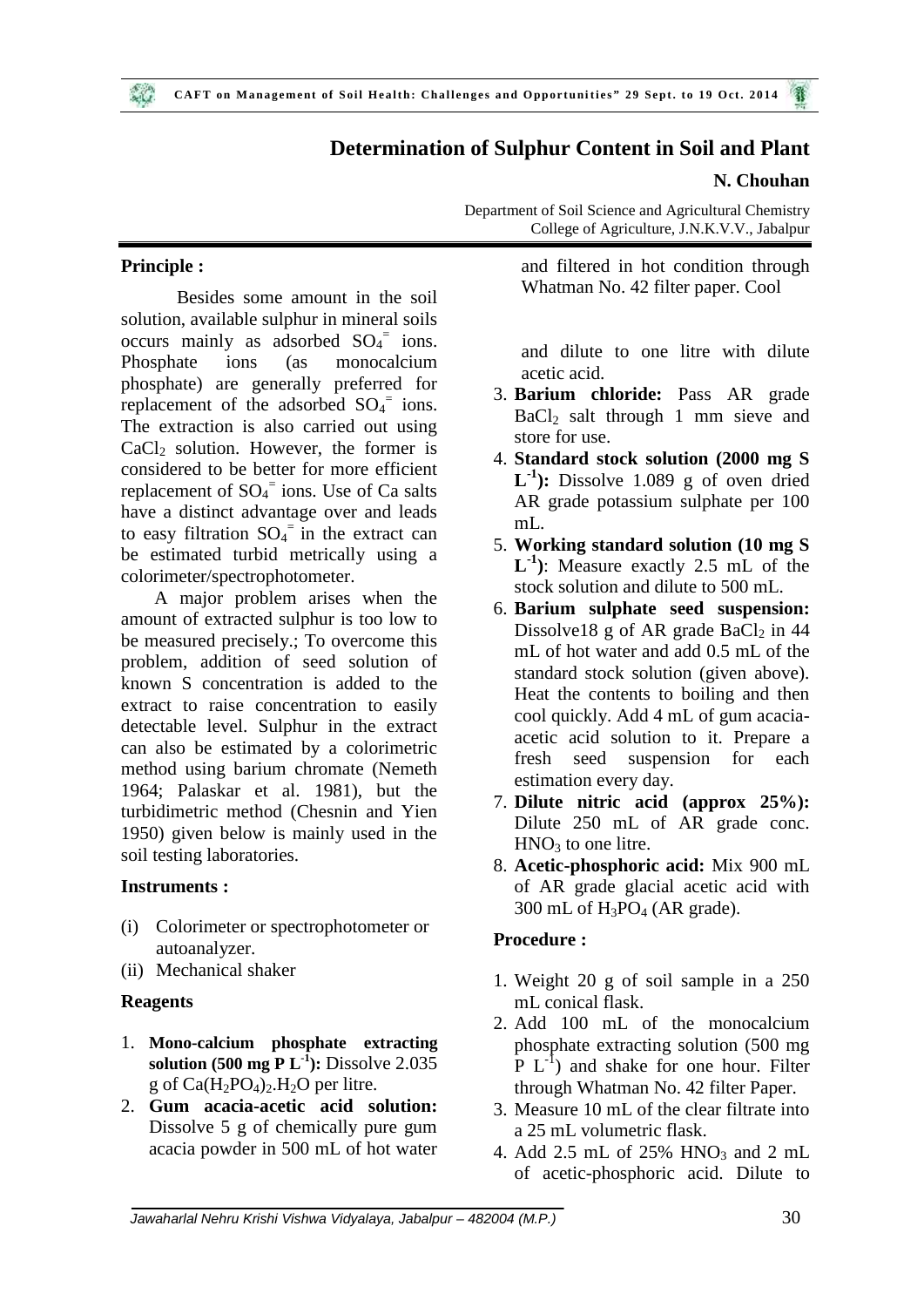about 22 mL, stopper the flask and shake well.

- 5. Shake the BaSO<sub>4</sub> seed suspension and then add 0.5 mL of it and 0.2 g of BaCl<sub>2</sub> crystals. Stopper the flask and invert three times and keep.
- 6. After 10 minutes, invert 10 times and keep. After another 5 minutes, invert 5 times.
- 7. Allow to stand for 15 minutes and then add 1 mL of gum acacia-acetic acid solution.
- 8. Make up the volume, invert three times and keep aside for 90 minutes.
- 9. Invert 10 times and measure the colour intensity at 440 nm (blue filter).
- 10. Run a blank side by side.

#### **Preparation of standard curve for S :**

- 1. Place 2.5,5.0,7.5,10.0,12.5 and 15.0 mL portions of the working standard solution (10 mg S  $L^{-1}$ ) into a series of 25 mL volumetric flasks to obtain 25,50,75,100,125 and 150 µg S.
- 2. Proceed to develop turbidity as described above for sample aliquots.
- 3. Read the colour intensity and prepare the curve by plotting readings against sulphur concentration (In µg in the final volume of 25 mL)

#### **Calculation :**

Available S in soil (mg kg<sup>-1</sup>) =  $\frac{R \times 100}{R}$ 10 x 20

Where, r stands for the quantity of S in mg as obtained on X-axis against a reading.

#### **Determination of total sulphur in plant**:

Sulphur is an essential plant nutrient and occurs in many different forms. The procedure for total sulphur estimation is as follows :

#### **Digestion of plant material** :

Take one gram of plant material in digestion flask. Add 10-15 ml of Diacid (3:1: Nitric acid : Perchloric acid) mixture and swirl the content in 150 ml volumetric flask. Place the content on hot plate till the digestion is over. Filter the solution in 100 ml conical flask, wash the residue on filter paper several times with the hot water. Make up the volume with distilled water, store the solution in air tight container.

#### **Estimation** :

Take 10 ml aliquot from extract and proceed as per the method described under preparation of standard curve (Bardsley and Lancaster, 1960).

#### **Calculation :**

$$
5 \mu g = R
$$
  
1 R = R/5 \mu g (Factor)

Total  $S(\%) =$  Factor x Sample R x1000 x 100 x 100 ----------------------------------------------- 1000 x 10 x 1

#### **References :**

Arora, C.L. and Bajwa, M.S. (1994). *Curr. Sci*. 66 : 314-316.

Bardsley, C.S. and Lancaster, J.P. (1960). Proc. Soil Sci. Soc. Am. 24 : 265.

Chesnin, L. and Yien, C.N. (1951). Proc. Soil Sci. Soc. Am. 15 : 149.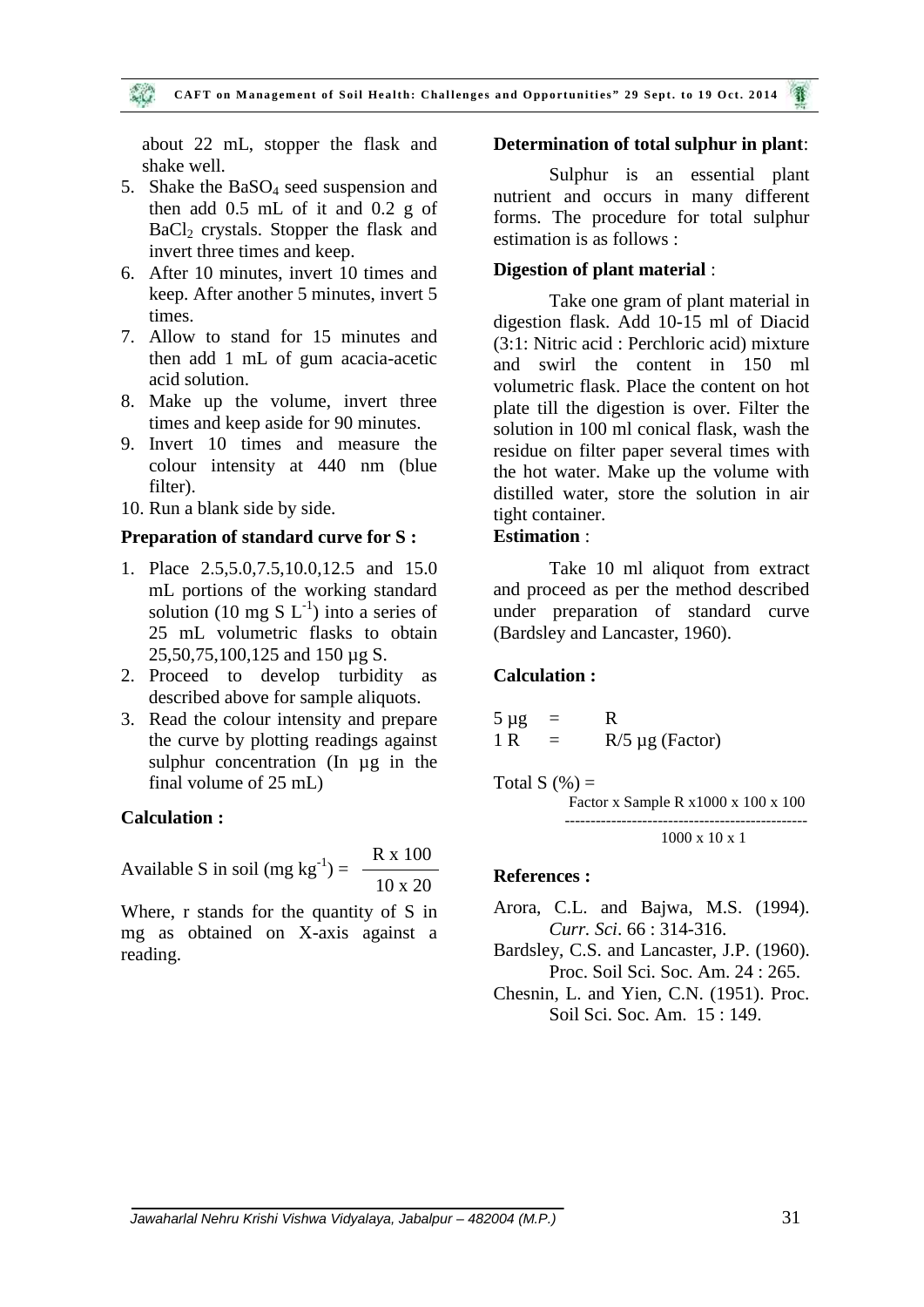# **Determination of Micronutrients in Soil and Plant Samples by Atomic Absorption Spectrophotometer**

## All atoms can absorb light at certain discrete wavelengths corresponding to the energy requirement of the particular atom. When at ground state the atom absorbs light it is transformed into the excited state. It is the same atom containing more energy. This energy is measured in relation to the ground state and a particular excited state say for example in case of Na may be 2.2 eV (electron volts) above the ground state.

Each transition between different electronic energy states is characterized by a different energy and by a different wavelength. These wavelengths are sharply defined and when a range of wavelengths is surveyed, each wavelength shows as a sharp energy maximum (a spectronic line). These characteristic lines distinguish atomic spectra. The lines, which originate in the ground state of atom, are most often of interest in atomic absorption spectroscopy. These are called the resonance lines. The atomic spectrum, characteristic of each element, then comprises a number of discrete lines, some of which are resonance lines. Most of the other lines arise from excited states rather than the ground state. The lines of excited states are not useful generally in atomic absorption analysis as most of the atoms in a practical atomizer are found in the ground state.

The relationship of light absorbed by the atom in ground state and their concentration in the solution is defined in the fundamental laws of light absorptions.

**Lambert's Law** : The portion of light absorption by a transparent medium is independent of the intensity of the incidence light and each successive unit

### **G.D. Sharma and R.K. Thakur**

Department of Soil Science and Agricultural Chemistry College of Agriculture, J.N.K.V.V., Jabalpur

thickness of the medium absorbs an equal fraction of the light passing through it. **Beer's Law** : Light absorption is proportional to the number of absorbing atoms in the sample. The combined Beer - Lambert law may be given as :

$$
I_t = I_o - (abc)
$$

$$
\mathrm{I}_\mathrm{o}
$$

thus,  $log_{10}$  --- = abc = absorbance

$$
\mathbf{I}_t
$$

Where,  $I_0$  = incident radiation power

 $I_t$  = transmitted radiation power

a = absorption coefficient

 $b =$  length of absorption path

 $c =$  concentration of absorbing atoms

i.e. the absorbance is proportional to the concentration of the elements for a given absorption path length at any given wave length.

In principle, it might be possible to calculate the concentration directly from the above equation. In practice, however, the a and b are constants hence the variation of results is directly related the concentration of atoms. For analysis, the absorbance of different concentration of standard solution is first measured with help of atomic absorption spectrophotometer and then the results of unknown samples are compared with the standards and thus concentration of unknown sample is calculated.

## **Atomic absorption spectrophotometer :**

Atomic absorption spectro-photo meter is based on the principle that when atomic vapours of an element are irradiated by the radiation of a characteristic wavelength (i.e. the light from a source whose emission lines are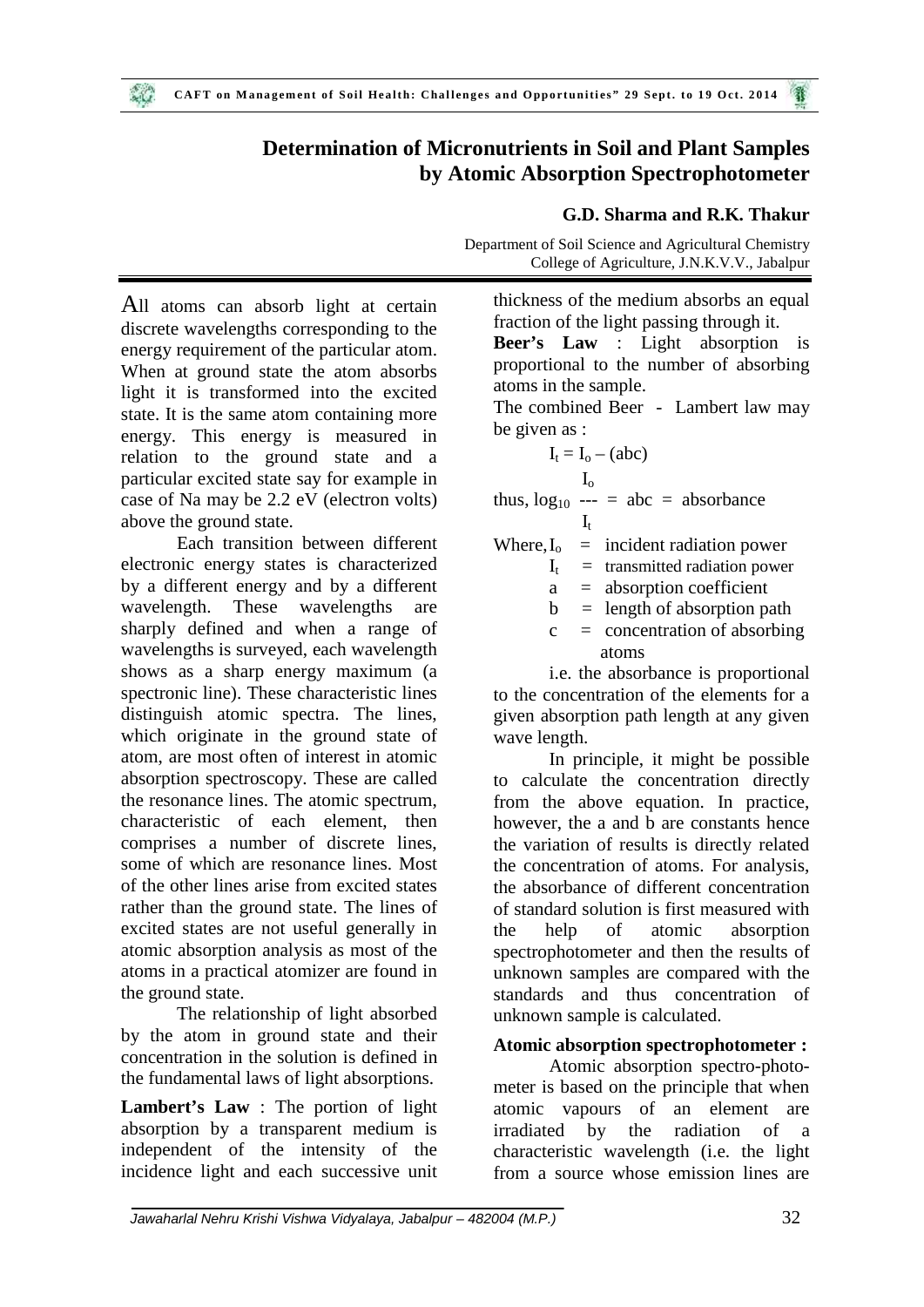those of the element in question), they absorb in direct proportion to the concentration of the element being determined.

### **Instrument features :**

A wide range of atomic absorption more spectrophotometer is available today, all of them have the basic features in common and consist of the following components:

## **(a) A Light source :**

A Light source emits the spectrum of the element to be determined. The most widely used light source is hollow cathode lamp which is designed and operated in such a way that the lines to be measured are sharp, of stable intensity and free from background.

## **(b) Atomizer-Burner assembly :**

A means of producing atomic vapours of the element to be analyzed. The solution to be analyzed is drawn by capillary and converted into stream of compressed air to a fine spray which after condensation of larger droplets is mixed with the fuel gas acetylene and burnt in a long flame (at  $2100-2400^{\circ}$ C) in a stainless steel burner.

#### **(c) A Monochromator :**

It isolates the absorbing resonance lines from other non absorbing lines. When the light coming from the HCL, after traversing the flam, enters the monochromator which is already set at the wavelength of the resonance lines of the desired element, the monochromator performs its function.

#### **(d) A Detector :**

It measures the magnitude of absorption of the characteristic radiation. **(e) A Photomultiplier Tube :**

It amplifies the absorption signal and converts the light radiation into electrical energy.

## **(f) A readout system :**

It measures the absorbance in volts. It is normally a strip chart recorder, a digital display, a meter or printer. The presently available AAS have features like automatic calibration with one or standards, automatic curve corrections, automatic and foolproof gas switching and calculation of average and standard deviations in repetitive runs.

**Collection and preparation of soil and plant samples** : To avoid contamination, soil samples are to be collected in plastic tub, using rust free instrument or wood and kept in polythene lined cloth bags. Samples are prepared with the help of wooden mortar and pestle and sieved through 2mm nylon screen/mosquito net cloth or stainless steel sieve.

Similarly plant samples (leaves, grains or straw) should be washed with 0.01N HCl, rinsed with glass distilled water dried in oven at 65°C and crushed with the help of stainless steel scissors.

**Soil extraction** : DTPA offers the most favorable combination of stability for the simultaneous complexing of Zn, Cu, Fe and Mn, Cd, Co, Ni and Pb (Lindsay and Norvell, 1978). Buffering of extractant in a slightly alkaline pH range (7.3) by including soluble  $Ca^{2+}$ , avoids the dissolution of CaCO<sub>3</sub> with the release of occluded micronutrients due to  $CO<sub>2</sub>$  partial pressure of approximately 10 times that in atmosphere, as the soil contains slightly higher  $CO<sub>2</sub>$  levels than found in the atmosphere.

- **(a) Extracting solution** : (0.005 M DTPA) Dissolve 1.9679g of DTPA (Diethylene tri amine penta acetic acid) + 13.3 ml TEA (Triethanol amine) +  $1.47g$  CaCl<sub>2</sub> .2H<sub>2</sub>O in 200 ml distilled water, dilute to 900 ml, adjust pH 7.3 with 6N HCl while stirring and then make upto 1 liter and mix thoroughly.
- **(b) Apparatus required** : Shaker (Horizontal or Rotatory), iodine value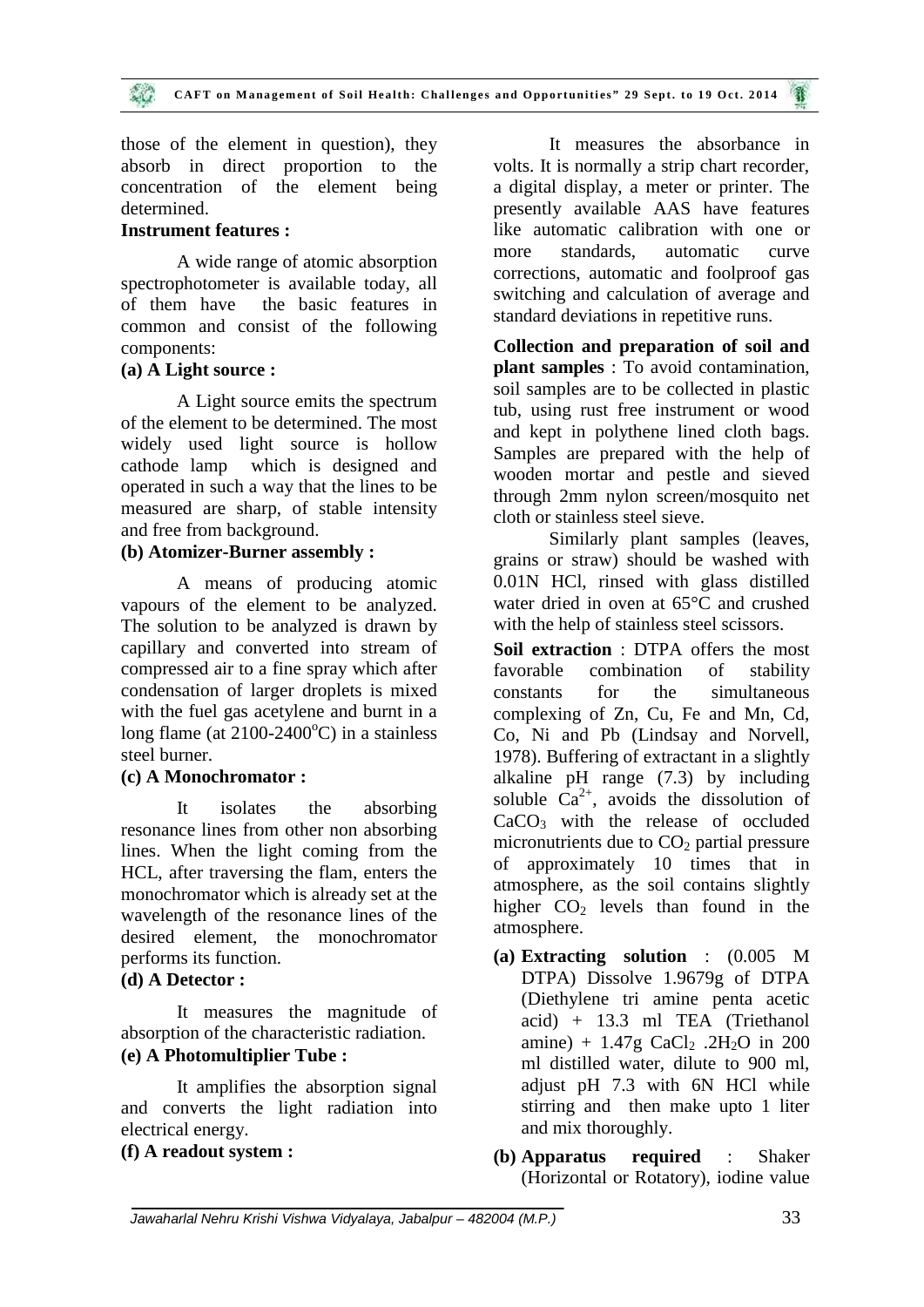flasks (100 ml capacity) or conical flasks with glass stoppers, funnels, filter paper whatman No.1, plastic storage bottles and Atomic absorption spectrophotometer.

**(c) Stock Standard Solutions** : The standard solutions of different micro nutrients should preferably be prepared by using their wires. Dissolve 1g wire in a minimum volume of 1:1 nitric acid and dilute to 1000ml with distilled water to obtain 1000 µg/ml solution of micro-nutrient, or take salts of metals as follows:

 $Zn-4.398g1^{-1}ZnSO_4,7H_2O$ Cu-  $3.929g1^1$  CuSO<sub>4</sub>,5H<sub>2</sub>O Fe-  $4.977g$   $l^{-1}$  FeSO<sub>4</sub>,7H<sub>2</sub>O Mn-  $3.598g1^{-1}$  MnSO<sub>4</sub>,H<sub>2</sub>O.

The prepared standards are also available in the market. Out of these standards, prepare working solution of 50 ppm. Then a series of standard solution of 0.5, 1.0, 1.5, 2.0 and 2.5 ppm may be prepared for each metal.

**(d) Background correction** : The reading of a spectral line always includes any contribution from the flame and sample matrix. Failure to correct properly for the background reading can be a source of serious error. Although the need for fast background correction is most obvious with graphite furnace work, it is also a consideration with flame atomic absorption.

The most common method of background correction in atomic absorption spectrometry involves the use of a continuum source such as a deuterium lamp to measure the background. The source used is a deuterium filled discharge lamp, which emits an intense continuum spectrum from 190 nm to about 400 nm. This is the region where most atomic absorption lines occur and where the effects of background absorption are most pronounced. The poly-atomic gas  $D_2$ , is

used in the lamp because a continuum is produced rather than a line spectrum.

The deuterium lamp is different from a hollow cathode lamp in construction and operation. The lamp incorporates a heated, electron-emitting cathode, a metal anode and a restrictive aperture between the two. A discharge current of several hundred milli amperes excites the deuterium gas. The discharge is forced to pass through the small aperture, forming a defined area of high excitation and hence high light emission. A suitable window transmits the light to the spectrometer's optical system.

To obtain successful background correction the deuterium lamp must be correctly aligned, and its intensity must be matched to that of the hollow cathode lamp.

It is important that both the deuterium source and the hollow cathode source are aligned to follow the same optical path. If they are not, then the two measurements may not be made on the same atom population and significant errors may occur.

In order to balance the intensity of the deuterium lamp with the hollow cathode lamp, it may be necessary to change the hollow cathode lamp current to a higher or lower value depending on the relative intensities of the lamps.

Although most modern AA spectro photometers incorporate so called "simultaneous" background correction, they rely on two measurements separated slight in time. One measurement is of the total absorbance (atomic plus background) and the other is of the background only. The background is electronically subtracted from the absorbance to give the background corrected atomic absorbance with the continuum source method of background correction, the total absorbance is measured during the hollow cathode lamp pulse and the background during the deuterium lamp pulse. With the Zeeman method using a modulated magnetic field, the total

*Jawaharlal Nehru Krishi Vishwa Vidyalaya, Jabalpur – 482004 (M.P.)* 34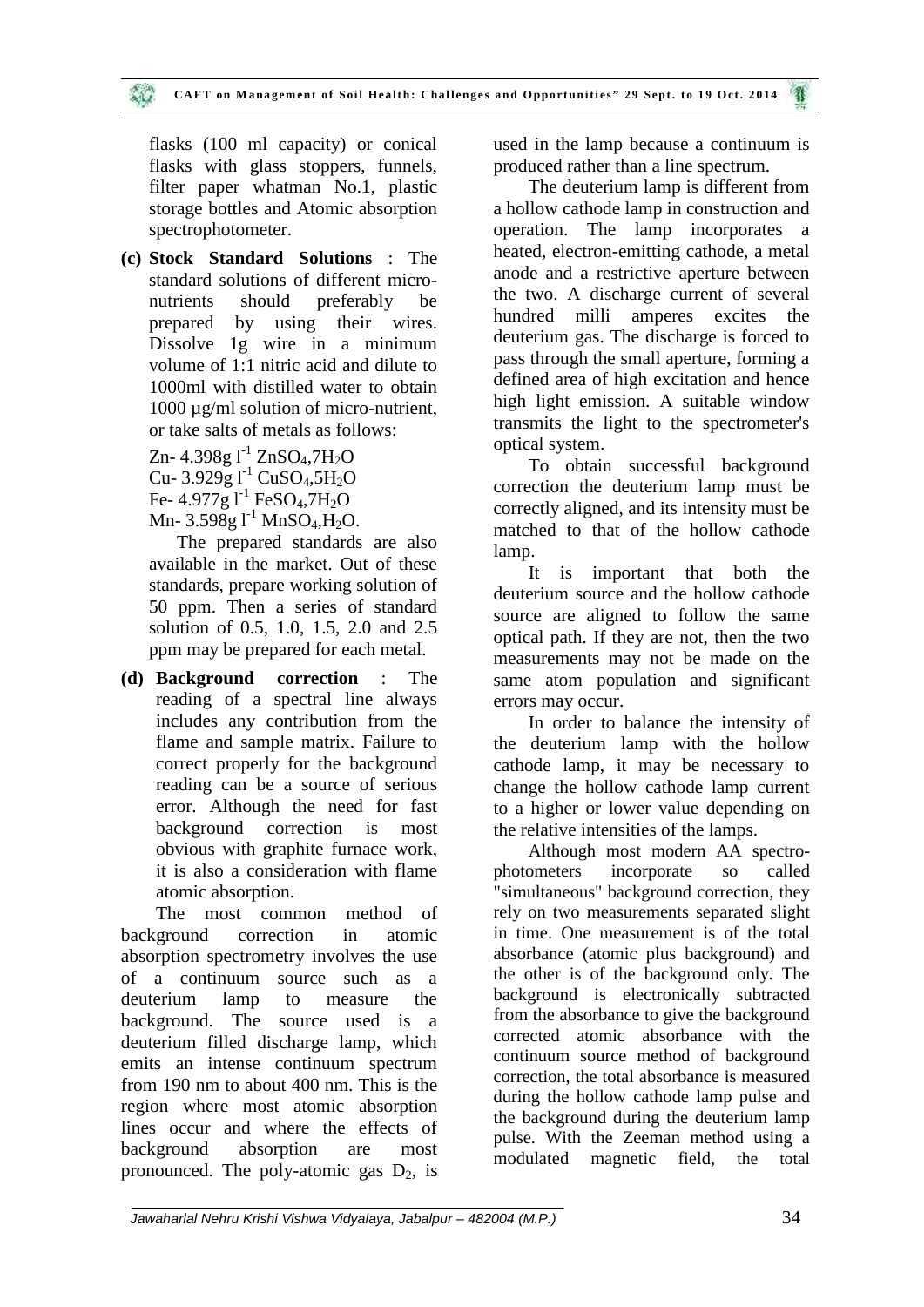absorbance is measured with the magnetic field off and the background with the field on.

- **(e) Soil analysis** : Weigh 12.5g soil sample in 100 ml iodine value flasks. Add 25 ml DTPA solution. Shake this mixture for 2 hours on shaker at 70 to 80 oscillation per minute, filter through acid washed distilled water rinsed, whatman No.1 filter paper and **Factors** collect the filtrate in plastic bottles. Determine the content of micronutrients on atomic absorption spectrophotometer.
- **(i) Plant analysis** : Weigh 0.5g plant sample in a conical flask (corning, 100 ml capacity). Add 10 to 12 ml of di acid mixture (1 perchloric + 4 nitric acid) and digest the mixture on

hot plate till the residue is colour less. Now take off, cool dilute with distilled water and filter through whatman No.1 filter paper. Make up the volume of digestate to 50 ml. Read for micronutrient content on atomic absorption spectro photometer.

**Factors** : For soil multiply the concentration read on AAS computer sheet by "2". Similarly for plants the multiplying factor will be 100 to get concentration in mg  $kg^{-1}$ .

## **Reference :**

Lindsay, W.L. and Norvell, W.A. (1978). Proc. Soil Sci. Soc. Am. 42 : 421-428.



#### **Atomic Absorption Spectrophotometer**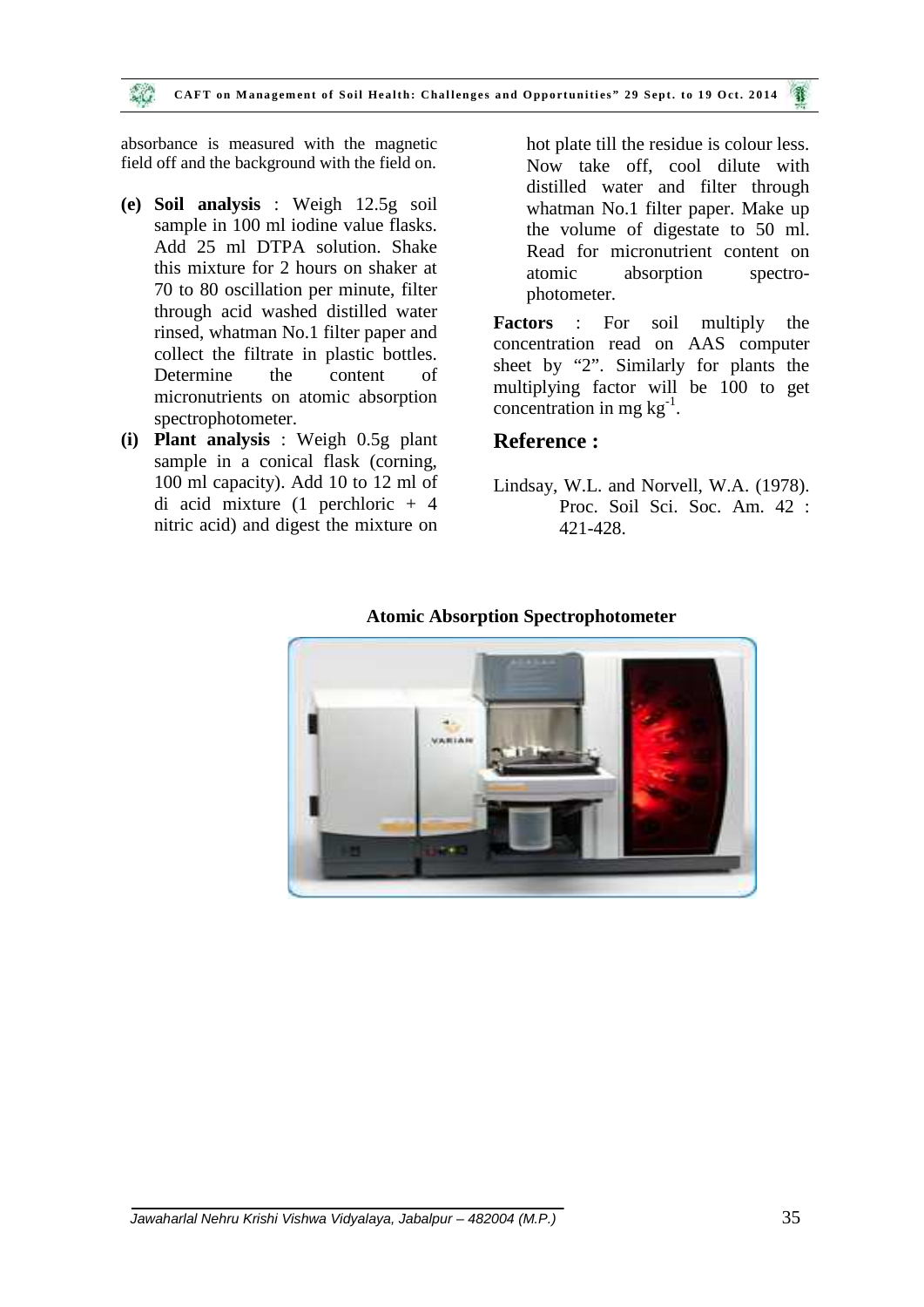## **Estimation of Boron in Soils, Plants and Water**

#### **G.D. Sharma**

Department of Soil Science and Agricultural Chemistry College of Agriculture, J.N.K.V.V., Jabalpur

**B**oron occurs as anion in soils and is required by plants in very small quantity. Water soluble B makes the estimate of its availability to plants. Total boron in soils varies from  $20$  to  $200$  mg  $\text{kg}^{-1}$  and  $a^{v}$ available (water soluble) boron in soils ranges from  $0.03$  to 12 mg  $kg^{-1}$ respectively. The threshhold value ranging from 0.1 to 0.5 mg  $kg^{-1}$  (water soluble B) depends upon the soil type, crops, and other factors, below which the response to applied boron may be expected. Some sensitive crops to boron deficiency are listed in table 1. Its availability is affected by soil pH as under:

- $\tilde{N}$  Deficiency of B is generally observed in old acid leached soils.
- $\tilde{N}$  Availability increased with the rise in soil pH having significant positive correlation with pH rising from 4.7 to 6.7.
- $\tilde{N}$  In neutral, saline and calcareous soils the B availability again decreases with the rise in soil pH having significant negative correlation with the rise in pH from 7.1 to 8.1. In calcareous soils B fixation occurs with the condensation of borate radical into long chains in the presence of Ca.

| Sensitive   | Medium  | Low           |
|-------------|---------|---------------|
| Alfalfa     | Apple   | <b>Barley</b> |
| Cauliflower | Cabbage | Beans         |
| Rape seed   | Carrot  | Corn          |
| Conifers    | Clover  | Grasses       |
| Peanuts     | Cotton  | Oat           |
| Sugarbeet   |         | Onion         |
| Turnip      |         | Pea           |
|             |         | Potato        |
|             |         | Soybean       |
|             |         | Wheat         |
|             |         | Rice          |

#### **Table 1 : Sensitivity of crop to B deficiency**

 $\tilde{N}$  In alkaline soils the availability of B is high and may be even toxic for plant growth.

Besides this the low moisture availability also causes B deficiency.

Irrigation water containing Boron between  $0.3$  to  $0.6$  mg  $\text{kg}^{-1}$  can be used safely, whereas, irrigating soils with water containing 1 to 3 mg  $\text{kg}^{-1}$  B causes toxicity of B in plants.

## **Boron determination (Azomethine H Method) :**

Azomethine H forms coloured complex with  $H_3BO_3$  in aqueous media. Over a concentration range of 0.5 to 10 µg B/ml the complex is stable at pH 5.1. Maximum absorbance occur at 420 nm with little or no interference from a wide variety of salts. This technique is rapid, reliable and more convenient to use than traditional procedures employing carmin, curcumin or quinalizarin (John *et al*., 1975).

#### **Apparatus :**

- (1) Spectrophotometer
- (2) Poly-propylene tubes 10 ml capacity.

#### **Reagents :**

- 1. Distilled water
- 2. Buffer solution : Dissolve 250 g of ammonium acetate (NH<sub>4</sub>OAc) and 15 g of ethylenediaminetetracetic acid (EDTA disodium salt) in 400 ml of distilled water. Slowly add 125 ml of glacial acetic acid and mix.
- 3. Azomethine H reagent : Dissolve 0.45 g of azomethine H in 100 ml of 1% L ascorbic acid solution. Fresh reagent should be prepared weekly and stored in a refrigerator.
- 4. Calcium hydroxide suspension : Add  $0.4g$  Ca(OH)<sub>2</sub> to 100 ml distilled water.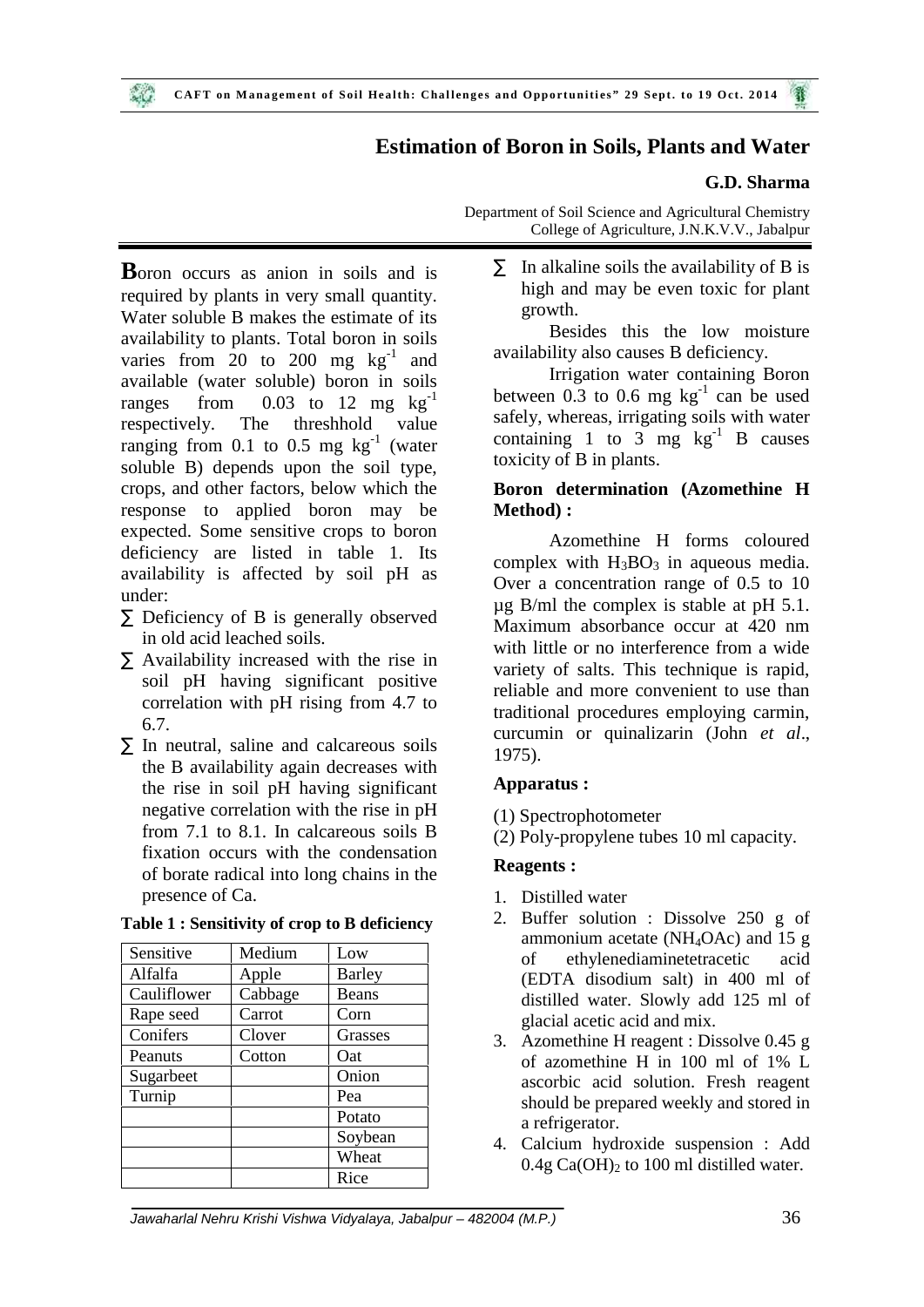- 5. 0.1 N HCl : Add 8.3 ml conc. HCl to 900 ml distilled water, mix, cool to room temperature and make up the volume to 1000 ml.
- 6. Calcium chloride 0.01 M Dissolve 1.11 g of anhydrous  $CaCl<sub>2</sub>$  in 900 ml distilled water and make up the volume to 1000 ml.
- 7. Boron standard solution : Dissolve 0.114g of Boric acid  $(H_3BO_3)$  in distilled water and adjust the volume to 1000 ml. Each ml contains 20 µg B. Dilute 10, 20, 30, 40 and 50ml of the 2. stock solution to 100 ml with distilled water to have solution with B concentration of 2,4,6,8 and 10 µg of B/ml respectively. Include a distilled water sample for the 0.0 µg of B/ml standard solution.

## **Procedure :**

Take 1 ml of aliquot of blank and diluted B standards into a 10 ml polypropylene tube, add 2 ml of buffer solution and mix. Add 2 ml of azomethine H reagent, mix and after 30 minutes read the absorbance at 420 nm on spetrophotometer. With the help of absorbance readings of standard solutions of different concentration of B the standard curve is drawn and a factor for concentration of B for 1 absorbance is calculated which is utilized to calculate B in the soils, plant or water sample.

#### **Preparation of Extracts :**

**1. Soil extracts** : The hot water soluble extraction procedure of Berger and Truog (1939) is being used widely with slight modification of adding dilute electrolyte  $(0.01 \text{ M } CaCl<sub>2</sub>)$  instead of water only. This provides clear, colourless extract which eliminates the need of charcoal for decolourzation. Beside this a negative error, associated with B adsorption by charcoal, is also removed.

Place 20 g air dry soil in 250 ml low B flat bottom flasks and add 40 ml of 0.01 M CaCl<sub>2</sub> solution. Attach water cooled reflux condenser to the flask. Heat the flasks for 5 minutes and then cool and filter the suspension in plastic bottles.

Transfer 20 ml aliquot to evaporating dish, add 2 ml  $Ca(OH_2)$ suspension and evaporate the solution to dryness. Heat the evaporating dishes gently to destroy organic matter, cool to room temperature, add 5 ml 0.1N HCl. Triturate the residue with rubber policeman to ensure the complete dissolution of the residue (Bingham, 1982).

For analysis of B pipette 1 ml of the aliquot and proceed as for the standard curve.

**2. Plant digest** : Take 0.5 g plant sample in porcelain/platinum dishes Add 0.5 g  $Ca(OH)_{2}$ . Ignite the sample in the muffle furnace at 550°C for 4 hours to obtain white grey ash. Cool the dishes and moist the ash carefully with little distilled water and then add 5 ml 0.1N HCl. Transfer the content in to 25 ml volumetric flask mix and make up the volume to 25 ml with distilled water. For analysis of B take 1 ml of the aliquot and proceed as for the standard curve.

**3. Water analysis** : Take suitable quantity of water sample (containing 0.2 to 5.0 µg B) in porcelain dishes add 2 ml  $Ca(OH)$ <sub>2</sub> and proceed as described for soil extract. It is important to keep a definite volume of aliquot i.e. 1 ml of either soil, plant or water in final step of B determination.

## **References :**

- Berger, K.C. and Truog, E. (1939). *Boron determination in soils and plants*. Ind. Eng. Chem. Anal. Ed. 11 : 540- 545.
- Bighman, F.T. (1982). *Boron* p. 501-508. *In* A.L. Page (ed.) Methods of Soil Analysis. Part II Agron. Monogr. 9 ASA and SSSA, Mandison, W.I.
- Jackson, M.L. (Ed.) (1958). *Boron determination for soil and plant tissues*. In Soil Chemical Analysis page 370-387.
- John, M.K., Chuah, H.H. and Neufld, J.H. (1975). Application of improved azomethine H method for the determination of boron in soil and plants. Anal. Lett. 8 : 559-568.

*Jawaharlal Nehru Krishi Vishwa Vidyalaya, Jabalpur – 482004 (M.P.)* 37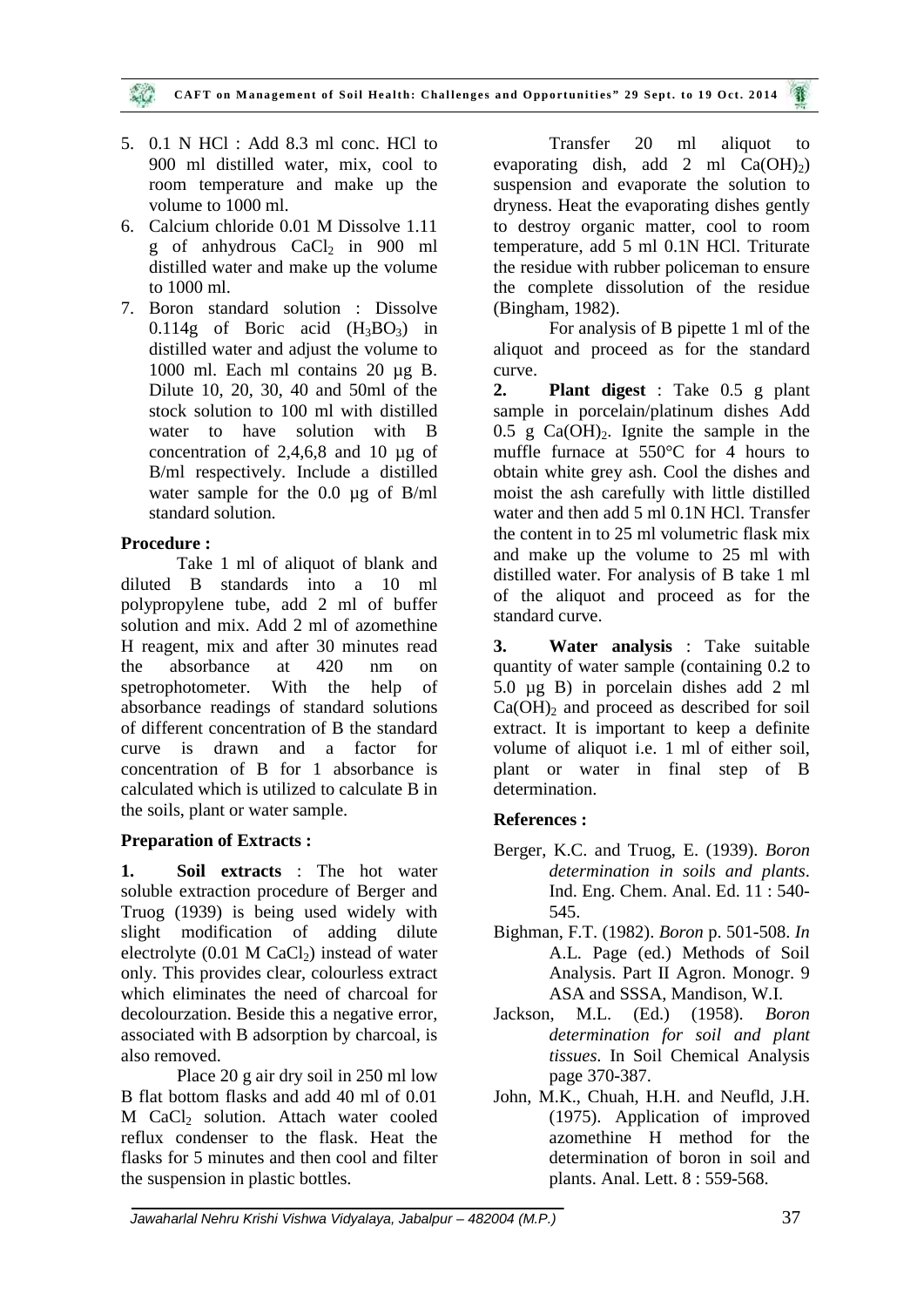## **Estimation of Microbial Biomass Carbon in Soil**

### **R.K. Sahu**

Department of Soil Science and Agricultural Chemistry College of Agriculture, J.N.K.V.V., Jabalpur

#### *Microbial biomass carbon :*

It was estimated by chloroform fumigation extraction method (Brookes *et al.,* 1985).

#### **Principle:**

Overnight fumigation of chloroform is done to kill al the organisms in soil samples; after which the amount of the organic C in the sample can be measured by fumigation- extraction method.

#### **Fumigation extraction method:-**

The microbial biomass constituents released by CHCl<sub>3</sub> fumigation treatment can be extracted directly through chemical extractants and the readily oxidisable C contained in the extract can be measured through standard chemical procedures.

### **Reagents**

- 1. Ethanol free chloroform
- 2. Conc.  $H_2SO_4$ <br>3. 0.5M  $K_2SO_4$
- 0.5M K<sub>2</sub>SO<sub>4</sub>: 43.563 g K<sub>2</sub>SO<sub>4</sub> was dissolved in distilled water and diluted with 500 ml.
- 4. 0.2 N K<sub>2</sub>Cr<sub>2</sub>O<sub>7</sub>: 0.9808 g K<sub>2</sub>Cr<sub>2</sub>O<sub>7</sub> was dissolved in 100 ml of distilled water.
- 5. Orthophosphoric acid
- 6. 0.005 N Ferrous Ammonium Sulphate (FAS): 3.92 g of ferrous ammonium sulphate was dissolved in 0.15 ml conc.  $H_2SO_4$  and then diluted to 2 liters by distilled water.
- 7. Ferroin/Diphenylamine indictor

#### **Procedure**

- 1.10g of soil (three sets of each soil sample) was weighed and kept in to 100 ml beakers each.
- 2.8 ml of distilled water was added to both beakers and were incubated for seven days at  $25^{\circ}$ C in an incubator.
- 3.20 ml of chloroform was taken in a separating funnel. It was washed two times with conc.  $H_2SO_4$  (with half of the volume of chloroform) and the acid (bottom phase) was discarded. It was washed twice with the

same volume of distilled water similarly to make the chloroform free of ethanol and the bottom whitish phase was collected.

- 4.One set of soil samples were taken in crucible and fumigated with ethanol free chloroform in a vacuum desiccator. For the purpose 20 ml ethanol free chloroform was taken in petridish and was placed inside the desiccator the bottom portion inside the vacuum desiccators. It was attached to the vacuum pump and the air was evacuated until the chloroform starts boiling to saturate the desiccators with chloroform fumes. Then the vacuum desiccator was kept in dark room for overnight.
- 5.Next day the vacuum was released and chloroform was removed from the desiccator.
- 6.10 g each of fumigated and non fumigated soil samples were weighed in 150 ml conical flask and 40 ml of  $K_2SO_4$  (0.5 M) was added to each flask. Samples were shaken for 30 minutes on a rotary shaker.
- 7.Both the samples were filtered with Whatman no. 42 filter paper, labelled and freezed until digestion.
- 8.10 ml of the filtrate was taken in 100 ml conical flask and 2 M of  $K_2Cr_2O_7$  (0.2 N) and 10 ml of con.  $H_2SO_4$  was added to it. The contents of the flask were allowed to cool for half an hour then 5 ml orthophosphoric acid was added along with 200 ml distilled water. Minimum two blanks were also run with 10 ml distilled water.
- 9.Few drops of diphenylamine indicator were added and titrated against ferrous ammonium sulphate (0.2 M) till the colour changed from violet to green.

#### **Calculation:**

Microbial carbon Fumigated  $C - Unfumigated C$  $(ppm) = 0.44$ 

#### **Reference:**

Brookes, P.C., Kragt, J.F., Powlson, D.S. and Jenkinson D.S. (1985). Chloroform fumigated and the release of soil nitrogen. The effect of fumigation and temperature. Soil Bio. Biochem., (17): 831-835.

*Jawaharlal Nehru Krishi Vishwa Vidyalaya, Jabalpur – 482004 (M.P.)* 38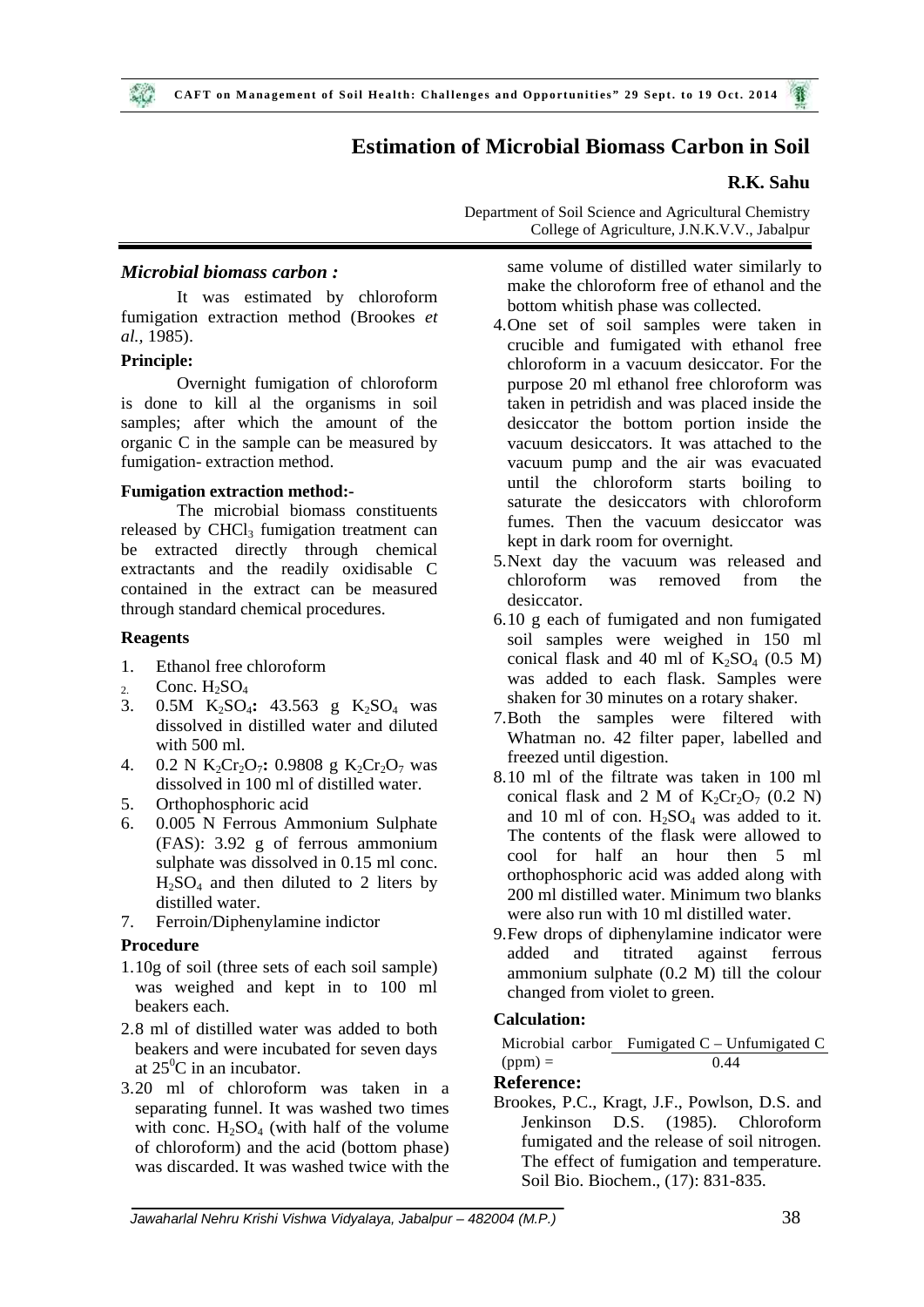## **Preparation of thematic maps of land use/land cover through GIS techniques**

## **G.S. Tagore and F.C. Amule**

Department of Soil Science and Agricultural Chemistry College of Agriculture, J.N.K.V.V., Jabalpur

**G**eographical information system (GIS) is an effective tool and a decision support system involving the integration of spatially referenced data in solving environmental problem. With the help of conventional methods it could be

achieved, but it requires too much time and labour. To overcome such difficulty, GIS technique comes as a helping tool in order to generate such comprehensive maps and that too in a precise manner.



**Fig 1. Flowchart showing the conceptual view of data stream in GIS**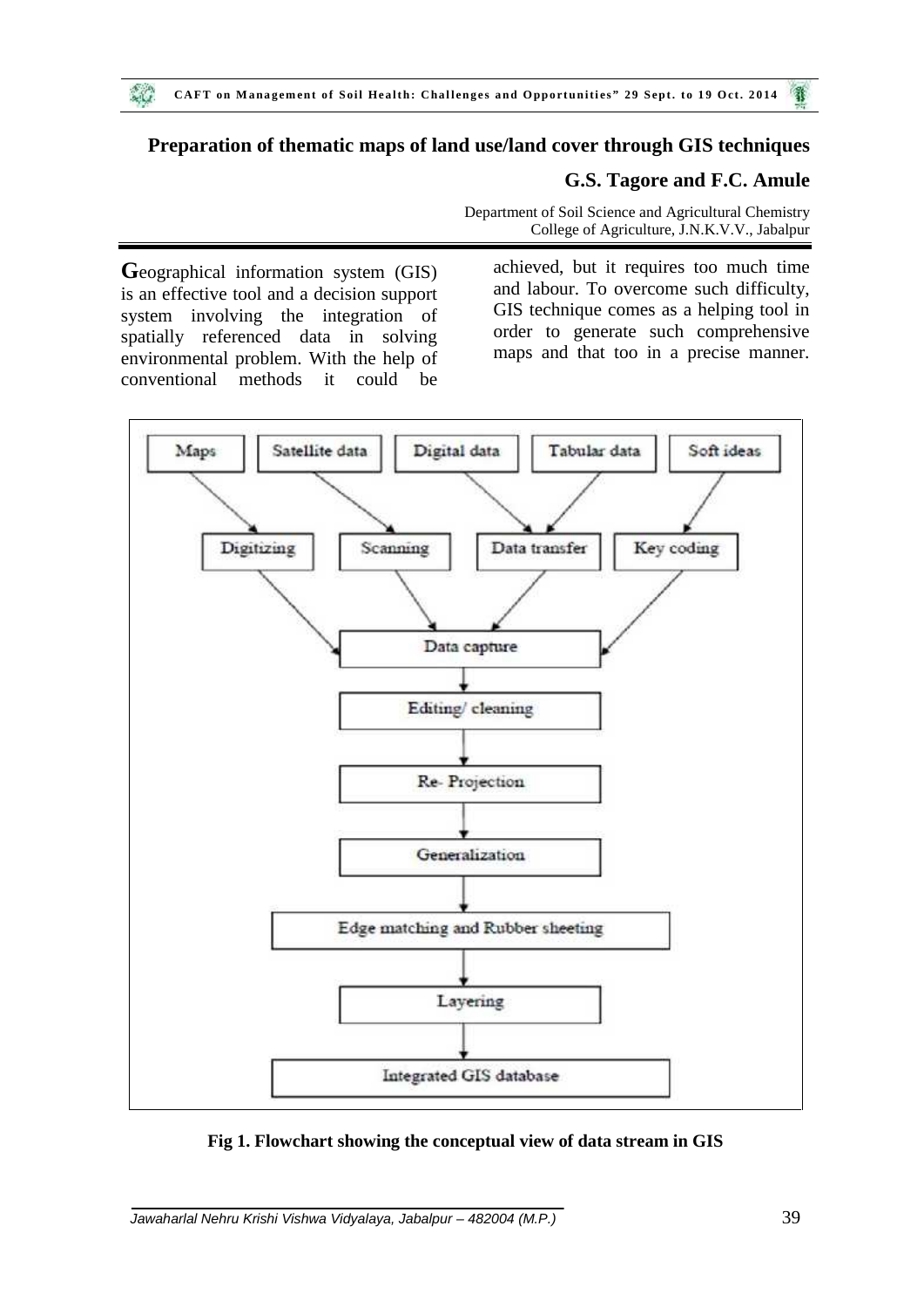#### **Methodology adopted for generation of thematic maps**

- **a)** Collection of data like survey of India Toposheet etc.
- **b)** Thematic maps like land use or land cover, Geo **Georgeneing** morphology maps have been collected and Geo referenced.
- **c)** Collect the Ground truth data and check the delineated units<br>**c** collect the Ground truth data and check the delineated units of the maps.
- **d)** All the thematic maps prepared integrated and analysed to **Classification** get statistical findings.



## **LU LC Maps of Sanwer tehsil of Indore district (Madhya Pradesh)**

Land is become scarce resource due to immense agricultural and demographic pressure. Hence, information on land use and land cover and possibilities for their optimal use is essential for the selection, planning and implementation of land use schemes to meet the increasing demands for the basic human needs and welfare. This could be achieved through conventional methods of surveying and mapping which were costly, time

consuming and also not available on realtime basis. Application of remotely sensed data made possible to study the changes in land cover in less time, at low cost and with better accuracy in with Geographical Information System (GIS) that provide suitable platform for data analysis, update and retrieval according to many researchers.



The number, types of applications and existing analyses that can be performed by GIS are large and diverse based on available geographic data sets. The Geographical Information System could be used to reduce data collection demands by extracting valuable information from

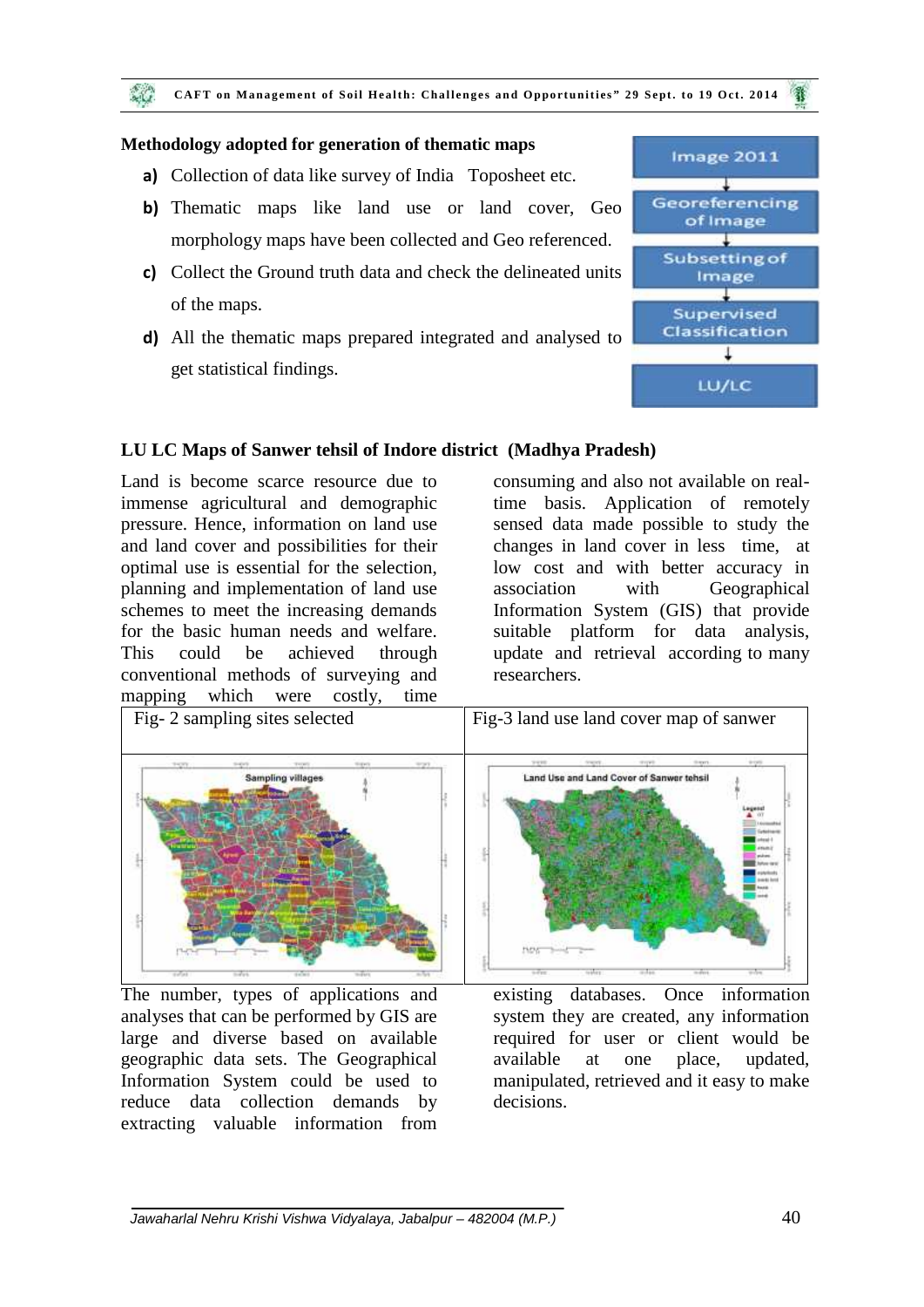# **Gamma Irradiation and its Importance for Food Preservation**

## **R.K. Thakur and G.D. Shrma**

Department of Soil Science and Agricultural Chemistry College of Agriculture, J.N.K.V.V., Jabalpur

**G**amma irradiation has been extensively prod used for food irradiation and sterilisation, killing of fungus and micro organisms, sterilisation of medical accessories and surgical equipments, high energy radiation chemistry, seed irradiation and semiconductor irradiation. Gamma Chamber can also be used in many other research applications which require irradiation of materials with ionizing radiations to varying doses.

The radiation processing of food involve the controlled application of energy from ionizing radiation such as gamma rays, electrons and X rays for food preservation. The gamma rays and X-rays are short wavelength radiation of electromagnetic spectrum, which includes radiowaves, microwaves, infrared, visible, and a violet light. Radioisotopes such as cobalt 60 and caesium-137 emit the gamma rays, while machines using electricity generate electrons and X-rays. The gamma rays and electrons are distinguished from other form of radiation by their ionizing ability. (That they are able to break chemical bond when absorbed by material). The product of ionizing radiation may be electrically charged ions) or neutral (free radicals). These there further react to cause change in an irradiated material known as the process of radiolysis. It is this reaction that causes the death of micro- organism, insect and parasites during food irradiation.

The conservation and preservation of food is a prerequisite for food security. It provides self-reliance to nation. The Indian Food Industries contributes about 25-28% towards GDP. The food processing sector provides 60-65% employment with a turnover of in US\$ 36.1 billion of which US\$ 27.8 billion in organized sector, any change or any stagnation in technology will inevitably have very large impact throughout the economy. India is a potential

producer of fruits and vegetables live stock marine products. India has a tremendous potential as the world largest food factory.

It has been estimated that about 30- 35% of fruit and vegetables of worth Rs 3000/- corers are perished every year. The reasons for such losses are seasonal nature of fruits and vegetables production. The long distance between production and consumption centers and also rising gap between demand and supply. The hot and humid climate in the country is also quite favorable for the growth of numerous insects and micro organisms that destroy stored crops and cause spoilage of food every year. The spoilage also occurs due to chemical and physiological changes in stored foods. To preserve the food and food products, technologies such as freezing caning sun drying pickling fermentation have been recommended by researchers but, each of these methods have its own merits and limitation. The search for an alternative newer economical methods to preserve food and causes least changes in sensory quality have been under taken since long back, and has been observed that radiation processing of food is one of the latest method developed for food preservation.

## *Irradiation by Gamma Chamber 5000 :*

Gamma Chamber 5000 is a compact self shielded cobalt-60 gamma irradiator providing an irradiation volume of approximately 5000cc. The material for irradiation is placed in an irradiation chamber located in the vertical drawer inside the lead flask. This drawer can be moved up and down with the help of a system of motorised drive which enables precise positioning of the irradiation chamber at the centre of the radiation field.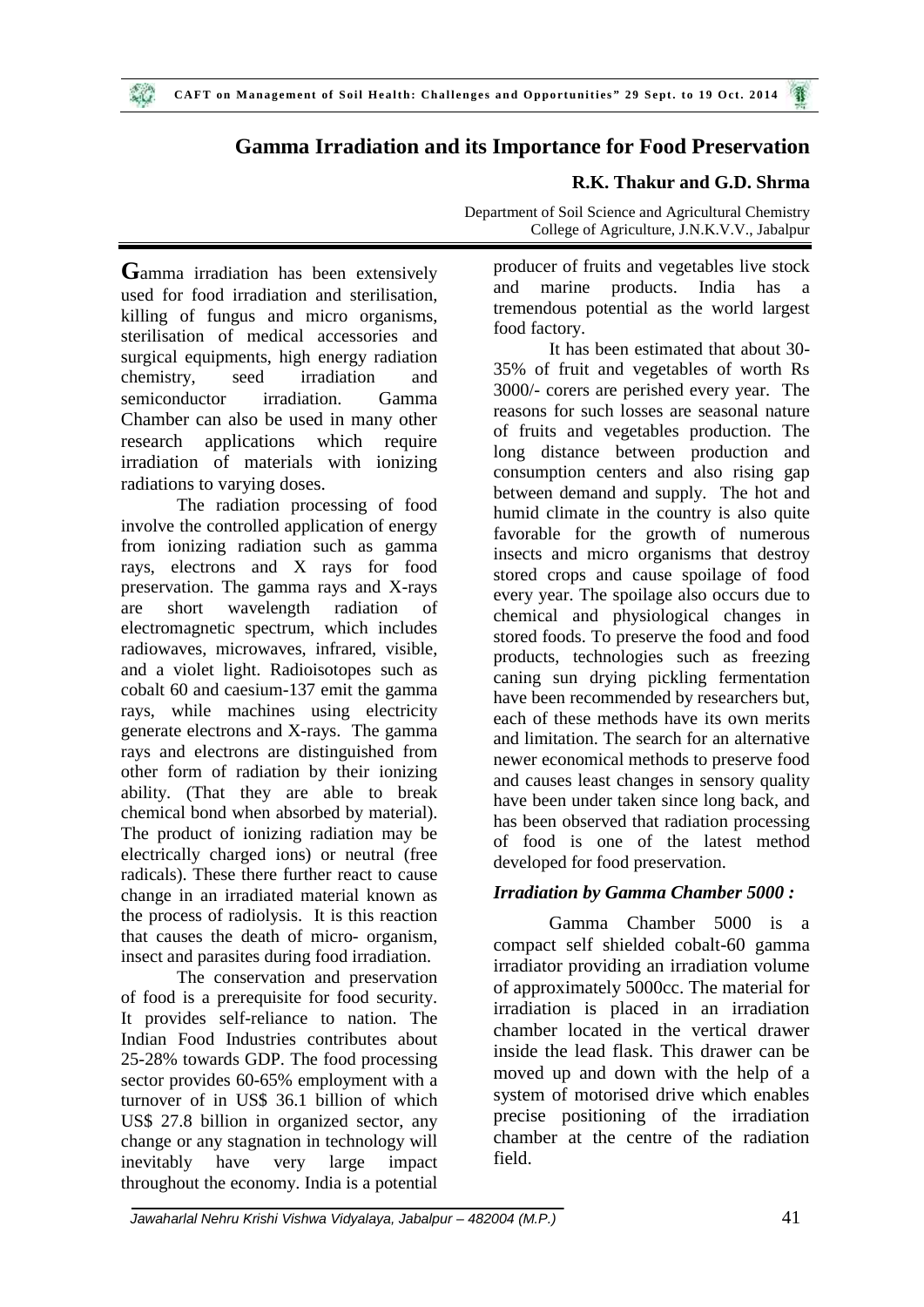Radiation field is provided by a set of stationary cobalt-60 sources placed in a cylindrical cage. The sources are doubly encapsulated in corrosion resistant stainless steel pencils and are tested in accordance with international standards. Two access holes of 8 mm diameter are provided in the vertical drawer for introduction of service sleeves for gases, thermocouple, etc. A mechanism for rotating/stirring samples during irradiation is also incorporated. The lead shield provided around the source is adequate to keep the external radiation field well within permissible limits. The  $\overline{\text{N}}$  Manual Gamma Chamber 5000 unit can be installed in a room measuring 4 metres x 4 metres x 4 metres.



## *Features :*

- **Safe and self-shielded:** The shielding provided is adequate to limit the radiation field on the external surface of the unit, well within the permissible levels. No additional shielding is required for its installation and use.
- **Automatic control of irradiation time:** Built-in timer provides accurate control of irradiation time from 6 seconds onwards. The unit can also be operated manually. Solid state programmable controls have been provided. In the event of power failure battery backup displays the programmes.
- **Control of irradiation temperature:** It is possible to irradiate samples at low or high temperature by circulating liquid nitrogen or hot air. These can be introduced through the service sleeves provided in the vertical drawer. The irradiation temperature is sensed by a thermocouple and displayed on the panel.
- **Remote operation:** An additional table top control panel is provided for remote operation in addition to the normal one provided on the unit.
- **Dose uniformity:** Stationary source pencils, symmetrically placed in a cylindrical cage ensure good uniformity of radiation field in the sample chamber. In addition a mechanism is also provided for rotating/stirring samples during irradiation.
- **Easy loading and unloading of samples:** Sample chamber extends to a convenient height for easy loading and unloading of samples.
- **Safety assurance:** The design of Gamm Chamber conforms to American National Standards, ANSI-N433.1-1977 for safe design and use of self-contained dry source storage gamma irradiators (Category I). It also meets the requirements of type B(U) package for safety in transport of radioactive materials as per AERB code No.SC/TR- 1, 1986 of Atomic Energy Regulatory Board of INDIA.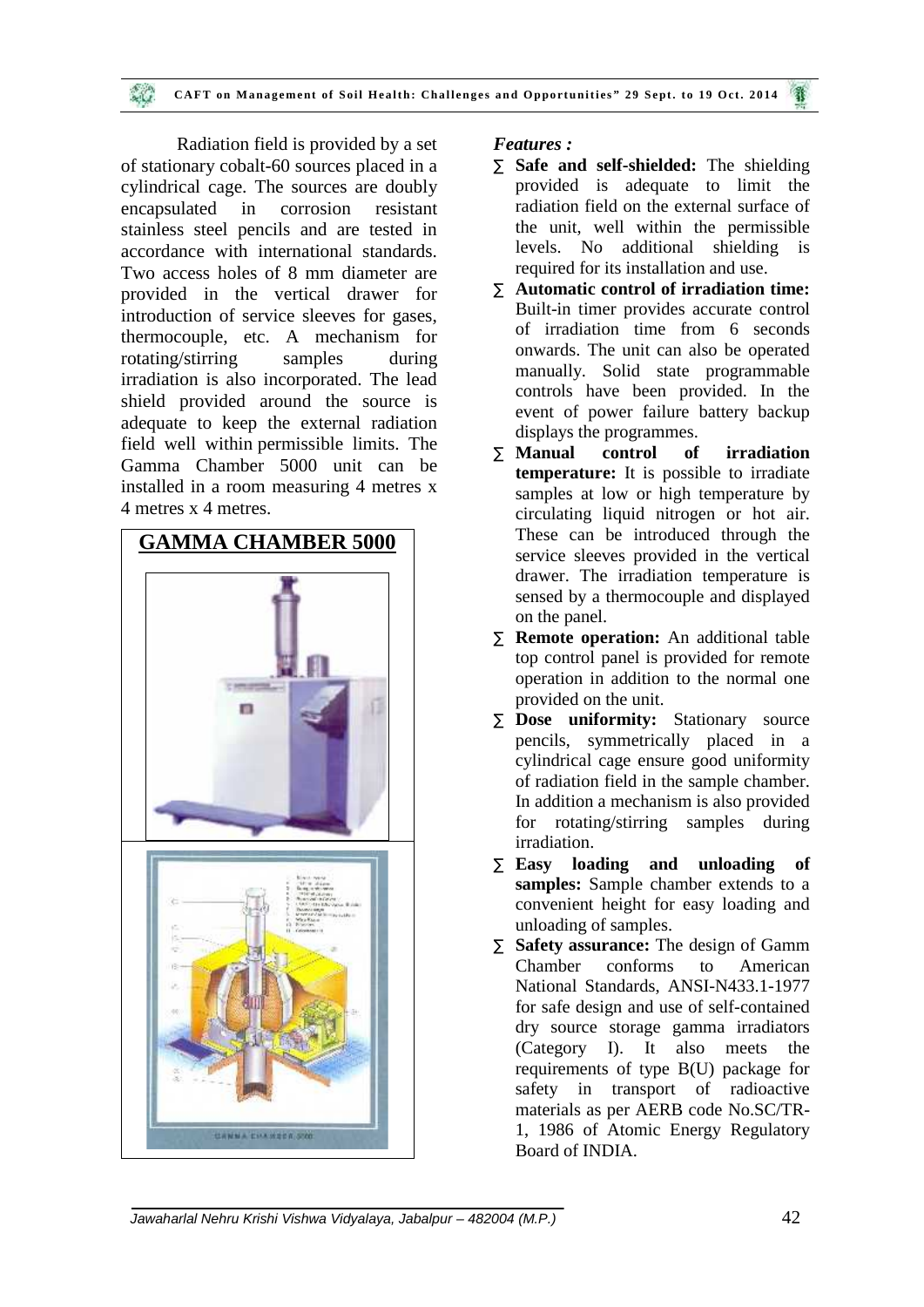#### *Applications :*

Gamma Chamber is a versatile equipment for research studies in many fields such as:

- Radiobiology
- $\tilde{N}$  Preservation of tissue grafts
- $\tilde{N}$  Mutation breeding
- $\tilde{N}$  Food preservation
- $\tilde{N}$  Sterile male insect technique
- $\tilde{N}$  Biological and genetic effects of radiations
- Radiation chemistry
- $\tilde{N}$  Radiation effects on materials
- Radiation sterilization
- $\tilde{N}$  Modification of properties of materials

#### **Food Preservation by Gamma Radiation**

The radiation processing of food is carried out inside an irradiation chamber shielded by 1.5 - 1.8 meter thick concrete walls. Food either pre-packed or in bulk placed in suitable containers is sent into the irradiation chamber with the help of an automatic conveyor. The conveyor goes through a concrete wall labyrinth, which prevents radiation from reaching the work area and operator room. When the facility is not in use the radiation source is stored under 6 meter deep water. The water shield does not allow radiation to escape in to the irradiation chamber, thus permitting free access to personnel to carry out plant maintenance. For treating food, the source is brought to the irradiation position above the water level after activation of all safety devices. The goods in aluminum carriers or tote boxes are mechanically positioned around the source rack and are turned round their own axis, so that contents are irradiated on both the sides. The absorbed dose is determined by the residence time of the carrier or tote box in irradiation position.

#### *Measurement of radiation dose :*

Placing dosimeters at various positions in a tote box or carrier we can check the absorbed dose. The dosimeters are made from a material including photographic film, Perspex and cobalt glasses. The poly vinyl chloride (PVC) dosimeters are impregnated with a dye. The Hydrogen chloride is released from the PVC by irradiation and it produces a qualitative or quantitative change in the colour of the dye to indicate the dose received.

#### *Dose distribution :*

The penetration of gamma radiation depends on the density of the food as well as the energy of the ray. At a density of 1000 kg m-3 half of the rays are absorbed in 11 cm. Halving the density approximately double the depth of penetration. The uniformity of dose distribution can be expressed as a ratio of D max : D min. For sensitive food such as chicken the ratio should be as low as possible1.5.

#### *Potential Applications of Gamma Radiation:*

The radiation dose administrated to a food depends on the resistance of the organisms present and the objective of the treatment. The maximum recommended dose is 15 kGy, with average dose not exceeding 100 kGy. Various application of this technology are as under:

#### **1. Sterilisation ( or radappertisation) :**

It is possible to sterilize meat and other product, the dose required exceed the current limit of 10 kGy. A dose of 48 kGy is needed for 12 D reduction of *Cl. butulinum*. High dose makes the product organoleptically un acceptable.

#### **2. Reduction of pathogens (radicidation):**

Food poisoning bacteria such as *salmonella typhimurium* are less resistant to radiation than *Cl. Botulinum*, and doses of 3-10 kGy are sufficient for destruction.

#### **3. Prolonging shelf life (or radurisation) :**

Relatively low doses are needed to destroy yeast, moulds and non-spore forming bacteria. This process is used to increase shelf life by an overall reduction of vegetative cells.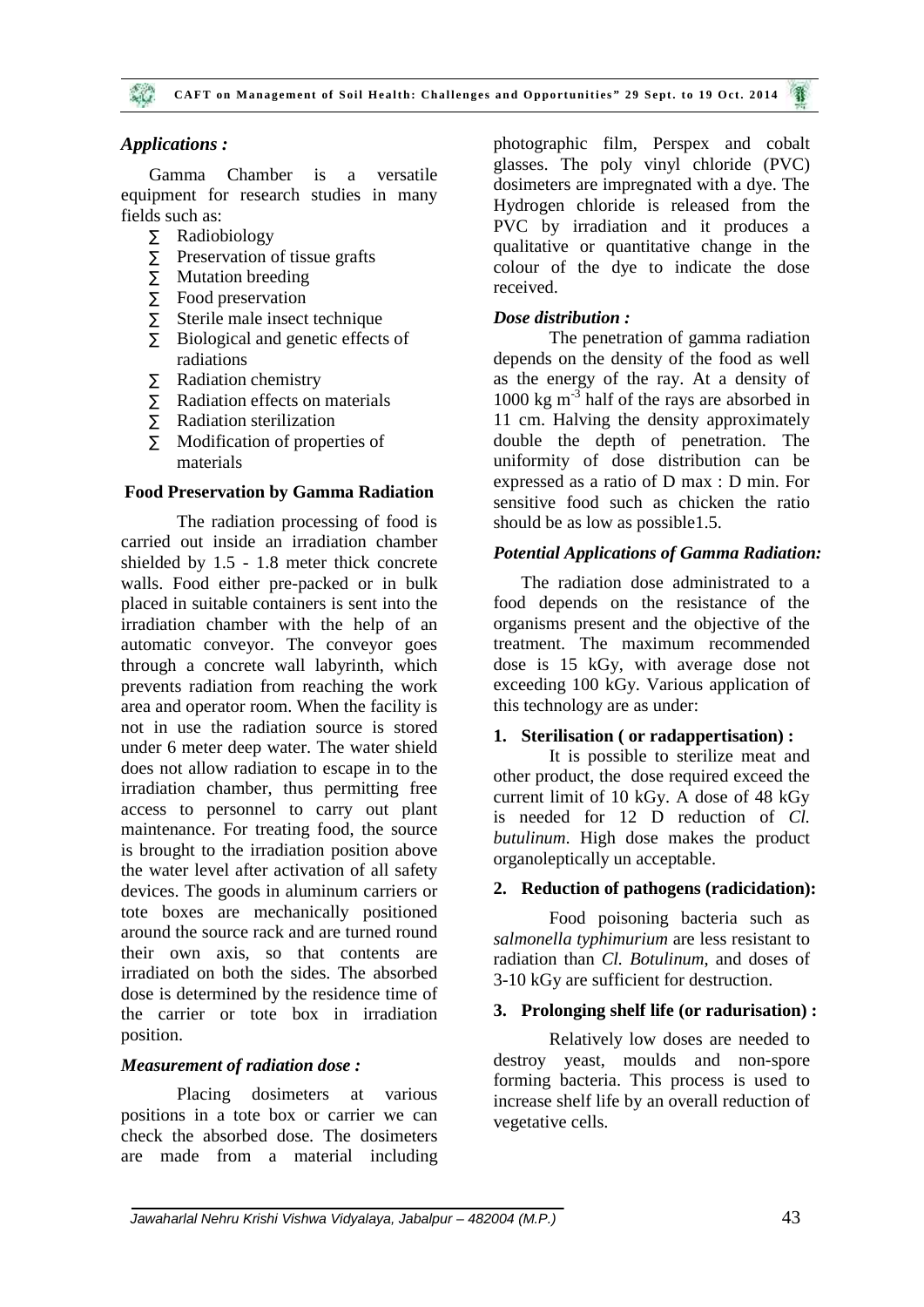| S. No. | Country           | No. of<br>irradiators | <b>Food Commodities</b>                                                                                                             |
|--------|-------------------|-----------------------|-------------------------------------------------------------------------------------------------------------------------------------|
| 1.     | Algeria           | 1                     | Potato                                                                                                                              |
| 2.     | Argentina         | $\mathbf{1}$          | Spices, spinach, cocoa powder                                                                                                       |
| 3.     | Bangladesh        | $\mathbf{1}$          | Spices, onion, dried fish                                                                                                           |
| 4.     | Belgium           | $\mathbf 1$           | Spices, dehydrasted vegetables, deep frozen foods                                                                                   |
| 5.     | <b>Brazil</b>     | 3                     | Spices, dehydrasted vegetables, fruits, vegetables, grain                                                                           |
| 6.     | Canada            | 1                     | Spices                                                                                                                              |
| 7.     | Chile             | $\mathbf{1}$          | Spices, dehydrasted vegetables, onion, potato, poultry meat                                                                         |
| 8.     | China             | 11                    | Spices and vegetable seasonings, Chinese sausage, garlic,<br>apple, potato, onion, dehydrated vegetables, sauses, rice,<br>tomatoes |
| 9.     | Croatia           | $\mathbf{1}$          | Spices, food ingredients, dried beef noodles                                                                                        |
| 10.    | Czech.<br>Repulic | $\mathbf{1}$          | Spices, dry food ingredients                                                                                                        |
| 11.    | Cuba              | $\mathbf{1}$          | Potato, onion, beans                                                                                                                |
| 12.    | Denmark           | $\mathbf{1}$          | Spices                                                                                                                              |
| 13.    | Finland           | $\mathbf{1}$          | Spices                                                                                                                              |
| 14.    | France            | 5                     | Spices, vegetable seasonings, herbs, poultry (frozen<br>boneless chicken, dried fruit, frozen frog legs, shrimp)                    |
| 15.    | Hungary           | $\mathbf{1}$          | Spices, onion, wine cork, enzyme                                                                                                    |
| 16.    | India             | $\overline{2}$        | Spices, onion, potato                                                                                                               |
| 17.    | Indonesia         | $\overline{2}$        | Spices, rice                                                                                                                        |
| 18.    | Iran              | $\mathbf{1}$          | Spices,                                                                                                                             |
| 19.    | Israel            | $\mathbf{1}$          | Spices, condiments, dry ingredients                                                                                                 |
| 20.    | Japan             | $\mathbf{1}$          | Potato                                                                                                                              |
| 21.    | Korea<br>Republic | 1                     | Garlic powder, spices, condiments                                                                                                   |
| 22.    | Mexico            | 1                     | Spices, dry food ingredients                                                                                                        |
| 23.    | Netherland        | 1                     | Spices, frozen products, poultry dehydrated vegetables, egg<br>powder, packaging material                                           |
| 24.    | Norway            | $\mathbf 1$           | Spices                                                                                                                              |
| 25.    | Poland            | 3                     | Not specified                                                                                                                       |
| 26.    | Peru              | 1                     | Spices, food additives, animal feed                                                                                                 |
| 27.    | South Africa      | $\overline{4}$        | Spices, shelf-stable food, fruits                                                                                                   |
| 28.    | Thailand          | $\mathbf 1$           | Spices, fermented pork sausages, enzymes                                                                                            |
| 29.    | Ukraine           | 1                     | Grain                                                                                                                               |
| 30.    | UK                | 1                     | Spices                                                                                                                              |
| 31.    | <b>USA</b>        | 10                    | Spices, poultry, fruits, vegetables                                                                                                 |
| 32.    | Vietnam           | 1                     | Onion                                                                                                                               |
| 33.    | Yugosla           | 1                     | Spices                                                                                                                              |

# **Table 1: List of radiation processing facilities available in the world :**

*Jawaharlal Nehru Krishi Vishwa Vidyalaya, Jabalpur – 482004 (M.P.)* 44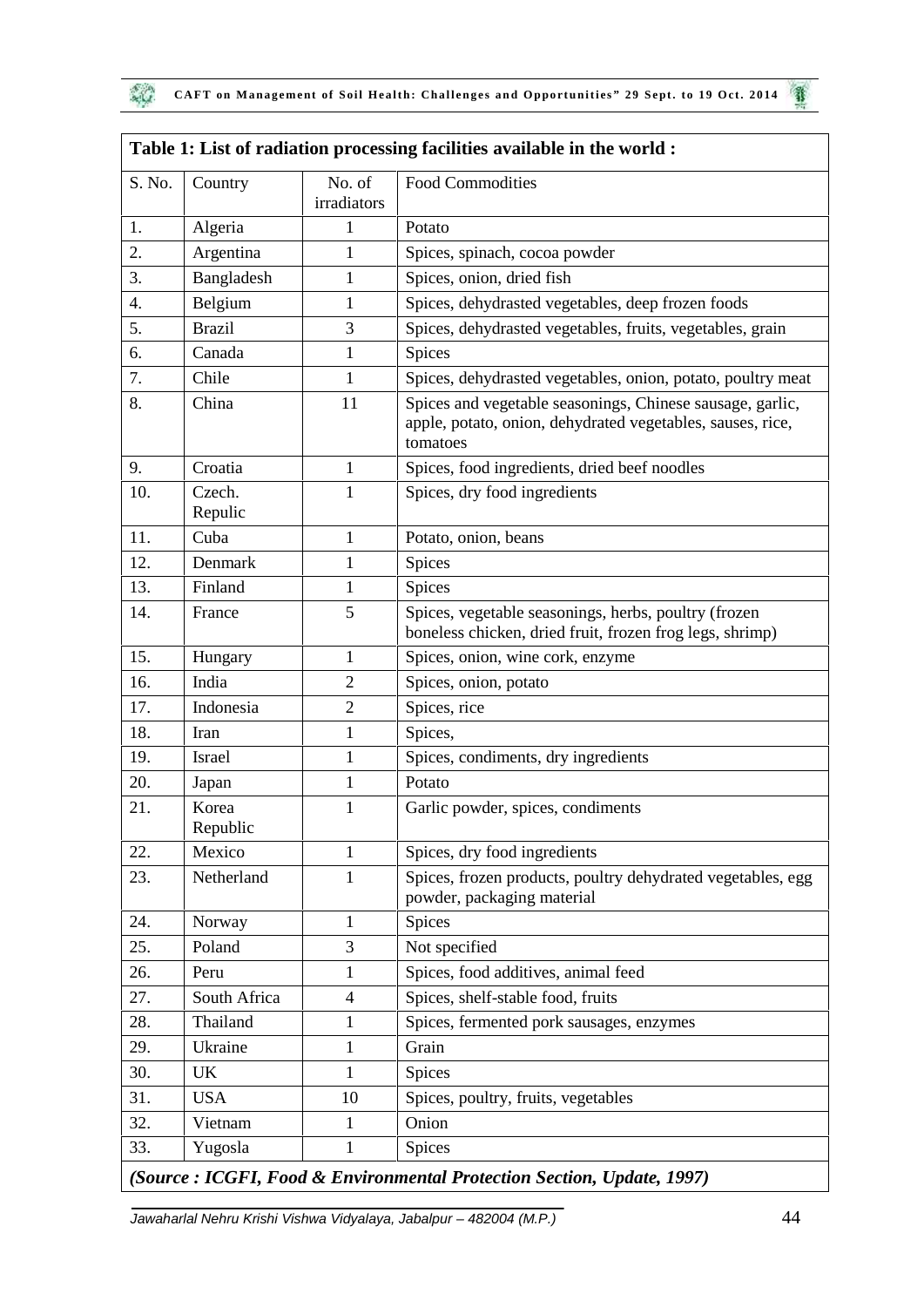#### **4. Control of ripening :**

Fruits and vegetables can be irradiated to extend their shelf life about 2-3 time when stored at  $10^{0}$ C The ripening and maturation of fruits are arrested by inhibition of hormone production and interupting the biochemical process of cell division.

#### **5. Disinfestations :**

Grain and tropical fruits may be infested with insect and larvae, they reduces export potential. A low dose below 1 kGy is effective for disifestation

#### **6. Inhibition of Sprouting:**

The technology is effective in inhibiting sprouting of potatoes, A dose of about 150 Gy has been recommended. Similar doses are also effective in preventing sprouting of onion and garlic.

Benefits and limitation of gamma radiation processing:

#### *Benefits :*

- 1. Radiation processing is a cold process and therefore, unlike heat, it can be used on agricultural commodities without changing their fresh-like character
- 2. Radiation processing does not alter significantly nutritional value, flavour, texture and appearance of food
- 3. Radiation using Cobalt-60 cannot induce<br>any radioactivity in food and does not attainable. any radioactivity in food and does not leave any harmful or toxic radioactive residues on foods as is the case with chemical fumigants
- 4. Due to the highly penetrating nature of the radiation energy, it is a very effective method.
- 5. Prepackaged foods can be treated for hygienization and improving shelf-life
- 6. The radiation processing facilities are environment friendly and are safe to workers and public around.

#### *Limitations:*

- 1. Radiation processing is a need based technology and cannot be applied to all kinds of foods
- 2. Radiation processing cannot make a bad or spoiled food look good
- 3. It cannot destroy already present pesticides and toxins in foods

4. Amenability of a particular food commodity to radiation processing has to be tested in a laboratory

## **Plant Mutation Breeding by Gamma Radiation**

Plant mutation breeding by radiation has been investigated for long time in many countries. New mutant varieties give us useful gene resources for the security of food resources, the conservation of our ecosystem, and the promotion of new industries. Using radiation technique (gamma-rays, X-rays and EB) 128 varieties were developed in Japan. Many new species were developed for disease resistant crops, i.e. 55 species of rice, 10 of barley and 2 of wheat. Other species of beans, fruits including pears resistant for black spot decease, grass, vegetables, etc, were also developed.

Recently, a lot of fascinating new mutants are generated by ion beams. Ion beams can frequently cause large DNA alterations such as inversion, translocation and large deletion rather than point mutation, which result in producing characteristic mutants otherwise Ion-beam irradiation of *Arabidopsis* seeds has produced the UV- B-resistant, the frilled-petal, and other novel mutants. The features of ion beams in the mutation induction seem 1) to induce mutants with high frequency, 2) to show a broad mutation spectrum, and therefore, 3) to produce novel mutants. New mutants of chrysanthemum and carnation with complex and striped flower-color, and new flower-shape have been produced and commercialized.

Nuclear techniques, in contrast to conventional breeding techniques, are widely applied in agriculture for improving genetically diversity. Unlike conventional breeding procedures which involve, the production of new genetic combinations from already existing parental genes, nuclear technology causes exclusively new gene combinations with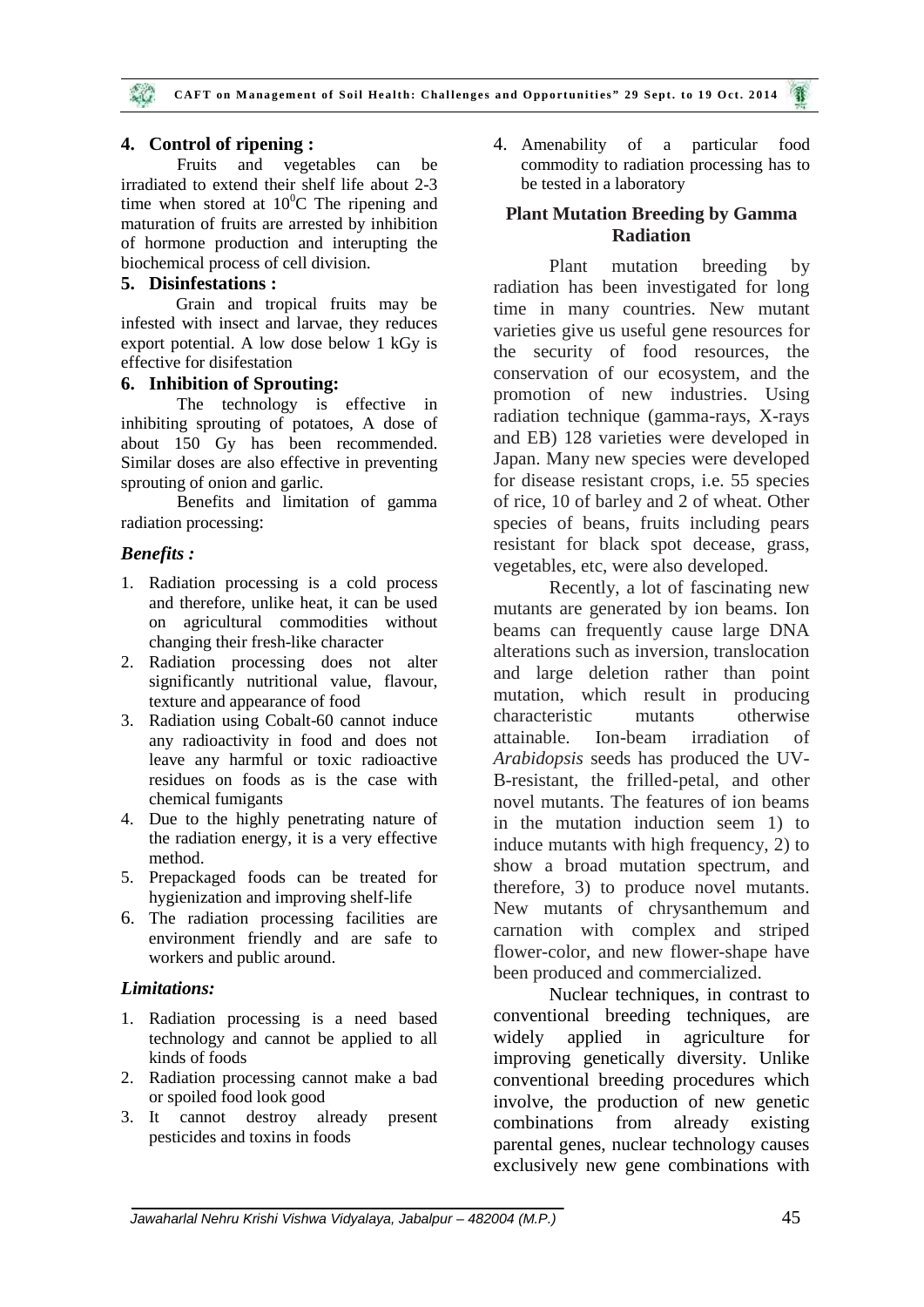high mutation frequency. Basic tool of nuclear technology for crop improvement is the use of ionizing radiation which causes induced mutations in plants. These mutations might be beneficial and have higher economical values.

#### **Measures of activity (A) :**

The number of disintegrations, or decay events, or nuclear transformations, in a sample per unit time is its activity A. Two common informal units are disintegrations per second and disintegrations per minute.

**Curie (Ci) :** The US unit of activity is the curie (Ci).  $3.7x10^{10}$  disintegrations per second. Common multiples are the millicurie and microcurie.

**Becquerel (Bq) :** The SI unit of activity is the becquerel (Bq). One becquerel is 1 disintegration per second. The common multiple is the megabecquerel  $(1 \text{ mCi} = 37)$ MBq).

**Half –life:** The time (t) taken for the radioactivity of a sample to fall to half its initial value.

 $t_{1/2}$ = 0.693 / k

**Electron volt (eV):** energy of radiation (usually as mega electron volts (MeV).  $leV=1.602x 10^{-19}$  J

**Grays (Gy):** Absorbed dose (where 1 Gy is the absorption of 1 J of energy per kilogram of food)

**Previously rods** (radiological unit) were used. 1 rad =  $10^{-2}$  J kg<sup>-1</sup>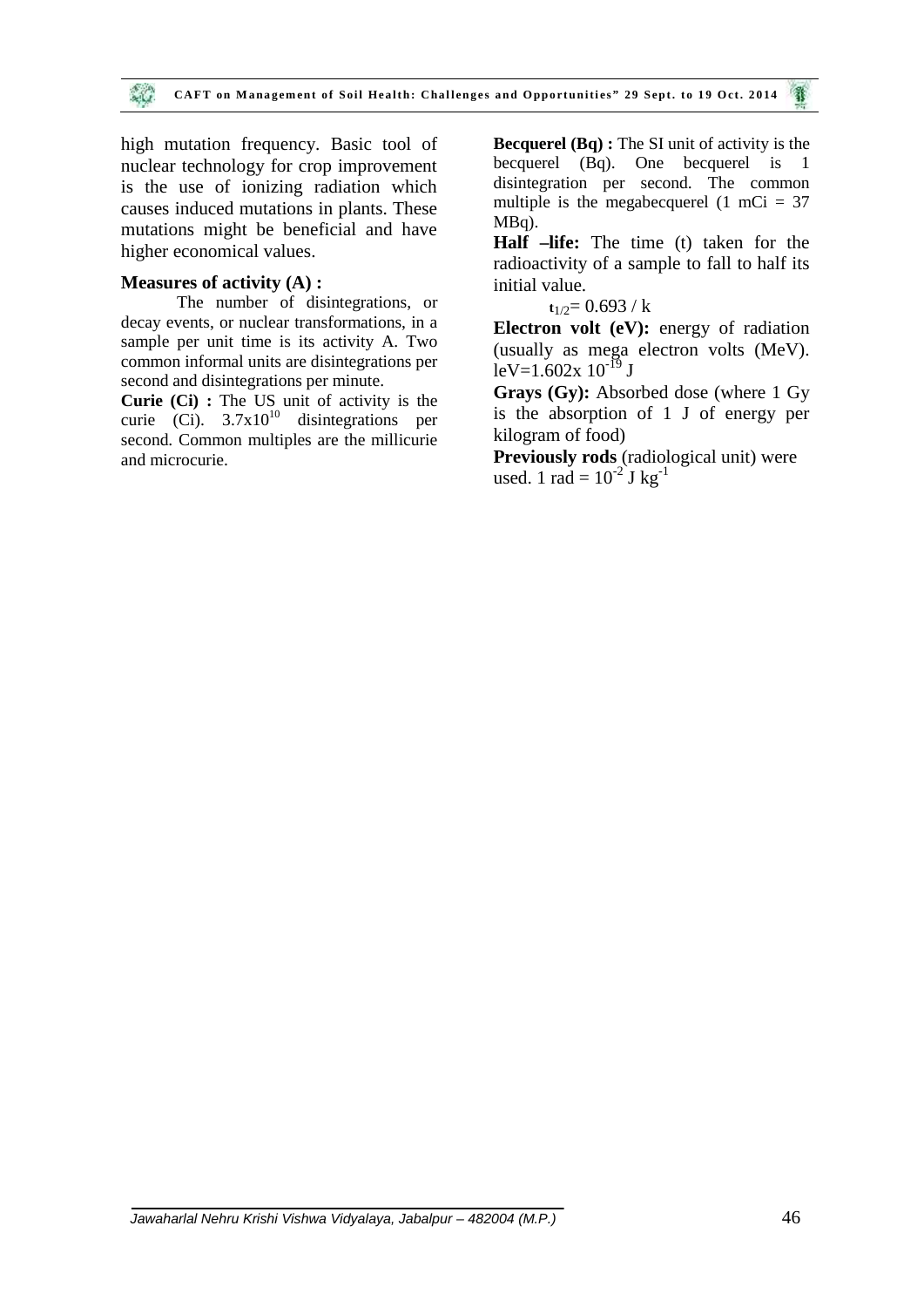## **Plant Tissue Culture Techniques for Mass Propagation of Banana**

#### **Sharad Tiwari**

Biotechnology Centre, J.N.K.V.V., Jabalpur

## **Ex 1. Aseptic culture techniques for establishment and maintenance of cultures**

## **Principle :**

#### **Maintenance of aseptic environment:**

All culture vessels, media and instruments used in handling tissues as well as the explants must be sterilized. The importance is to keep the air surface and floor free of dust. All operations are carried out in laminar air-flow, a sterile cabinet. Infection can be classified in three ways:

- 1. The air contains a large quantity of suspended microorganisms in the form of fungal and bacterial spores.
- 2. The plant tissue is covered with **Pre**  $\frac{P}{P}$ pathogens on its surface.
- 3. The human body (a skin, breathe etc) carries several microorganisms.
- 4. In general, the methods of elimination of these sources of infection can be grouped under different categories of sterilization procedures:
- 5. Preparation of sterile media, culture vessels and instruments (sterilization is done in autoclave)
- 6. Preparation of sterile plant growth regulators stocks (by filter sterilization)
- 7. Aseptic working condition
- 8. Explants (isolated tissues) are sterilized using chemical sterilants, e.g.  $\mathrm{HgCl}_2$  and NaOCl.

**Sterilization:** It follows that all the 6. articles used in the plant cell culture must be sterilized to kill the microorganisms that are present.

**A. A.** *Sterilization* **(Autoclaving):** This relies on the sterilization effect of super-heated steam under pressure as in a domestic pressure cooker. Most instruments/ nutrient media are sterilized with the use of an autoclave. The standard conditions for autoclaving have a temperature of 121ºC and a pressure of 15 psi (Pounds per square inch) for 15 minutes to achieve sterility. This figure is based on the conditions necessary to kill thermophilic microorganisms. The time taken for liquids to reach this temperature depends on their volume. It may also depend on the thickness of the vessel.

## **Precautions:**

- Excessive autoclaving should be avoided as it will degrade some medium components, particularly sucrose and agar breakdown under prolonged heating.
- 2. At the bottom of the autoclave the level of water should be verified.
- 3. To ensure that the lid of the autoclave is properly closed.
- 4. To ensure that the air- exhaust is functioning normally.
- Not to accelerate the reduction of pressure after the required time of autoclaving. If the temperature is not reduced slowly, the media begin to boil again. Also the medium in the containers might burst out from their closures because of the fast and forced release of pressure.
- Bottles, when being autoclaved, should not be tightly screwed and their tops should be loose. After autoclaving these bottles are kept in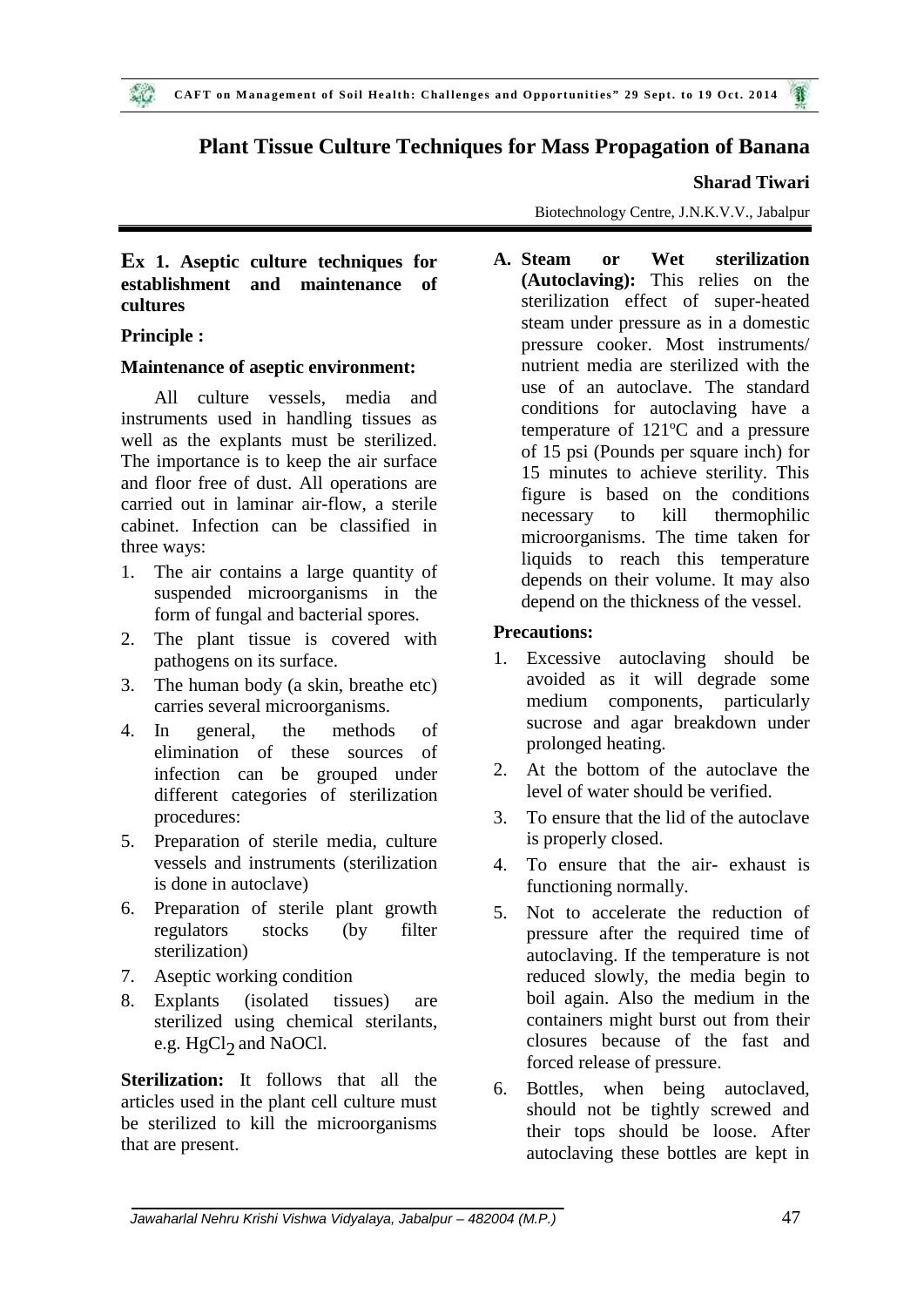the laminar air-flow and the tops of these bottles are tightened on cooling.

- **B. Filter sterilization:** Some growth regulators like amino acids and vitamins are heat labile and get destroyed on autoclaving with the rest of the nutrient medium. Therefore, it is sterilized by filtration through a sieve or a filtration assembly using filter membranes of 0.22  $\mu$ m to 0.45μm size.
- **C. Laminar Airflow Cabinet:** This is the primary equipment used for aseptic manipulation. This cabinet is used for horizontal air-flow from the back to the front, Air is drawn in electric fans and passed through the coarse filter and then through the fine bacterial filter (HEPA). HEPA or High Efficiency Particulate Air Filter is an apparatus designed such that the airflow through the working place flows in direct lines (i.e. laminar flow). Before commencing any experiment it is desirable to clean the working surface with 70% alcohol.
- **Ex 2. Preparation of stock solutions of MS (Murashige & Skoog, 1962) basal medium and plant growth regulator stocks.**

## **Principle:**

The basal medium is formulated so that it provides all of the compounds needed for plant growth and development, including certain compounds that can be made by an intact plant, but not by an isolated piece of plant tissue. The tissue culture medium consists of 95% water, macro- and micronutrients, vitamins, aminoacids, sugars. The nutrients in the media are used by the plant cells as building blocks for the synthesis of organic molecules, or as catalysts in enzymatic reactions. The macronutrients are required in millimolar (mM) quantities while micronutrients are needed in much lower (micromolar, μM)

concentrations. Vitamins are organic substances that are parts of enzymes or for essential metabolic functions. Sugar is essential for *in vitro* growth and development as most plant cultures are unable to photosynthesize effectively for a variety of reasons. Murashige & Skoog (1962) medium (MS) is the most suitable and commonly used basic tissue culture medium for plant regeneration.

Plant growth regulators (PGRs) at a very low concentration (0.1 to 100  $\mu$ M) regulate the initiation and development of shoots and roots on explants on semisolid or in liquid medium cultures. The auxins and cytokinins are the two most important classes of PGRs used in tissue culture. The relative effects of auxin and cytokinin ratio determine the morphogenesis of cultured tissues.

**Materials:** Amber bottles, Plastic beakers (100 ml, 500 ml and 1000 ml), Measuring cylinders (500 ml), Glass beakers (50 ml), Disposable syringes (5 ml), Disposable syringe filter (0.22 μm), Autoclaved eppendorf tubes (2 ml), Eppendorf stand, Benzyl-aminopurine (BAP), Naphthalene acetic acid (NAA)

**MS Nutrients Stock Solutions:** Nutrient salts and vitamins are prepared as stock solutions (20X or 200 X concentrations of that required in the medium) as specified. The stocks are stored at 4ºC. The desired amount of concentrated stocks is mixed to prepare 1 liter of medium.

| <b>MS</b> major salts         | mg/L<br>medium   | 500 ml stock<br>(20X) |
|-------------------------------|------------------|-----------------------|
| 1. $NH_{4}NO_{3}$             | 1650<br>mg       | $16.5 \text{ gm}$     |
| 2. KNO <sub>2</sub>           | 1900<br>mg       | $19 \text{ gm}$       |
| 3. $Cacl2$ .2H <sub>2</sub> O | 440 mg           | 4.4 gm                |
| 4. $MgSO4$ .7H <sub>2</sub> O | 370 mg           | $3.7 \text{ gm}$      |
| 5. KH <sub>2</sub> PO         | $170 \text{ mg}$ | $1.7 \text{ gm}$      |

*Jawaharlal Nehru Krishi Vishwa Vidyalaya, Jabalpur – 482004 (M.P.)* 48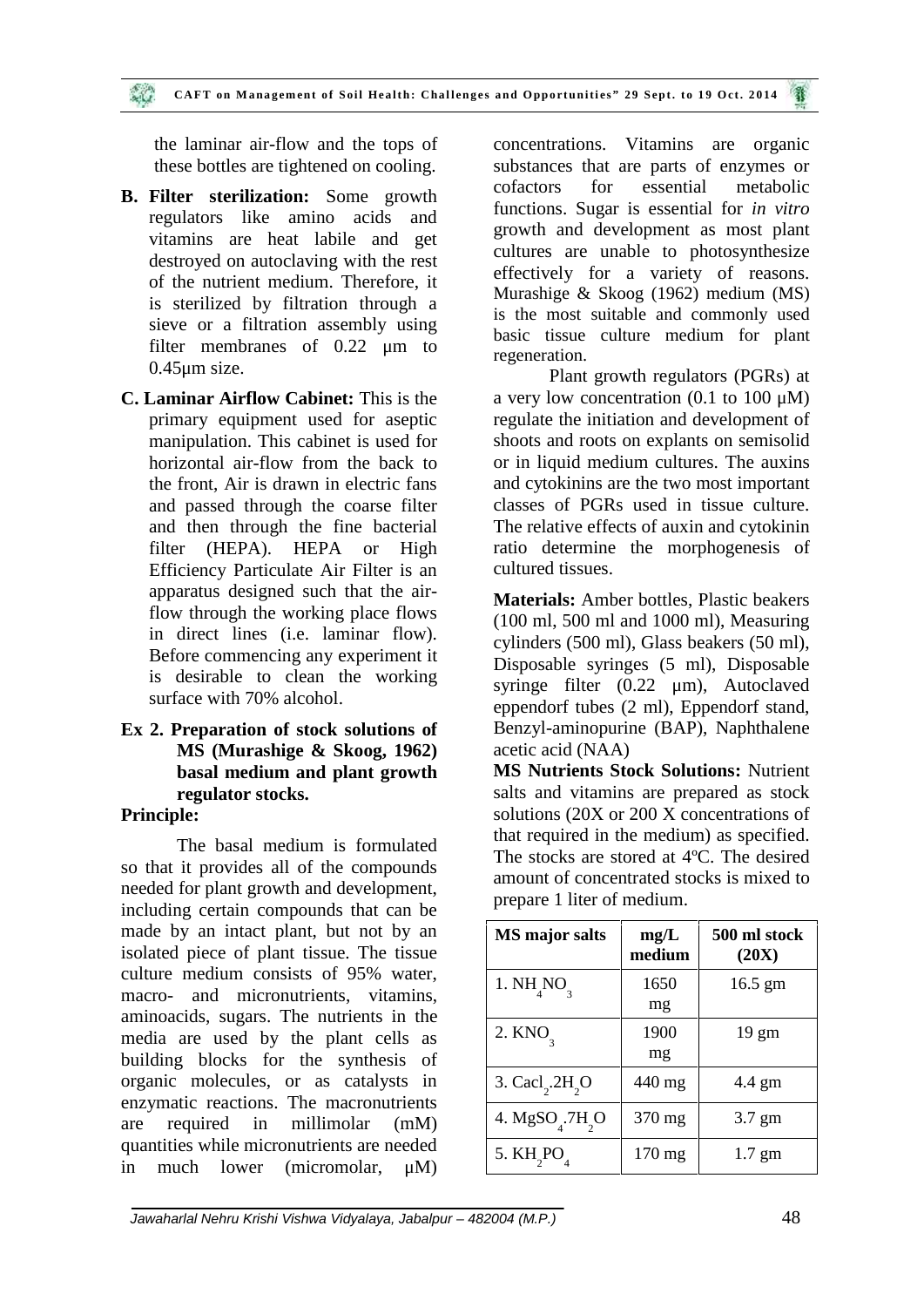| <b>MS</b> minor salts | mg/L<br>medium    | 500 ml stock<br>(200X) |
|-----------------------|-------------------|------------------------|
| 1. H BO               | $6.2 \text{ mg}$  | $620$ mg               |
| 2. MnSO .4H O         | $22.3 \text{ mg}$ | $2230$ mg              |
| 3. ZnSO 4H O          | 8.6 mg            | 860 mg                 |
| 4. KI                 | $0.83$ mg         | 83 mg                  |
| 5. Na MoO 2H O        | $0.25$ mg         | $25 \text{ mg}$        |
| 6. CoCl 6H O          | $0.025$ mg        | $2.5 \text{ mg}$       |
| 7. CuSO 5H O          | $0.025$ mg        | $2.5 \text{ mg}$       |

| <b>MS Vitamins</b>  | mg/L<br>medium   | 500 ml<br>stock<br>(200X) |
|---------------------|------------------|---------------------------|
| 1. Thiamine (HCl)   | $0.1$ mg         | $10 \text{ mg}$           |
| 2. Niacine          | $0.5 \text{ mg}$ | $50$ mg                   |
| 3. Glycine          | $2.0$ mg         | $200$ mg                  |
| 4. Pyrodoxine (HCl) | $0.5 \text{ mg}$ | $50 \,\mathrm{mg}$        |

## **Iron, 500ml Stock (200X)**

 $\overline{N}$ Dissolve 3.725gm of  $\overline{N}a$ <sub>2</sub>EDTA (Ethylene diamine tetra acetic acid, disodium salt) in 250ml dH<sub>2</sub>O. Dissolve 2.785gm of FeSO<sub>4</sub>.7H<sub>2</sub>O in 250 ml ddH<sub>2</sub>O  $N$ Boil  $Na<sub>2</sub>$ EDTA solution and add to it,

FeSO <sup>4</sup> solution gently by stirring.

**Plant Growth Regulator Stock:** The heat-labile plant growth regulators are filtered through a bacteria-proof membrane (0.22 μm) and added to autoclaved medium after it has cooled enough (less than 60ºC). The stocks of plant growth regulators are prepared as mentioned below.

| Plant<br>Growth<br>Regulator            | <b>Nature</b> | Mol.<br>Wt. | Stock<br>(1mM) | <b>Soluble</b><br>in                   |
|-----------------------------------------|---------------|-------------|----------------|----------------------------------------|
| Benzyl<br>aminopurine<br>(BAP)          | Autoclavable  | 225.2       | mg/ml          | 1 <sup>N</sup><br><b>NaOH</b>          |
| Naphtalene<br>acetic acid<br>(NAA)      | Heat labile   | 186.2       | mg/ml          | Ethanol                                |
| Indole- $3-$<br>butyric<br>$acid$ (IBA) | Heat labile   | 203.2       | mg/ml          | EtOH/<br>1 <sup>N</sup><br><b>NaOH</b> |

The desired amount of plant growth regulators is dissolved as above and the volume is raised with double distilled water. The solutions are passed through disposable syringe filter (0.22 μm). The stocks are stored at –20ºC.

## **Ex 3. Micropropagation of Banana through shoot tip culture**

**Principle:** Plant cells and tissues are totipotent in nature i.e., every individual plant cell or tissue has the same genetic makeup and capable of developing along a "programmed" pathway leading to the formation of an entire plant that is identical to the plant from which it was derived. The totipotency of the plant cells and tissues is the basis for *in vitro* cloning i.e., generation or multiplication of genetically identical plants in *in vitro* culture.

Micropropagation is used commercially to asexually propagate plants. Using micropropagation, millions of new plants can be derived from a single plant. This rapid multiplication allows breeders and growers to introduce new cultivars much earlier than they could by using conventional propagation techniques, such as cuttings. Micropropagation also can be used to establish and maintain virus-free plant stock. This is done by culturing the plant's apical meristem, which typically is not virus-infected, even though the remainder of the plant may be. Once new plants are developed from the apical meristem, they can be maintained and sold as virus-free plants.

Micropropagation differs from all other conventional propagation methods in that aseptic conditions are essential to achieve success. The process of micropropagation can be divided into four stages:

**1. Initiation stage:** A piece of plant tissue (called an explant) is (a) cut from the plant, (b) disinfested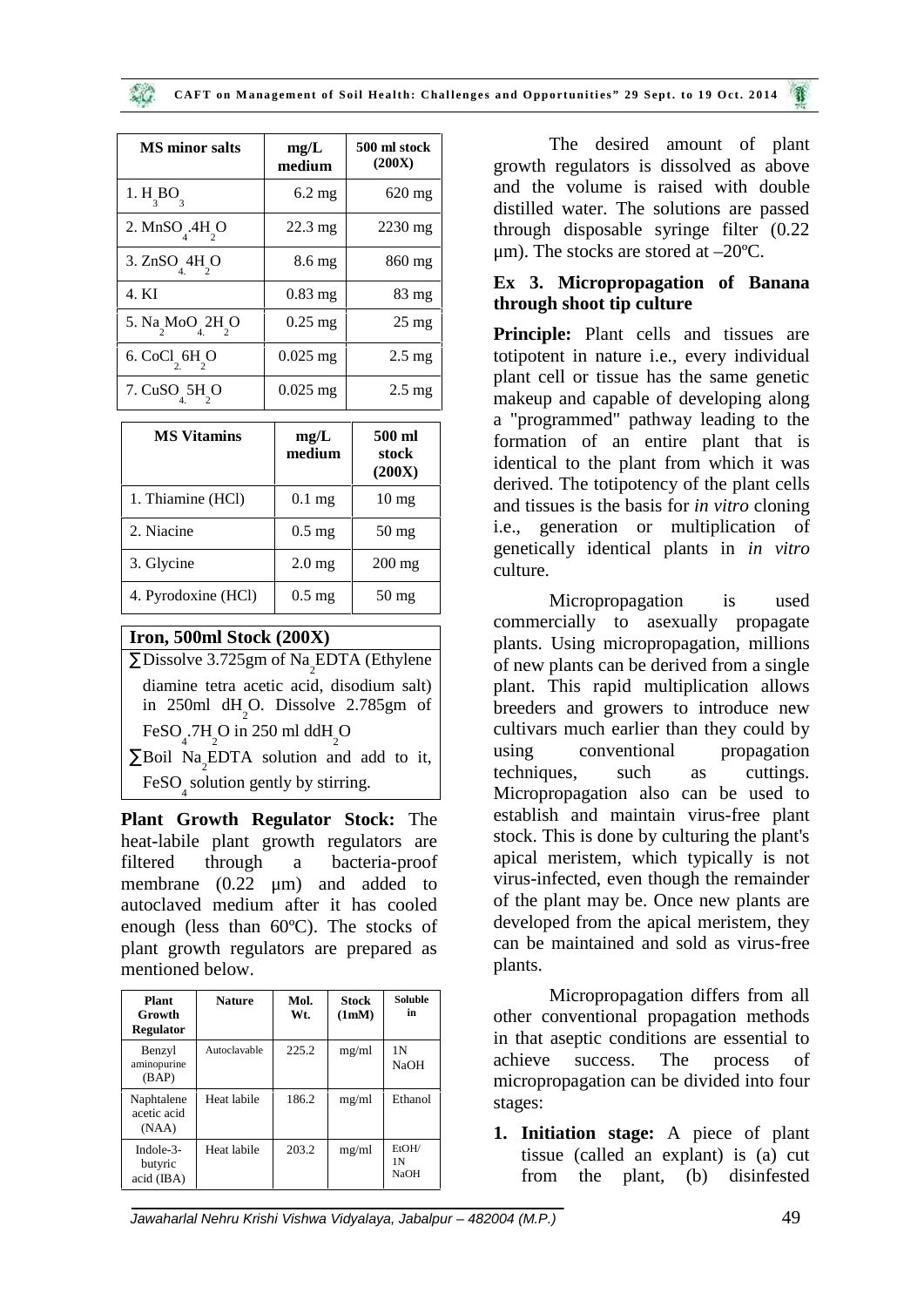#### CAFT on Management of Soil Health: Challenges and Opportunities" 29 Sept. to 19 Oct. 2014

(removal of surface contaminants), and (c) placed on a medium. A medium typically contains mineral salts, sucrose, and a solidifying agent such as agar. The objective of this stage is to achieve an aseptic culture. An aseptic culture is one without contaminating bacteria or fungi.

- **2. Multiplication stage:** A growing explant can be induced to produce vegetative shoots by including a cytokinin in the medium. A cytokinin is a plant growth regulator that promotes shoot formation from growing plant cells.
- **3. Rooting or preplant stage:** Growing shoots can be induced to produce adventitious roots by including an auxin in the medium. Auxins are plant growth regulators that promote root formation. For easily rooted plants, an auxin is usually not necessary and many commercial labs will skip this step.
- **4. Acclimatization:** A growing, rooted shoot can be removed from tissue culture and placed in soil. When this is done, the humidity must be gradually reduced over time because tissue-cultured plants are extremely susceptible to wilting.

**Materials:** Beakers, Measuring cylinders, Conical flasks, Cotton plugs, Myoinositol, Sucrose, BAP (1mM stock), Agar Agar, Forceps, Blade Holder (No.3), Sterilzed blades (No.11), NAA (1 mM stock), Micropipettes, sterilized microtips, petridishes.

The shoot multiplication medium for Banana is MS basal + BAP  $(3 \text{ mg/l})$  + NAA (0.5 mg/l)

#### **Preparation of MS medium (1000 ml)**

- MS Major (20X) 50 ml
- MS Minor (200X) 5 ml
- MS Vitamin (200X) 5 ml
- Iron (200X) 5 ml
- Myoinositol 100 mg
- Sucrose  $30 \text{ gm} (3\%)$
- 1. Add BAP at this stage (Calculate, how much to add)
- 2. Make final volume to 1000 ml by double distilled water
- 3. Set pH at 5.8
- 4. Add agar agar 8 gm/L (0.8%), melt the agar agar in microwave oven
- 5. Sterilize the media at 15  $psi/121^{\circ}$ C for 15 minutes
- 6. After autoclaving, gently swirl the medium to mix the agar. When the agar is completely dissolved and mixed, the medium should appear clear and not turbid.
- 7. Add filter sterilized IBA (desired amount, calculate) once the temperature of the medium cools down to  $60^{\circ}$ C.
- 8. Dispense the medium to sterilized Petridishes (25 ml medium/plate)

**Preparation and inoculation of explant:** The 2-3 months old young, healthy suckers are selected for shoot tip explants. The adhering soil and dirt is removed. Remove roots and prepare rhizome of 3-5 cm with 2-4 inches of suckers, than wash thoroughly under tap water with Tween 20 for 10-15 min. There after dip the plant material in a solution of ascorbic acid 100 mg/lit and citric acid 150 mg /lit for one hour. Sterilize the explants using 0.1%  $HgCl<sub>2</sub>$  for 7 min. subsequently the explants are washed gently three times with sterile DDH<sub>2</sub>O (double distilled water) in aseptic condition under laminar flow. Shoot tips of 1-2 cm are excised and placed the rhizome pieces on MS medium, and incubated it at  $25 \pm 2$ °C temperature and 65-70 % RH in dark for 7-10 days, for plant regenerations.

**Multiplication of shoots:** Shoot multiplication is carried out on MS medium containing 3-8mg/l of BAP combined with 0.2-0.5mg/l of IBA. All cultures are maintained at temperature of 25±2°C under 16h photoperiod regime at 3000 lux and 70% RH.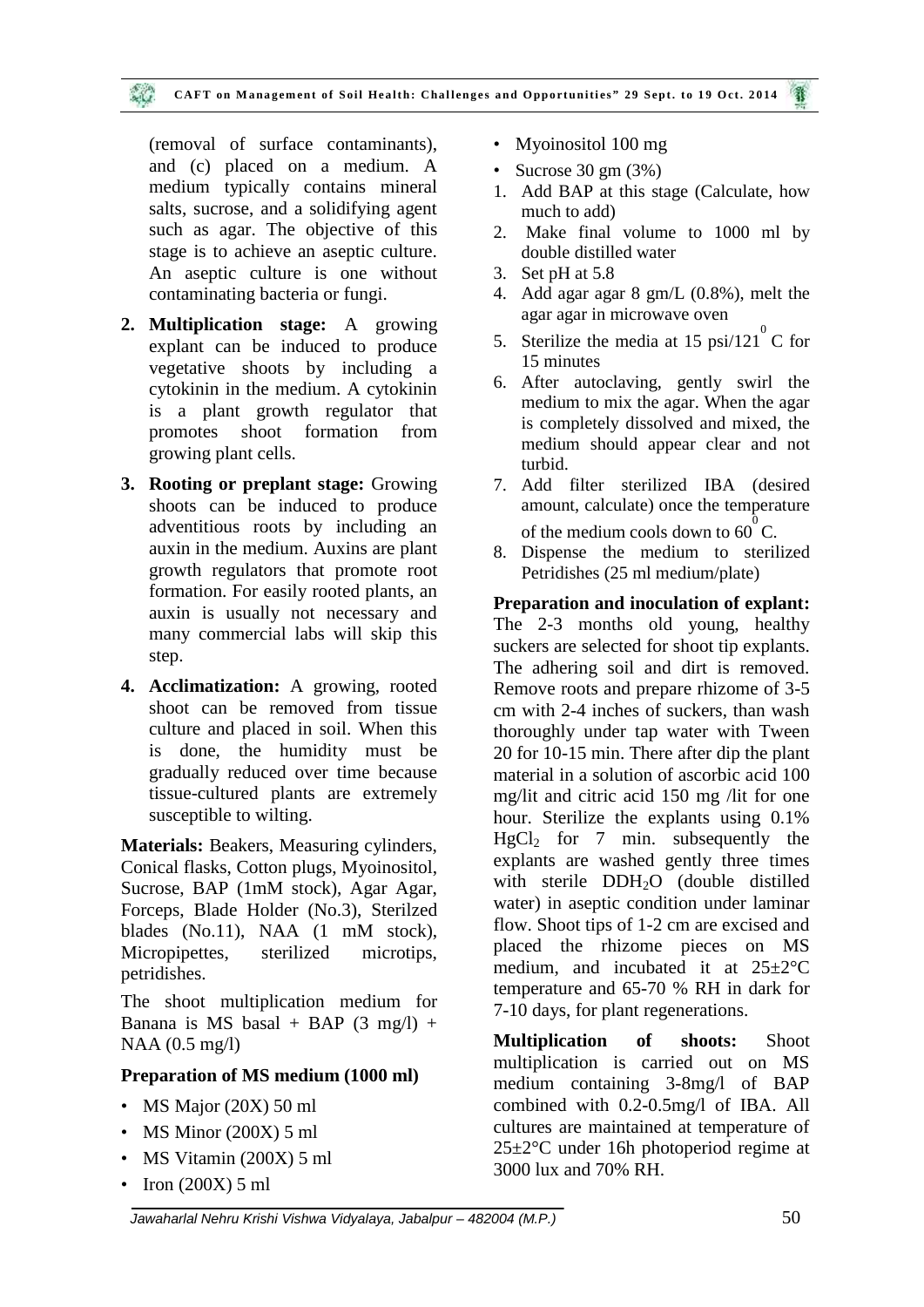**Hardening of regenerated plantlets:** Transfer the rooted plantlets to mixture of sand and FYM (3:1)/ Vermiculite to a poly tunnel under poly house at 25-30°C and 85-90% RH for 21-25 days. Plant the acclimatized plantlets in to polybags containing sand, soil and FYM (1:1:1) under net house conditions, after 3-4 weeks transfer polybags to open for field plantation.

#### **References :**

Murashige T & Skoog F (1962) A revised medium for rapid growth and bioassays with tobacco tissue cultures. *Physiol. Plant* 15: 473-497.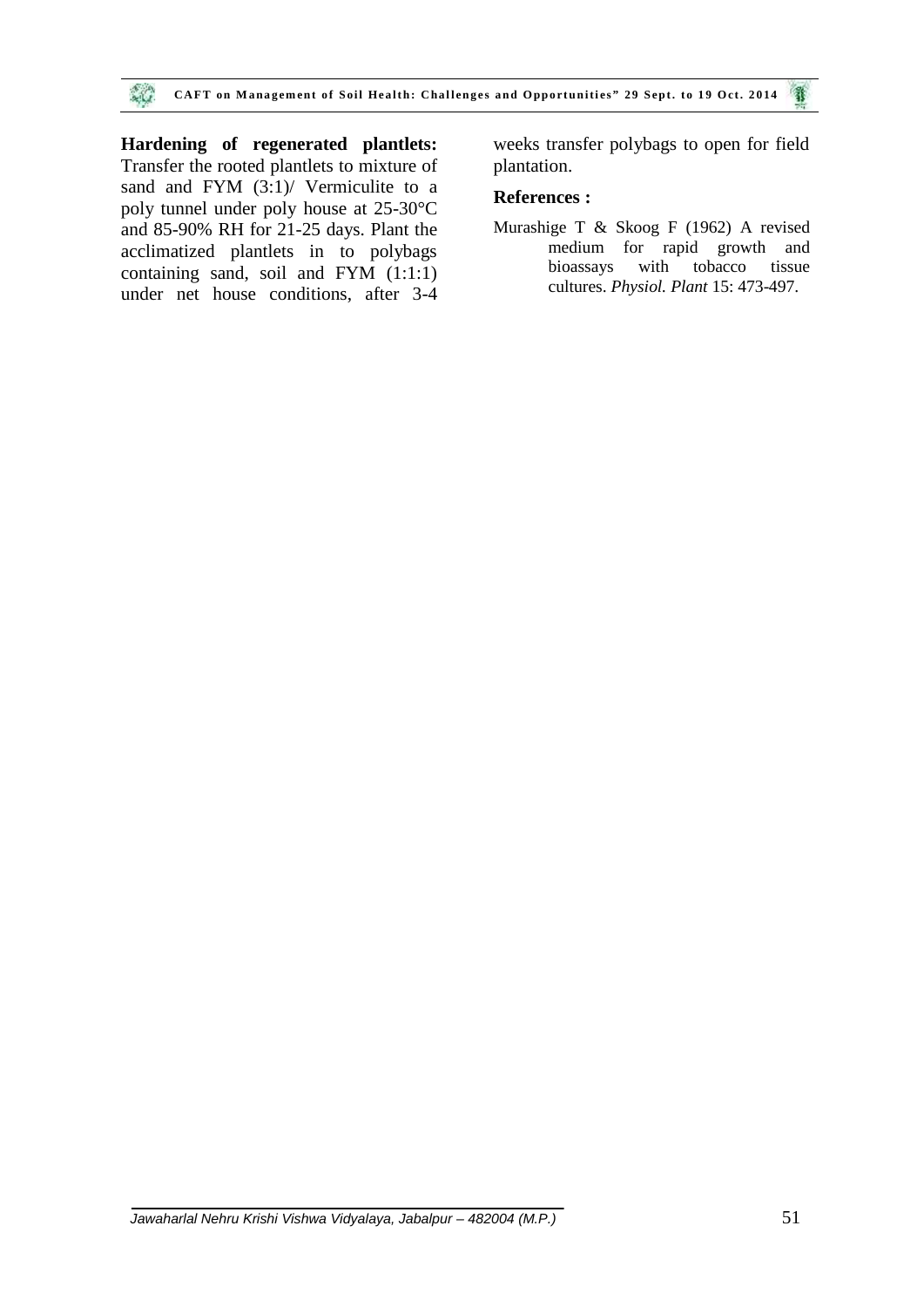**CAFT** on Management of Soil Health: Challenges and Opportunities" 29 Sept. to 19 Oct. 2014 

*Appendix I*

| <b>Conversion factors:</b> |  |  |
|----------------------------|--|--|
|----------------------------|--|--|

| me.                                           | mg/eq.wt                                                                                                  |
|-----------------------------------------------|-----------------------------------------------------------------------------------------------------------|
| ppm                                           | mg/l or $\mu$ g/ml                                                                                        |
| 1 ppm                                         | $2.25$ kg/ha                                                                                              |
| 10,000 ppm                                    | 1 per cent                                                                                                |
| $1 \text{ mg}/100 \text{ g}$                  | $22.5$ kg/ha                                                                                              |
| 1 kg/ha                                       | $0.1$ g/sq m                                                                                              |
| 1 hectare                                     | 2.471 acres                                                                                               |
| 1 acre                                        | 0.405 hectare                                                                                             |
| $1 \text{ kg}$ /ha                            | $1.12$ lbs/ acres                                                                                         |
| Mesh number                                   | 16/mm                                                                                                     |
| Normality<br>(Liquid)<br>Normality<br>(Solid) | Specific gravity X Purity X 10<br>Equivalent weight<br>Wt of salt per liter X Purity<br>Equivalent weight |
| Grams per liter                               | Normality X Eq. Wt.                                                                                       |
| Organic matter                                | Organic carbon X 1.724                                                                                    |
| Optical density                               | $2 - log T$ (T= transmission)                                                                             |
| Per cent by Wt.                               | Grams of solute<br>100 g of solution                                                                      |
| 1 Angstrom (Å)                                | $10^{-8}$ cm or $10^{-10}$ m                                                                              |
| 10(A)                                         | 1 nanometer or 1 millimicrometer                                                                          |

## **Temperature conversion :**

| $\mathrm{^0C}/5$        | $(^{o}F-32)/9$                |
|-------------------------|-------------------------------|
| P X 2.29                | $P_2O_5$                      |
| $P_2O_5$                | $0.44 \times P$               |
| K X 1.20                | $K_2O$                        |
| K <sub>2</sub> O X 0.83 | K                             |
| S X 3                   | SO <sub>4</sub>               |
| N X 1.12                | NH <sub>3</sub>               |
| Protein $(\%)$          | Nitrogen $(\%)$ X 6.25        |
| Velocity of light       | $3 \times 10^{-10}$ cm / sec. |
| Velocity of sound       | $332 \text{ m}$ / sec.        |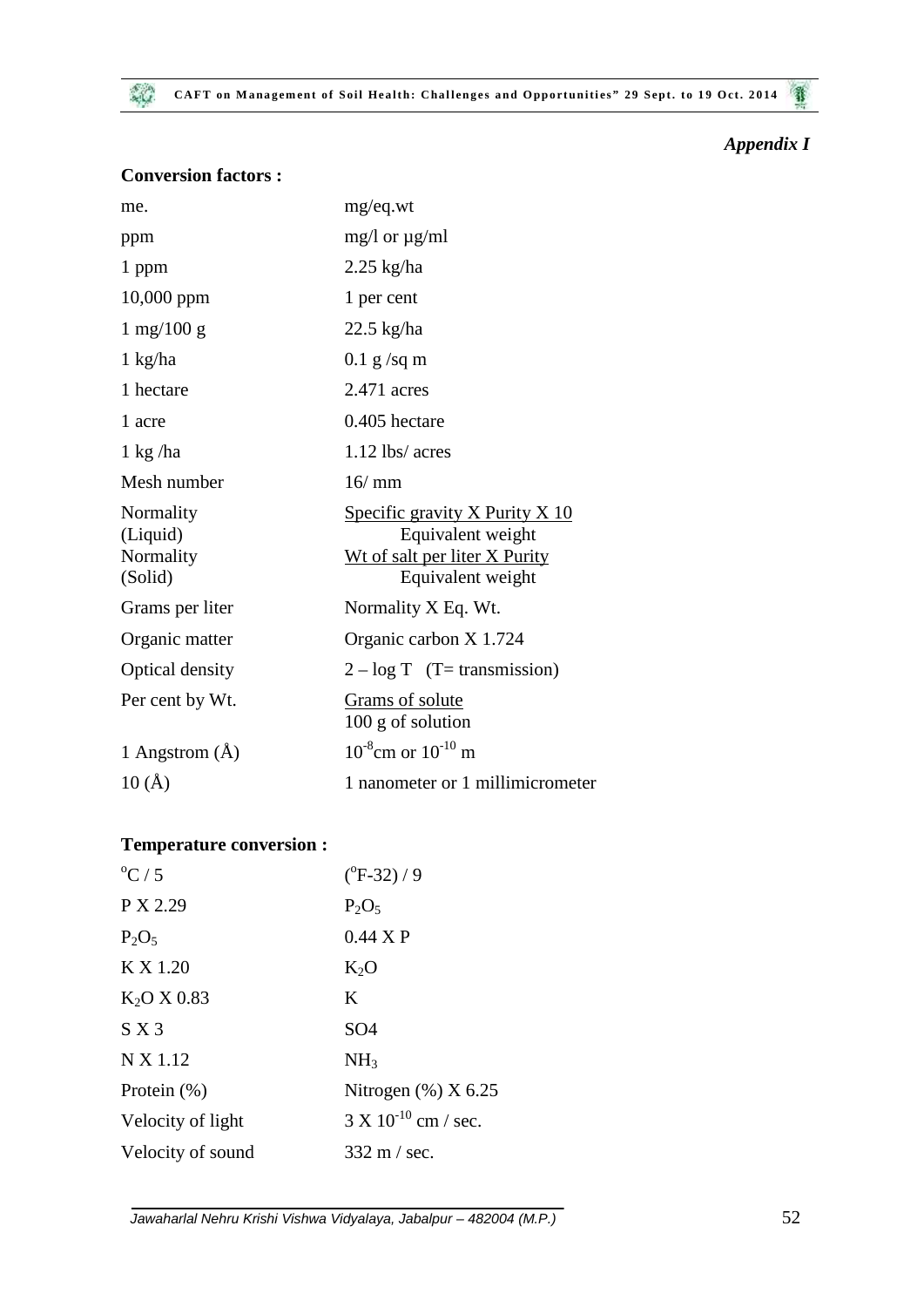魏

## *Appendix II*

| <b>Material</b>           | N                        | $P_2O_5$                 | $K_2O$                   | <b>Others</b>            |
|---------------------------|--------------------------|--------------------------|--------------------------|--------------------------|
| <b>FYM</b>                | $0.5 - 1.5$              | $0.4 - 0.8$              | $0.5 - 1.9$              |                          |
| Compost (urban)           | $1.0 - 2.0$              | 1.0                      | 1.5                      | $\overline{\phantom{0}}$ |
| Green manure              | $0.5 - 0.7$              | $0.1 - 0.2$              | $0.8 - 1.6$              |                          |
| Bone meal(steamed)        | $1.0 - 2.0$              | $25 - 30$                |                          |                          |
| Anhydrous ammonia         | 82                       | -                        |                          |                          |
| Ammonium chloride         | 24                       | $\overline{\phantom{0}}$ |                          |                          |
| Ammonium nitrate          | 33                       | $\overline{\phantom{0}}$ | $\overline{\phantom{0}}$ |                          |
| Ammonium sulphate         | 20.6                     |                          |                          | 24(S)                    |
| Ammonium phosphate        | 11                       | 48                       |                          |                          |
| Diammonium phosphate      | 21                       | 53                       | $\overline{\phantom{0}}$ |                          |
| Calcium cynamide          | 20                       | $\overline{\phantom{0}}$ | -                        |                          |
| Calcium nitrate           | 16                       | $\overline{\phantom{0}}$ |                          |                          |
| Sodium nitrate            | 16                       |                          |                          |                          |
| Urea                      | 46                       |                          |                          |                          |
| Super phosphate           | $\qquad \qquad -$        | 16                       | -                        | 12(S)                    |
| Dicalcium phosphate       | $\qquad \qquad -$        | 23                       | -                        |                          |
| Tricalcium phosphate      | $\overline{\phantom{a}}$ | 45                       | $\overline{a}$           |                          |
| Rock phosphate            |                          | $11 - 17$                | -                        |                          |
| Basic slag                |                          | $3.5 - 8$                |                          |                          |
| Muriate of potash         | $\overline{\phantom{0}}$ | -                        | 60                       |                          |
| Sulphate of potash        | $\overline{\phantom{0}}$ | -                        | 48                       | 18(S)                    |
| Zinc sulphate             |                          |                          |                          | 35 (Zn); $18(S)$         |
| Zinc chelate              |                          |                          |                          | $14$ (Zn)                |
| Copper sulphate           |                          |                          |                          | $25$ (Cu); 13 (S)        |
| Ferrous sulphate          | -                        |                          |                          | 19 (Fe); 19 (S)          |
| Iron chelate              | $\overline{\phantom{0}}$ |                          |                          | $5-9$ (Fe)               |
| <b>Borax</b>              |                          |                          |                          | 11(B)                    |
| Sodium tetra borate       |                          |                          |                          | 14(B)                    |
| Manganese sulphate        | $\overline{\phantom{0}}$ | -                        |                          | 26 (Mn)                  |
| Manganese chelate         | -                        |                          | -                        | $10-12$ (Mn)             |
| Calcium sulphate (Gypsum) |                          |                          |                          | 18 (S); 33 (Ca)          |

## **Percentage composition of manures and fertilizers**

*Jawaharlal Nehru Krishi Vishwa Vidyalaya, Jabalpur – 482004 (M.P.)* 53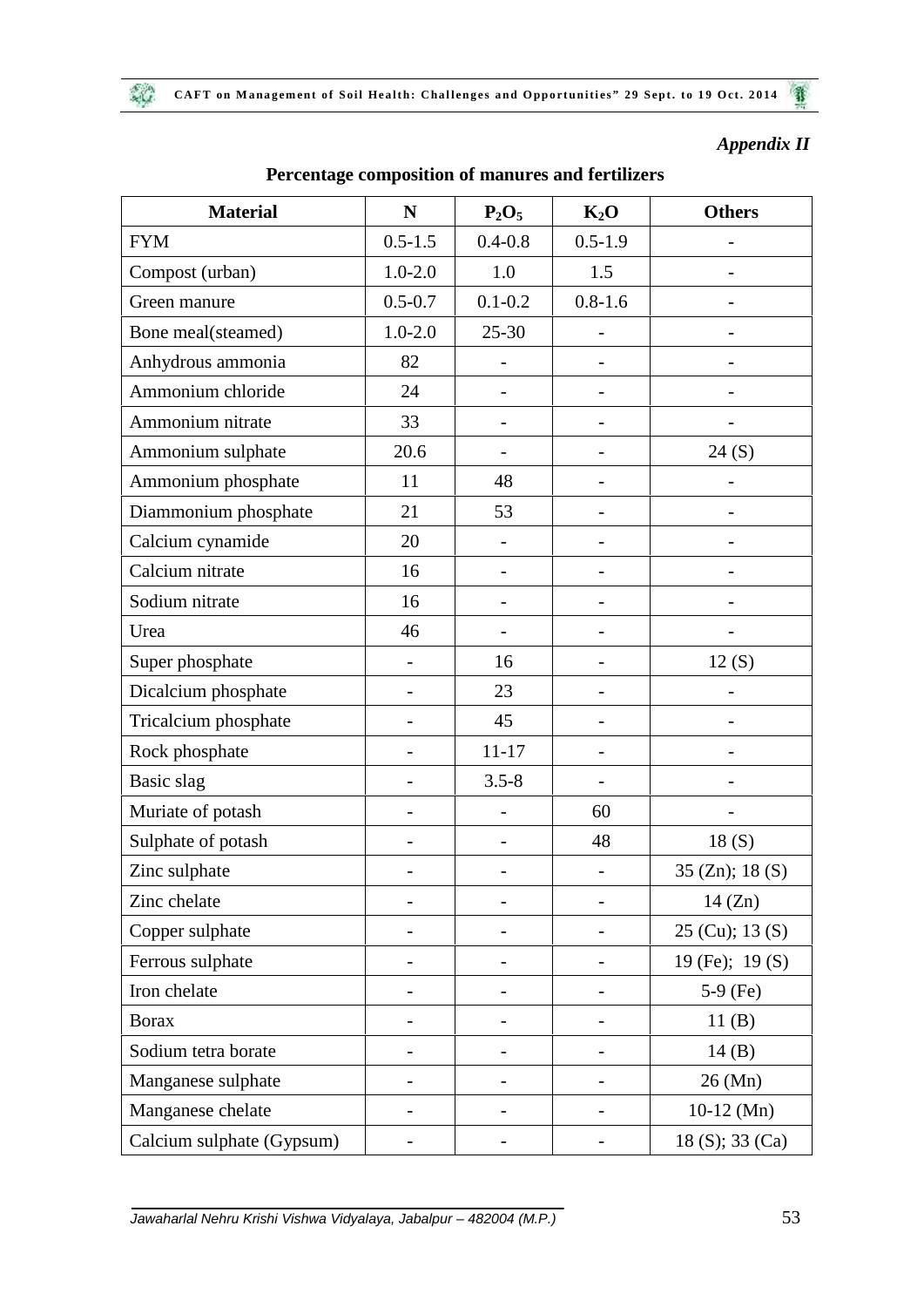**ALL** 

## *Appendix III*

## **Ready reckoner of fertilizer schedule at varying soil test values for different crops (kg ha-1)**

| <b>Fertilizer Name</b> | <b>Fertilizers Recommendations</b> |                                          |               |      |                  |
|------------------------|------------------------------------|------------------------------------------|---------------|------|------------------|
|                        | <b>Very Low</b>                    | Low                                      | <b>Medium</b> | High | <b>Very High</b> |
|                        |                                    | PADDY (80:50:30)                         |               |      |                  |
| Urea                   | 260                                | 215                                      | 175           | 130  | 85               |
| <b>Super Phosphate</b> | 470                                | 390                                      | 310           | 235  | 155              |
| Muriate of Potash      | 75                                 | 65                                       | 50            | 40   | 25               |
|                        |                                    | SOYBEAN (20:80:20)                       |               |      |                  |
| Urea                   | 65                                 | 55                                       | 45            | 35   | 20               |
| <b>Super Phosphate</b> | 750                                | 625                                      | 500           | 375  | 250              |
| Muriate of Potash      | 50                                 | 40                                       | 35            | 25   | 20               |
|                        |                                    | WHEAT IRRIGATED (100:50:30)              |               |      |                  |
| Urea                   | 325                                | 270                                      | 220           | 165  | 110              |
| <b>Super Phosphate</b> | 470                                | 390                                      | 310           | 235  | 155              |
| Muriate of Potash      | 75                                 | 65                                       | 50            | 40   | 25               |
|                        |                                    | WHEAT UNIRRIGATED (30:40:20)             |               |      |                  |
| Urea                   | 80                                 | 65                                       | 30            | 15   | $\blacksquare$   |
| <b>Super Phosphate</b> | 375                                | 310                                      | 250           | 125  | 60               |
| Muriate of Potash      | 50                                 | 30                                       | 15            | 10   | $\blacksquare$   |
|                        |                                    | GRAM (30:60:30)                          |               |      |                  |
| Urea                   | 100                                | 80                                       | 65            | 50   | 35               |
| <b>Super Phosphate</b> | 565                                | 470                                      | 375           | 280  | 190              |
| Muriate of Potash      | 75                                 | 65                                       | 50            | 40   | 25               |
|                        |                                    | MOONG / URID / LENTIL / ARHAR (20:50:20) |               |      |                  |
| Urea                   | 65                                 | 55                                       | 45            | 35   | 20               |
| <b>Super Phosphate</b> | 470                                | 390                                      | 310           | 235  | 155              |
| Muriate of Potash      | 50                                 | 40                                       | 35            | 25   | 25               |
|                        |                                    | PEA (35-75-30)                           |               |      |                  |
| Urea                   | 100                                | 80                                       | 65            | 50   | 35               |
| <b>Super Phosphate</b> | 700                                | 585                                      | 470           | 350  | 235              |
| Muriate of Potash      | 75                                 | 65                                       | 50            | 40   | 25               |
|                        |                                    | <b>MUSTARD</b> (60-30-20)                |               |      |                  |
| Urea                   | 195                                | 165                                      | 130           | 100  | 65               |
| <b>Super Phosphate</b> | 280                                | 235                                      | 190           | 140  | 95               |
| Muriate of Potash      | 50                                 | 40                                       | 35            | 25   | 15               |
|                        |                                    | SUNFLOWER / SAFFLOWER (40:40:30)         |               |      |                  |
| Urea                   | 130                                | 110                                      | 90            | 65   | 45               |
| <b>Super Phosphate</b> | 375                                | 315                                      | 250           | 190  | 125              |
| Muriate of Potash      | 75                                 | 65                                       | 50            | 40   | 25               |
|                        |                                    | MAIZE (120:80:60)                        |               |      |                  |
| Urea                   | 390                                | 325                                      | 260           | 195  | 130              |
| <b>Super Phosphate</b> | 750                                | 625                                      | 500           | 375  | 250              |
| Muriate of Potash      | 150                                | 125                                      | 100           | 75   | 50               |
|                        |                                    | <b>VEGETABLES</b> (100:50:30)            |               |      |                  |
| Urea                   | 325                                | 270                                      | 220           | 165  | 110              |
| <b>Super Phosphate</b> | 470                                | 390                                      | 310           | 235  | 155              |
| Muriate of Potash      | 75                                 | 60                                       | 50            | 40   | 25               |
|                        |                                    | JWAR (50:35:25)                          |               |      |                  |
| Urea                   | 190                                | 160                                      | 120           | 90   | 60               |
| <b>Super Phosphate</b> | 270                                | 230                                      | 180           | 130  | 90               |
| Muriate of Potash      | 40                                 | 30                                       | 30            | 20   | 15               |
|                        |                                    |                                          |               |      |                  |

Note: In wheat, paddy, mustard and maize the 50% of urea to be applied as basal doses. Rest 50% may be applies in 2 to 3 split doses as top dressing.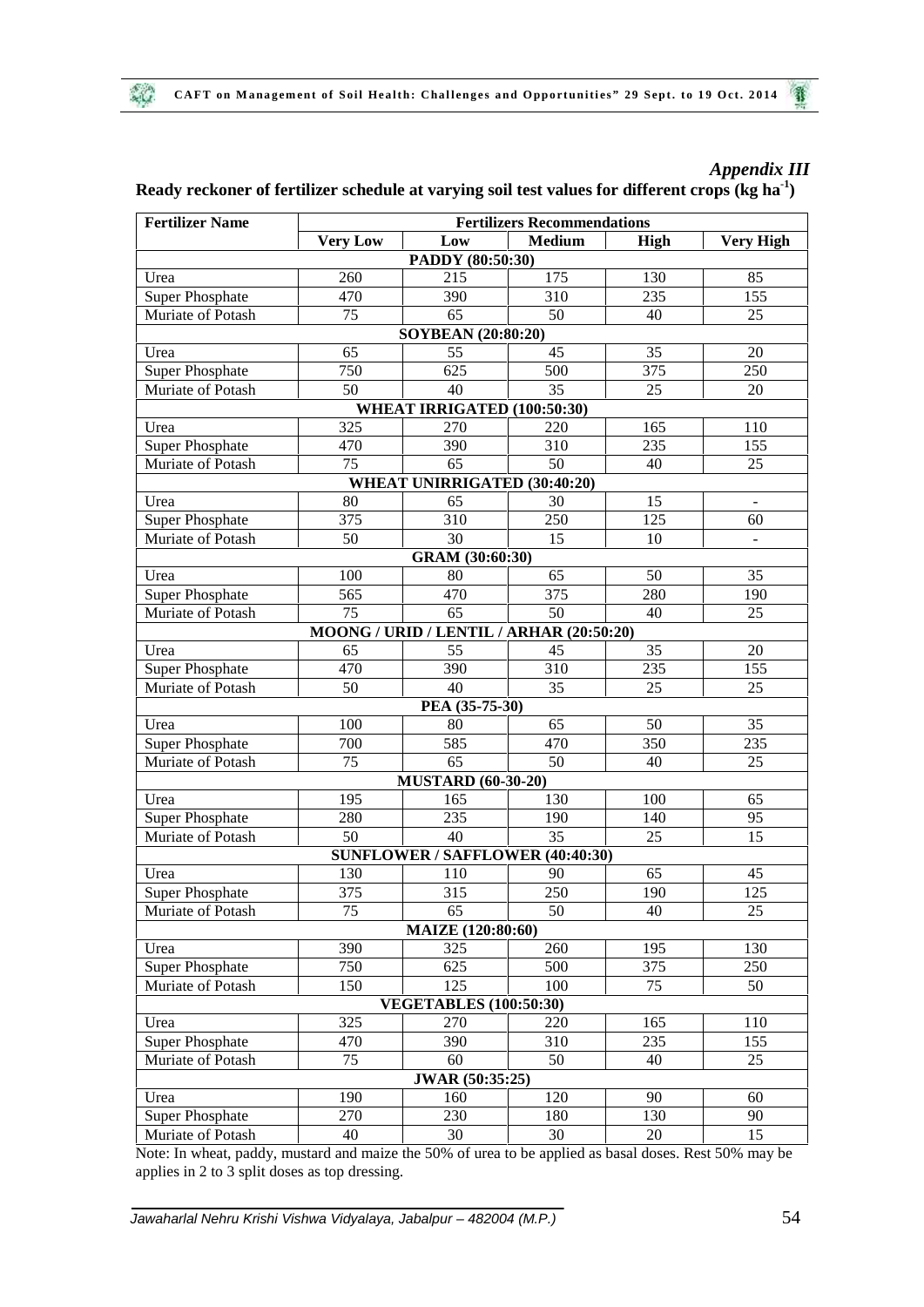## *Appendix IV*

| <b>Micronutrient</b><br><b>Material and doses for application</b> |                                                                                                                         |                                            |  |  |  |
|-------------------------------------------------------------------|-------------------------------------------------------------------------------------------------------------------------|--------------------------------------------|--|--|--|
| Zinc                                                              | Zinc sulphate $(25-50 \text{ kg ha}^{-1})$ $(25 \text{ kg})$<br>$ha^{-1}$ for light soils and 50 kg for<br>heavy soils) | $0.5\%$ zinc sulphate +<br>$0.25\%$ lime   |  |  |  |
| Iron                                                              | Ferrous sulphate $(25-50 \text{ kg ha}^{-1})$                                                                           | 1-2% ferrous sulphate $+$ half<br>of lime  |  |  |  |
| Copper                                                            | Copper sulphate $(10 \text{ kg } \text{ha}^{-1})$                                                                       | $0.1\%$ copper sulphate +<br>$0.05\%$ lime |  |  |  |
| Manganese                                                         | Manganese suphate $(10 \text{ kg } \text{ha}^{-1})$                                                                     | 1% manganese sulphate $+$<br>0.25% lime    |  |  |  |
| <b>B</b> oron                                                     | Borax $(10 \text{ kg } \text{ha}^{-1})$                                                                                 | $0.2\%$ borax                              |  |  |  |

## **General recommended doses of micronutrient fertilizer**

## **Rating of Nutrients:**

 $\mathcal{L}$ 

## *Appendix V*

| <b>Rating</b> | Organic carbon | <b>Available N</b> | <b>Available P</b> | <b>Available K</b> |
|---------------|----------------|--------------------|--------------------|--------------------|
|               | (%)            |                    | $(kg ha^{-1})$     |                    |
| Very Low      | < 0.3          | 150                | < 5                | < 200              |
| Low           | $0.3 - 0.5$    | $150 - 250$        | $5 - 10$           | $200 - 250$        |
| Medium        | $0.5 - 0.75$   | $250 - 400$        | $10 - 20$          | $250 - 400$        |
| High          | $0.75 - 1.0$   | $400 - 600$        | $20 - 40$          | $400 - 600$        |
| Very High     | > 1.0          | > 600              | >40                | > 600              |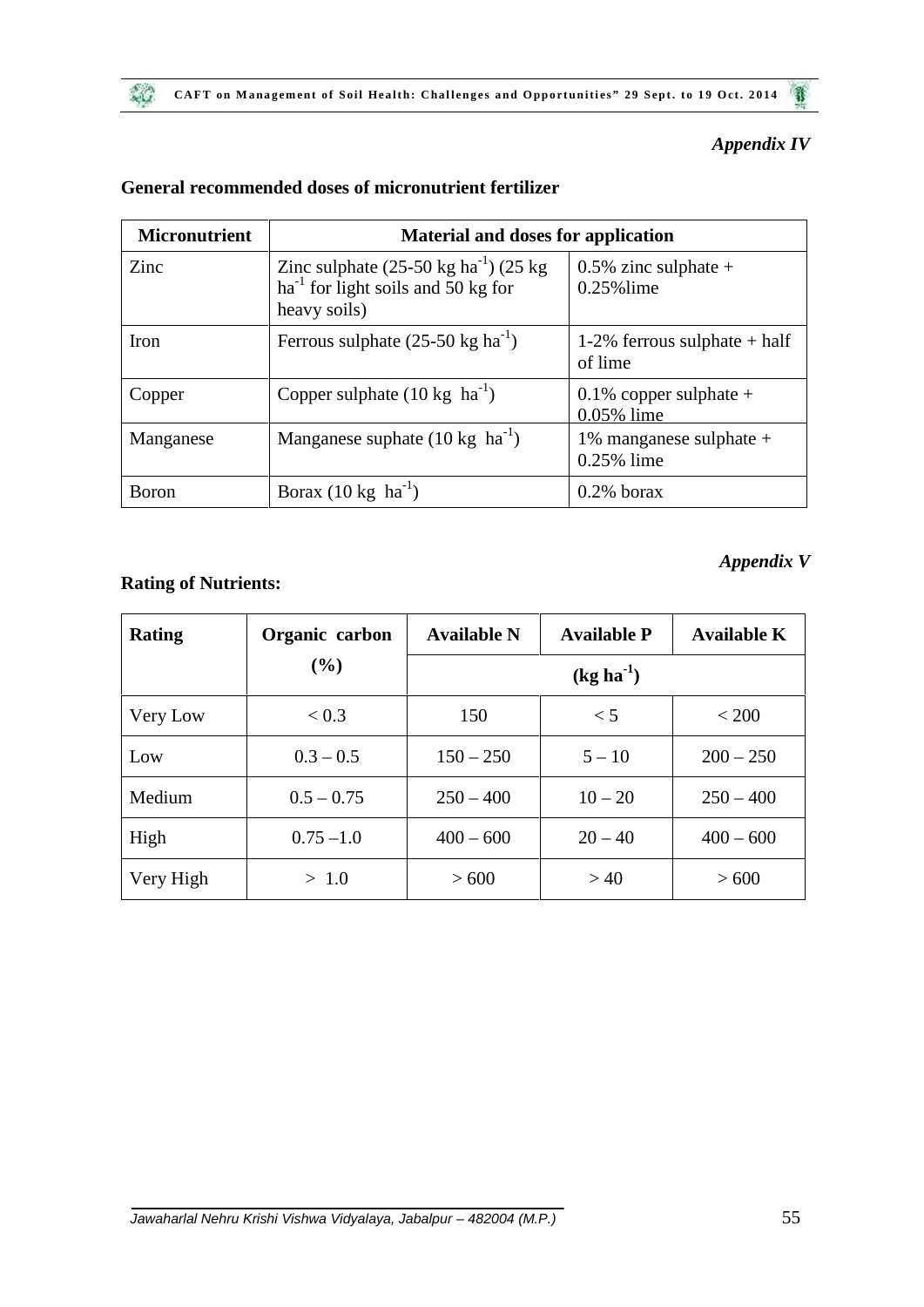#### **Performa for Soil Health Card**

#### **In-situ information**

To be recorded while collection of sample Sample No………….

#### **I. General Information :**

| <b>Farmers Name</b> |  |
|---------------------|--|
| Age                 |  |
| Male/Female         |  |
| Education           |  |
| Address             |  |

## **II. Land details :**

| Name of the<br>field | Area (ha) | <b>Survey</b><br>N <sub>0</sub> | Owned | <b>Leased</b><br>in/out | Irrigated/<br>rainfed | <b>Soil</b><br>type |
|----------------------|-----------|---------------------------------|-------|-------------------------|-----------------------|---------------------|
|                      |           |                                 |       |                         |                       |                     |
|                      |           |                                 |       |                         |                       |                     |
|                      |           |                                 |       |                         |                       |                     |
|                      |           |                                 |       |                         |                       |                     |
|                      |           |                                 |       |                         |                       |                     |
|                      |           |                                 |       |                         |                       |                     |

#### **III. Cropping details :**

| <b>Survey</b><br>number | <b>Kharif</b>    |            |                                     | Rabi             |                      |                                     |  |
|-------------------------|------------------|------------|-------------------------------------|------------------|----------------------|-------------------------------------|--|
|                         | Crop/<br>variety | Yield q/ha | Crop/<br><b>Variety</b><br>proposed | Crop/<br>variety | <b>Yield</b><br>q/ha | Crop/<br><b>Variety</b><br>proposed |  |
|                         |                  |            |                                     |                  |                      |                                     |  |
|                         |                  |            |                                     |                  |                      |                                     |  |
|                         |                  |            |                                     |                  |                      |                                     |  |
|                         |                  |            |                                     |                  |                      |                                     |  |
|                         |                  |            |                                     |                  |                      |                                     |  |

*Appendix VI*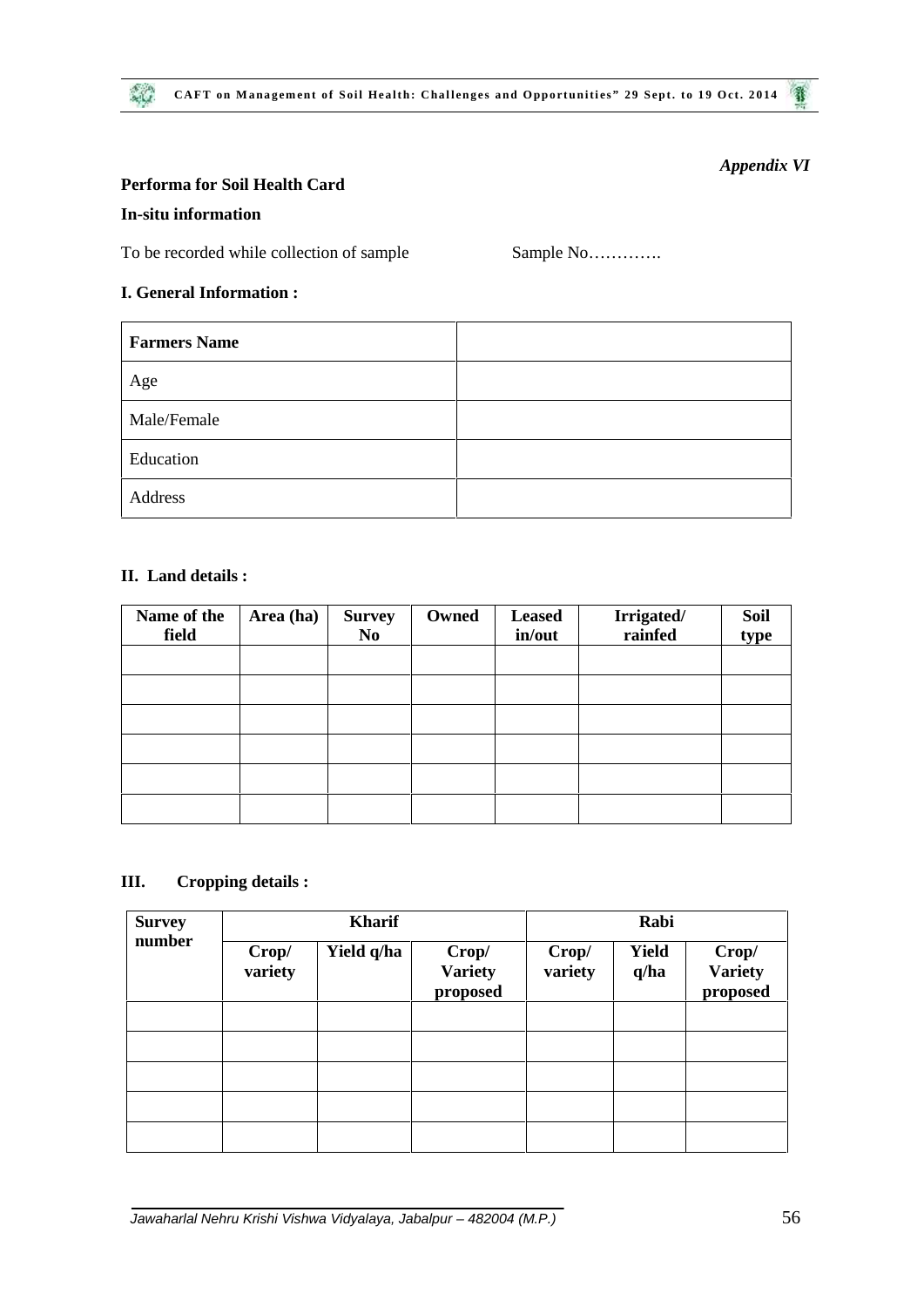| S.             | <b>Parameters</b>                                | <b>Ratings</b> | <b>Details</b>                                                                         | Year |              |     |  |
|----------------|--------------------------------------------------|----------------|----------------------------------------------------------------------------------------|------|--------------|-----|--|
| No.            |                                                  |                |                                                                                        | I    | $\mathbf{I}$ | III |  |
| $\mathbf I$    | Soil health                                      |                |                                                                                        |      |              |     |  |
|                | <b>Biological activity (Deep Medium Shallow)</b> |                |                                                                                        |      |              |     |  |
| $\mathbf{1}$   | Earthworms                                       | Good           | Many holses and casts<br>>10<br>worms                                                  |      |              |     |  |
|                |                                                  | Fair           | Few holes and casts $>7-5$                                                             |      |              |     |  |
|                |                                                  | Poor           | Little sign of worm activity 0 -<br>3 worms                                            |      |              |     |  |
| $\overline{2}$ | <b>Birds</b><br>following                        | Good           | Many birds follow plough /<br>tractor during ploughing                                 |      |              |     |  |
|                | plough                                           | Fair           | Some birds                                                                             |      |              |     |  |
|                |                                                  | Poor           | Very few birds /sometimes no<br>birds at all                                           |      |              |     |  |
|                | Plant growth and yield                           |                |                                                                                        |      |              |     |  |
| 3              | Seed<br>germination                              | Good           | Seed come up quickly,<br>and<br>even emergence                                         |      |              |     |  |
|                |                                                  | Fair           | Germination is uneven, takes<br>one or two days more for<br>emergence                  |      |              |     |  |
|                |                                                  | Poor           | Germination is very poor with<br>high degree of unevenness                             |      |              |     |  |
| 4              | Uniformity<br>in<br>growth                       | Good           | Even stand in growth, uniform<br>green colour                                          |      |              |     |  |
|                |                                                  | Fair           | Slight variation in crop height,<br>moderate<br>growth<br>and<br>differences in colour |      |              |     |  |
|                |                                                  | Poor           | Uneven stand, stunted growth<br>and stressed                                           |      |              |     |  |
| 5              | Grain yield                                      | Good           | Good yield, and quality                                                                |      |              |     |  |
|                |                                                  | Fair           | Average crop in the region,                                                            |      |              |     |  |
|                |                                                  | Poor           | Poor crop in the area and yield<br>is very poor                                        |      |              |     |  |

## **IV. Farmers Self Assessment-Score Card :**

 $\mathcal{L}$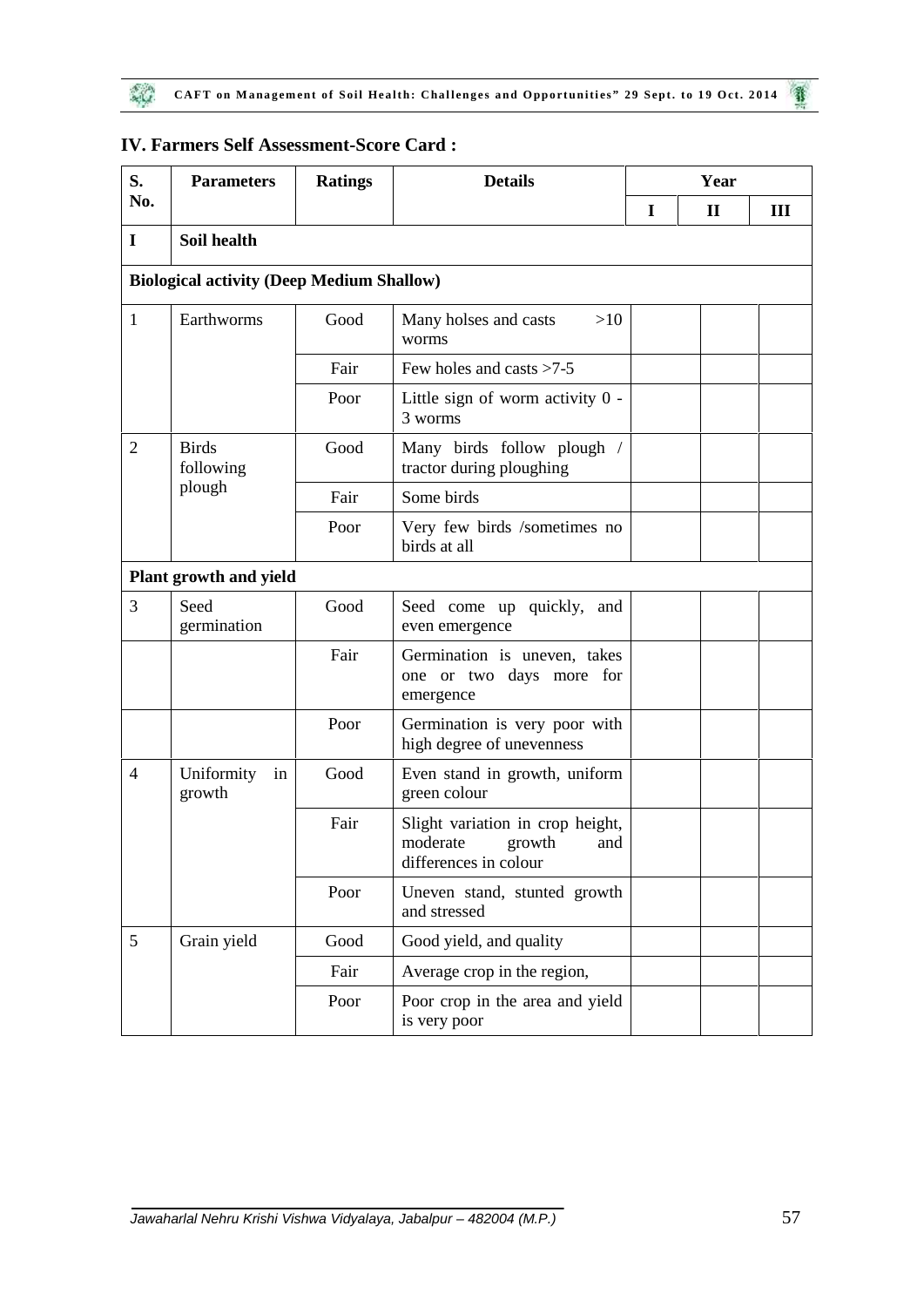## **Soil Analysis Report by laboratory Incharge/Technical Person**

Name of laboratory :

Date of Sampling :

| S. No. | Soil properties           |   | <b>Kharif</b> |   |   | Rabi         |   |
|--------|---------------------------|---|---------------|---|---|--------------|---|
|        |                           | I | $\mathbf{I}$  | Ш | I | $\mathbf{I}$ | Ш |
| 1.     | Soil pH                   |   |               |   |   |              |   |
| 2.     | $EC$ (dsm <sup>-1</sup> ) |   |               |   |   |              |   |
| 3.     | Organic Carbon (%)        |   |               |   |   |              |   |
| 4.     | Available N kg/ha         |   |               |   |   |              |   |
| 5.     | Available P kg/ha         |   |               |   |   |              |   |
| 6.     | Available K kg/ha         |   |               |   |   |              |   |
| 7.     | Available S $(mg kg-1)$   |   |               |   |   |              |   |
| 8.     | Zinc $(mg kg^{-1})$       |   |               |   |   |              |   |
| 9.     | Iron $(mg kg^{-1})$       |   |               |   |   |              |   |
| 10.    | Manganese $(mg kg-1)$     |   |               |   |   |              |   |
| 11.    | Copper $(mg kg^{-1})$     |   |               |   |   |              |   |

#### **Irrigation facility and water quality**

Date of Sampling :

| Irrigated/Un-irrigated/<br>Source of irrigation | Open well/<br>borewell/tank | <b>Kharif</b> |             |   | Rabi |             |   |
|-------------------------------------------------|-----------------------------|---------------|-------------|---|------|-------------|---|
|                                                 |                             |               | $\mathbf H$ | Ш | I    | $\mathbf H$ | Ш |
| Average depth of ground<br>water                |                             |               |             |   |      |             |   |
| Annual<br>rainfall<br>average<br>(mm)           |                             |               |             |   |      |             |   |
| Normal onset of rainfall<br>(week/month)        |                             |               |             |   |      |             |   |
| Quality of irrigation water                     | Poor/medium/<br>good        |               |             |   |      |             |   |